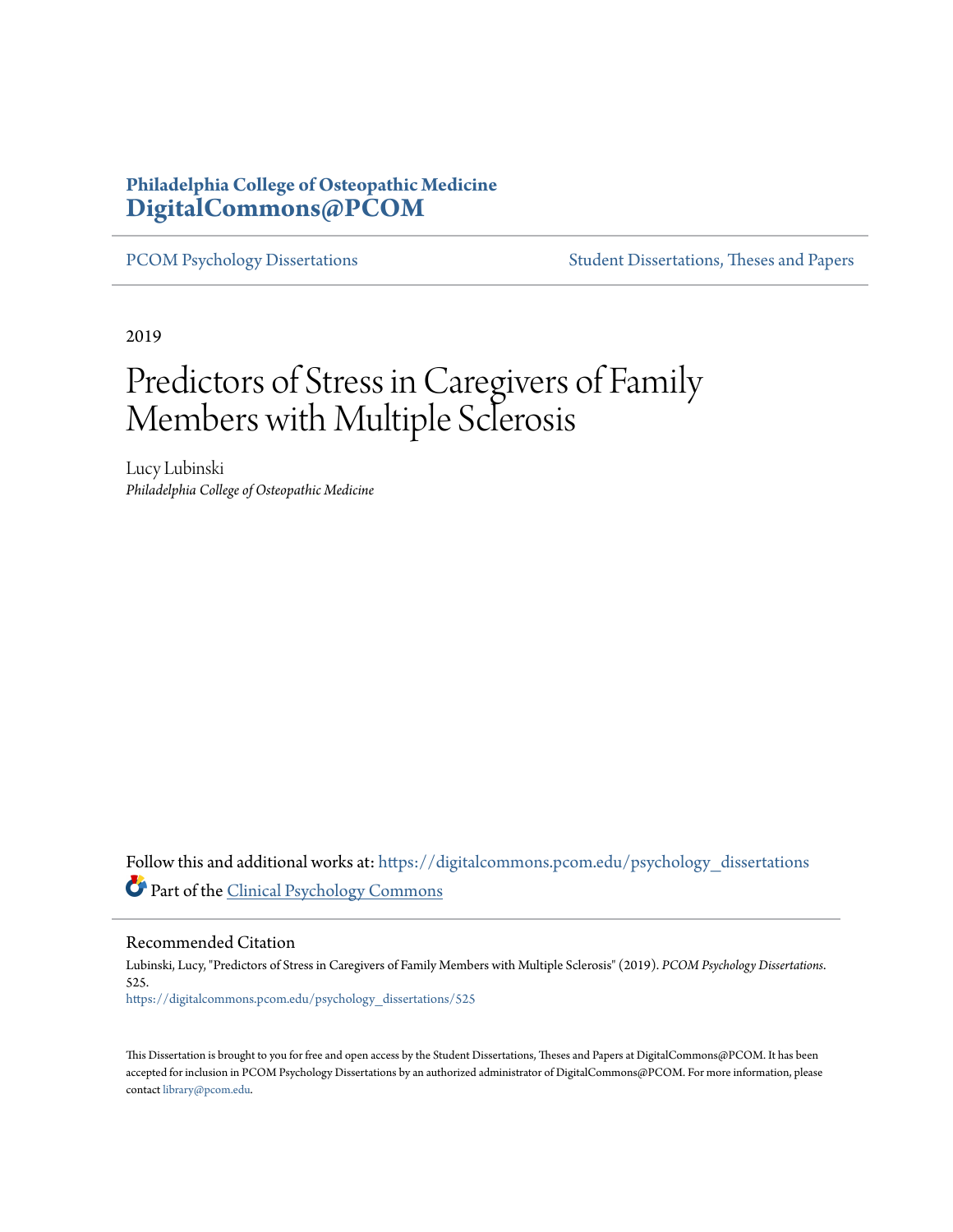Philadelphia College of Osteopathic Medicine School of Professional and Applied Psychology

# PREDICTORS OF STRESS IN CAREGIVERS OF FAMILY MEMBERS WITH MULTIPLE SCLEROSIS

By Lucy Lubinski

Submitted in Partial Fulfillment of the Requirements for the Degree of

Doctor of Psychology

June 2019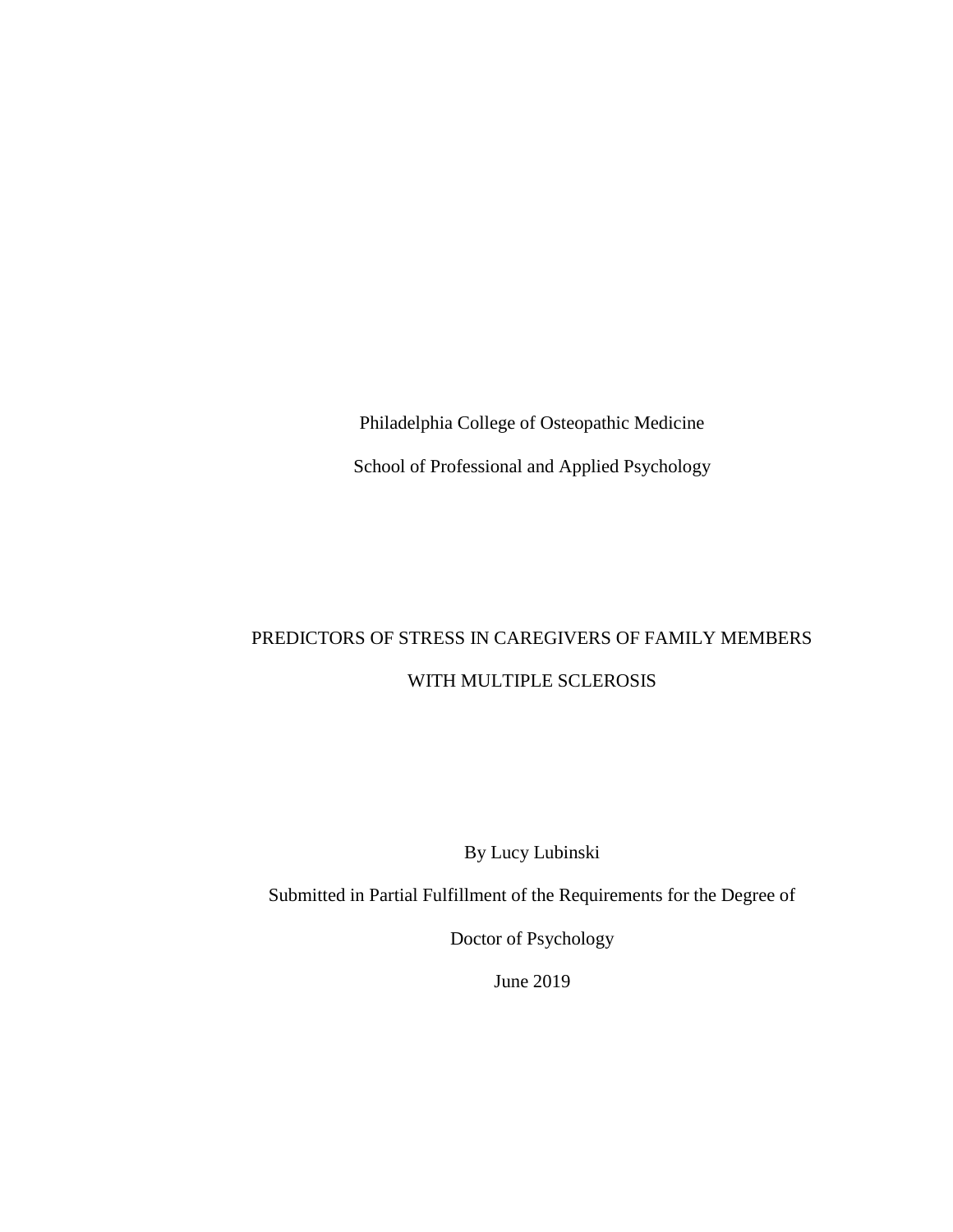# PCOM SCHOOL OF PROFESSIONAL AND<br>APPLIED PSYCHOLOGY...

**DISSERTATION APPROVAL** 

|                                                      | . This is to certify that the thesis presented to us by $\int \mu \alpha y \int \mu b \mu x \zeta k \bar{\iota}$ |  |
|------------------------------------------------------|------------------------------------------------------------------------------------------------------------------|--|
| on the $23^{nd}$ day of $Max$                        | _, 20 $\phase{1}{2}$ in partial fulfillment of the                                                               |  |
|                                                      | requirements for the degree of Doctor of Psychology, has been examined and is                                    |  |
| acceptable in both scholarship and literary quality. |                                                                                                                  |  |

COMMITTEE MEMBERS' SIGNATURES

·- ·-:"Chairperson ·

Chair, Department of Clinical Psychology

Dean, School of Professional & Applied Psychology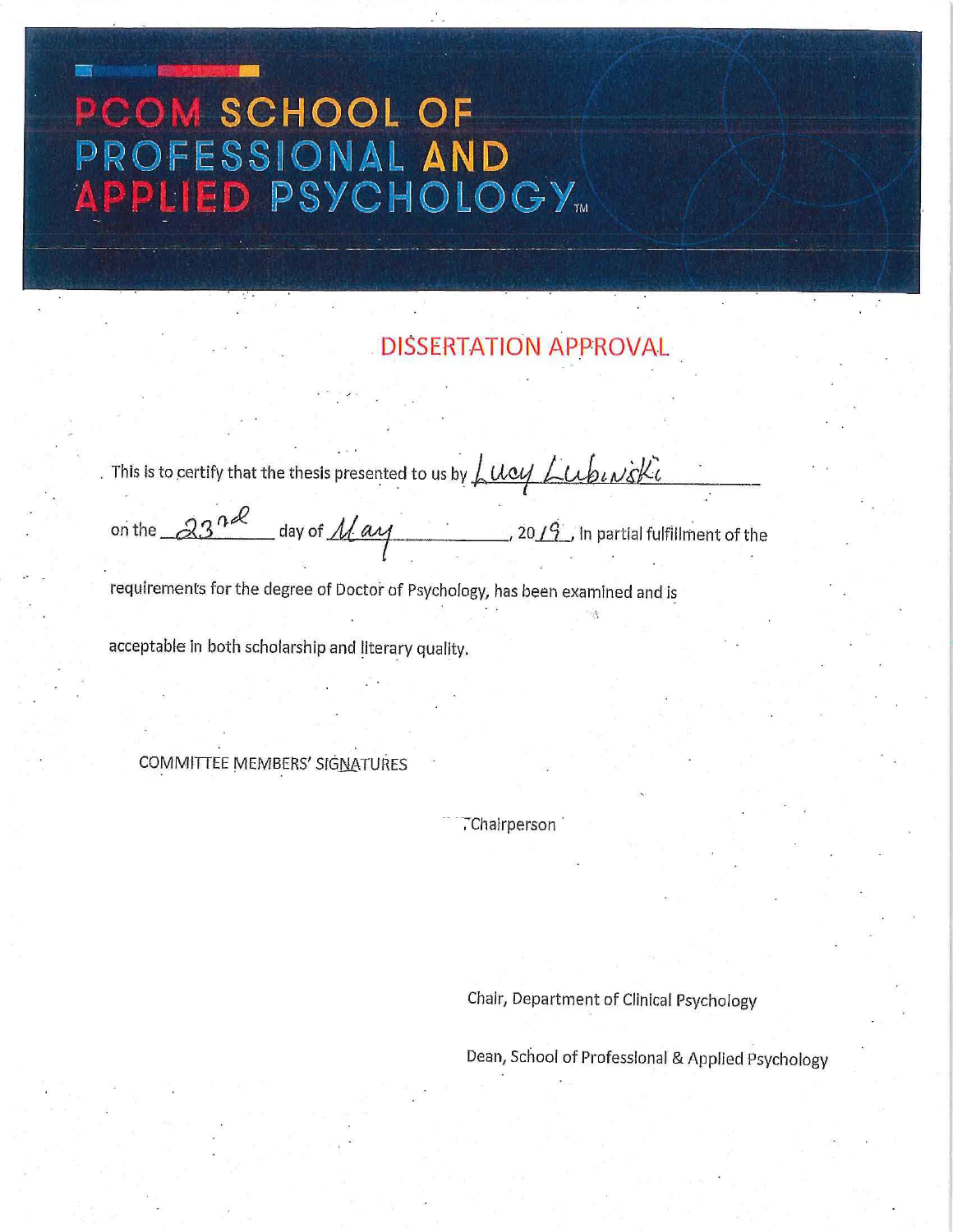#### **Acknowledgements**

<span id="page-3-0"></span>First, I want to thank my dissertation committee: Drs. Robert DiTomasso, Barbara Golden, and Jeanette Garcia. To Dr. DiTomasso: thank you for your invaluable knowledge and mentorship, your patience, and pushing me when I needed to be pushed throughout this process. To Dr. Golden: thank you for your guidance and thoughtful feedback, which helped fine tune my research. To Dr. Garcia, who I'm grateful to have known for more than a decade since our days at the University of Pittsburgh: thank you for your support and friendship. Also, many thanks to Dr. Michael Roberts for the support of my dissertation defense.

Second, I want to thank the National Multiple Sclerosis Society and participating chapters, Family Caregiver Alliance, Nancy's House, and the authors who provided permission for use of the measures, making data collection possible for this study. My family's and friends' experiences living with multiple sclerosis inspired this research, and I hope that it adds to the advocacy efforts for this population.

Third, I want to thank the PCOM faculty and supervisors from practicum, internship, and even employment for the immense support. Achieving this goal of becoming a psychologist involved a community of brilliant, caring, and dedicated individuals.

Last, I want to thank my family and friends for the support, understanding, and encouragement, which assumed many forms. This includes my sweet cat, Phoebe, who endured graduate study with me. She sat by my side during many hours of work and was every part of this journey. She is a master of relaxation! To my parents, in particular, you are my earliest models of perseverance, compassion, and gratitude. Your steadfast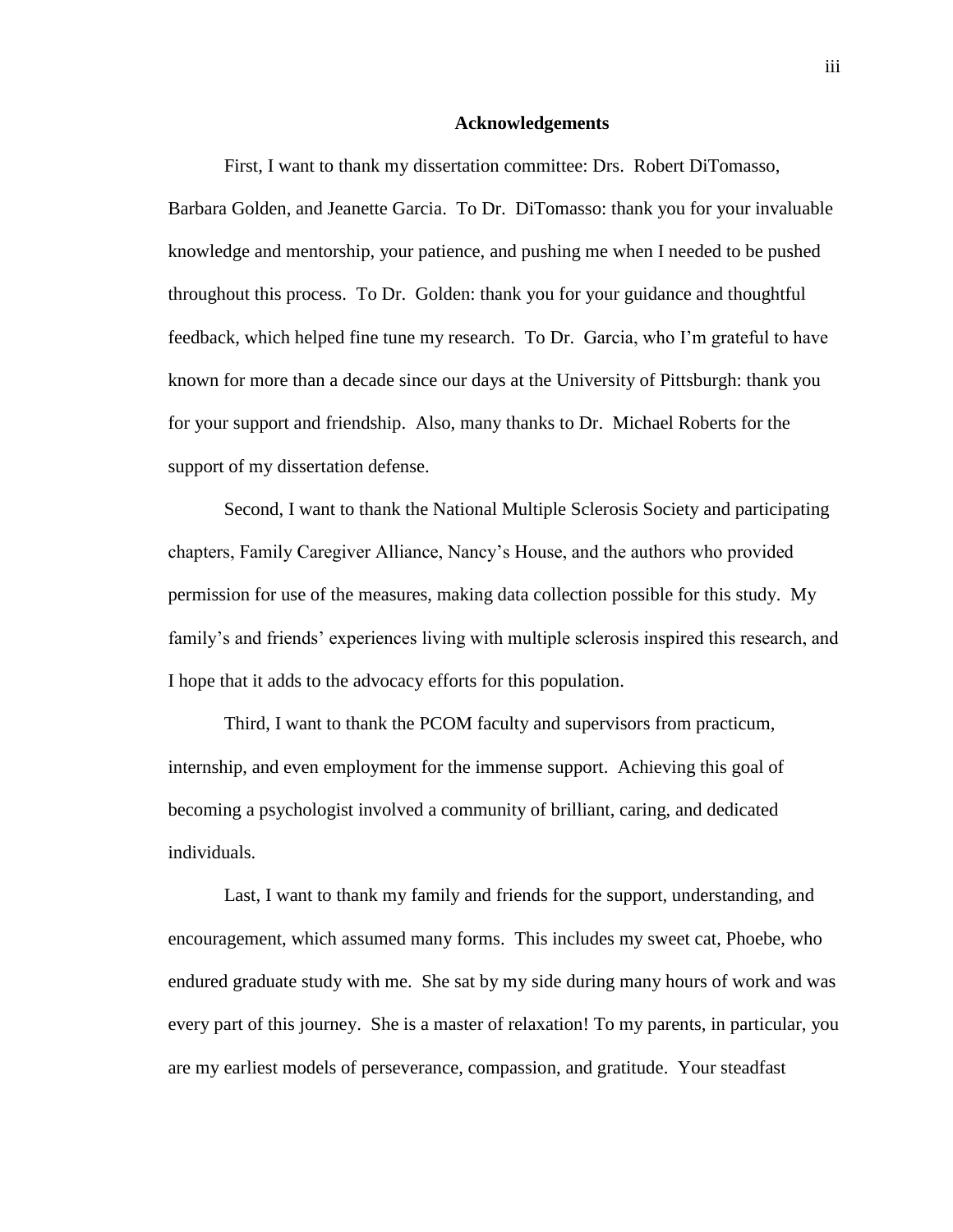support and unconditional love of your daughters are what sustain me through every milestone – your faith in my dreams. I am so grateful to have you as my parents.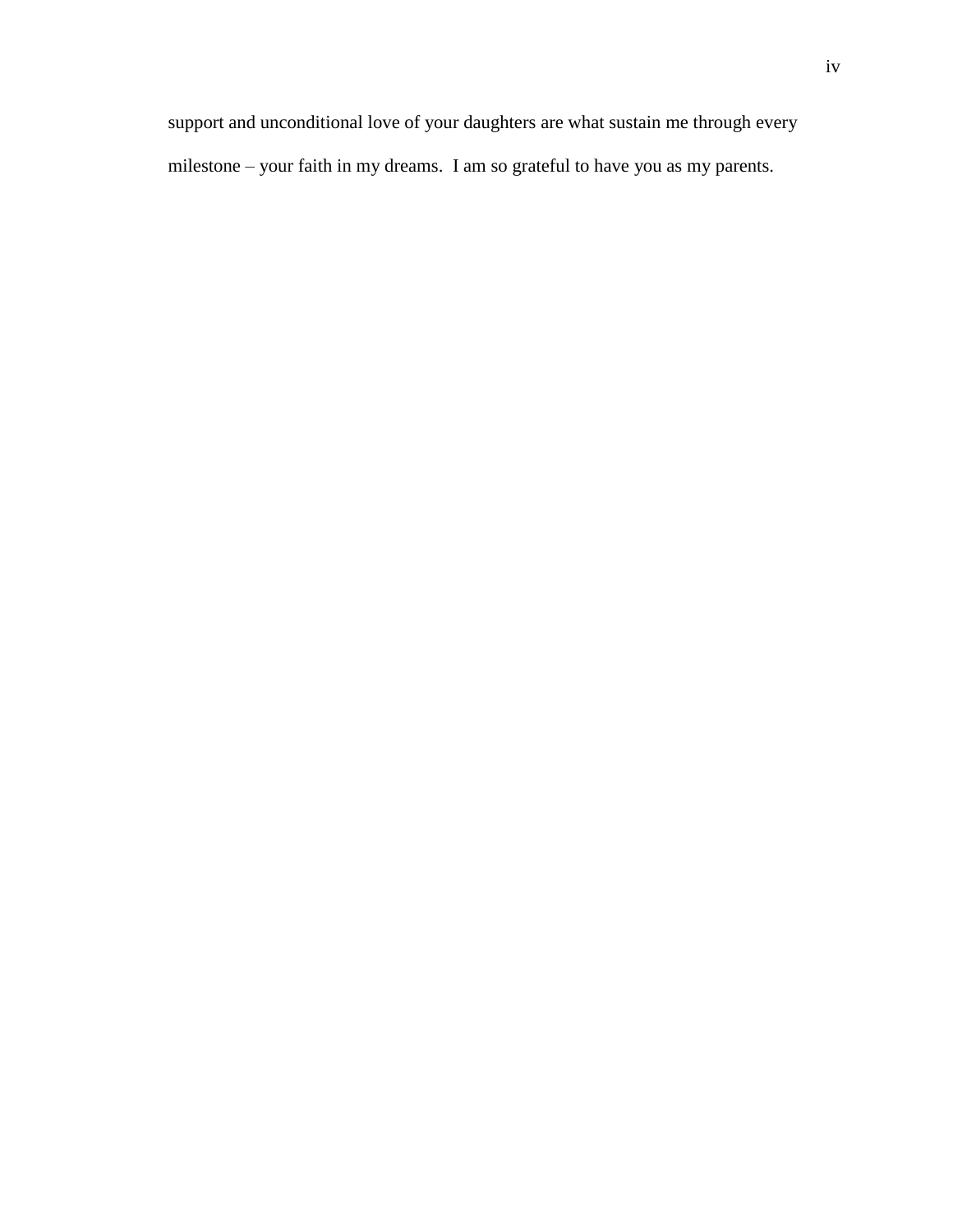#### **Abstract**

<span id="page-5-0"></span>Multiple sclerosis (MS) is a disease of the central nervous system that typically results in cognitive and physical impairment. Depending upon the severity of symptoms, persons with MS often need assistance from caregivers in their daily lives. Research has shown that when a family member is diagnosed with the disease, household members become a source of caregiver support. The relationships between caregiver burden and chronic illness and between stress and health are well-documented. The impact of caregiving on individuals with MS remains a continued clinical concern, particularly because depression is highly co-occurring in those with the disease. Understanding the predictors of stress will hopefully provide more knowledge on how to best support caregivers and family members living with MS. This study sought to determine which factors increase or mitigate stress in caregivers of family members with MS. These factors were the level of depressive symptoms, perceived social support, level of coping processes, and patient care satisfaction from the caregiver's perspective. A total of 40 caregiver participants completed an online survey targeting these factors. The results showed that the level of depressive symptoms was the only variable that predicted the level of perceived stress among caregivers. Thus, depression remains an important clinical consideration in the MS population and their caregivers. Future research should specifically explore the types of coping methods and other factors that predict stress in family caregivers in order to support this population.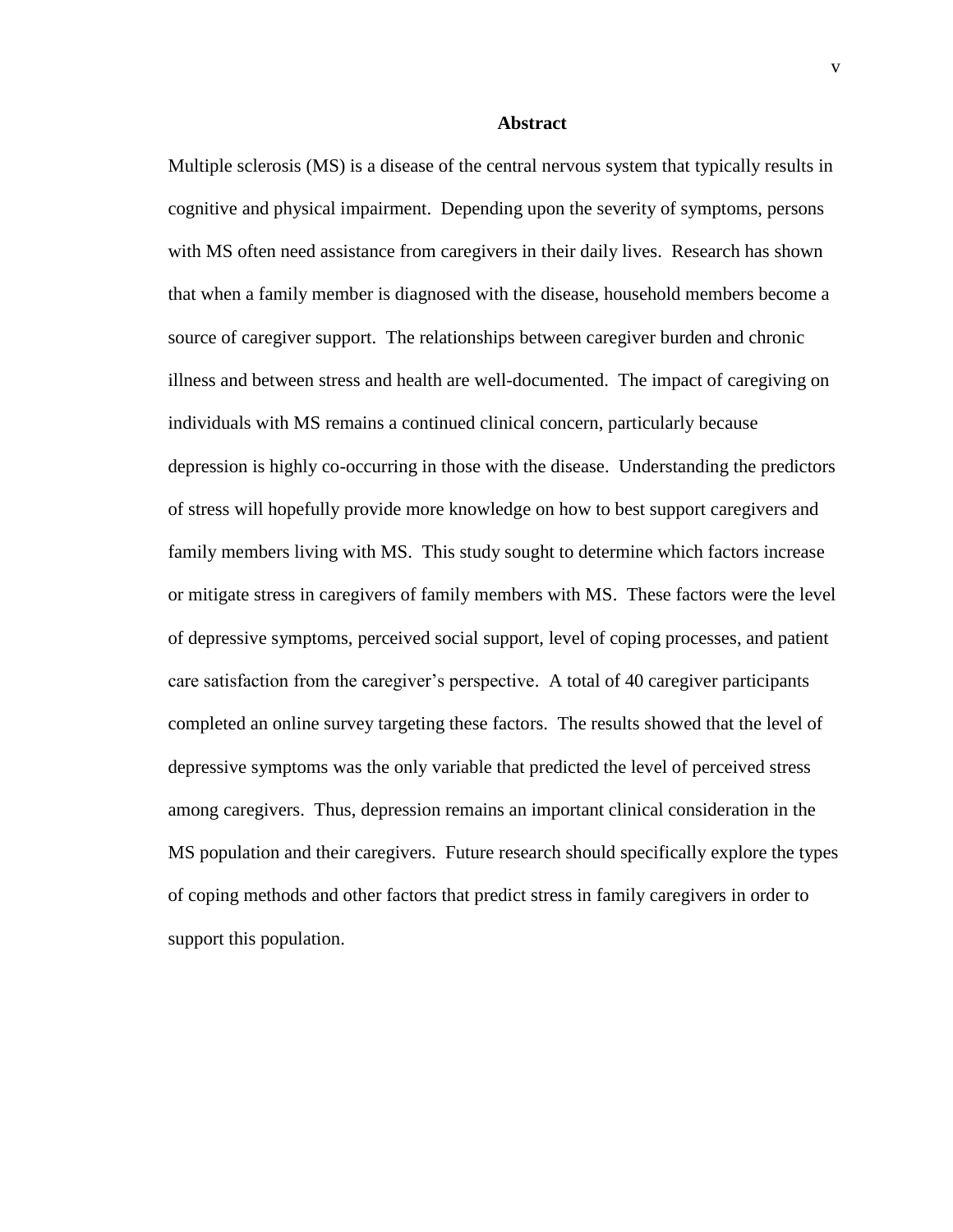# **Table of Contents**

<span id="page-6-0"></span>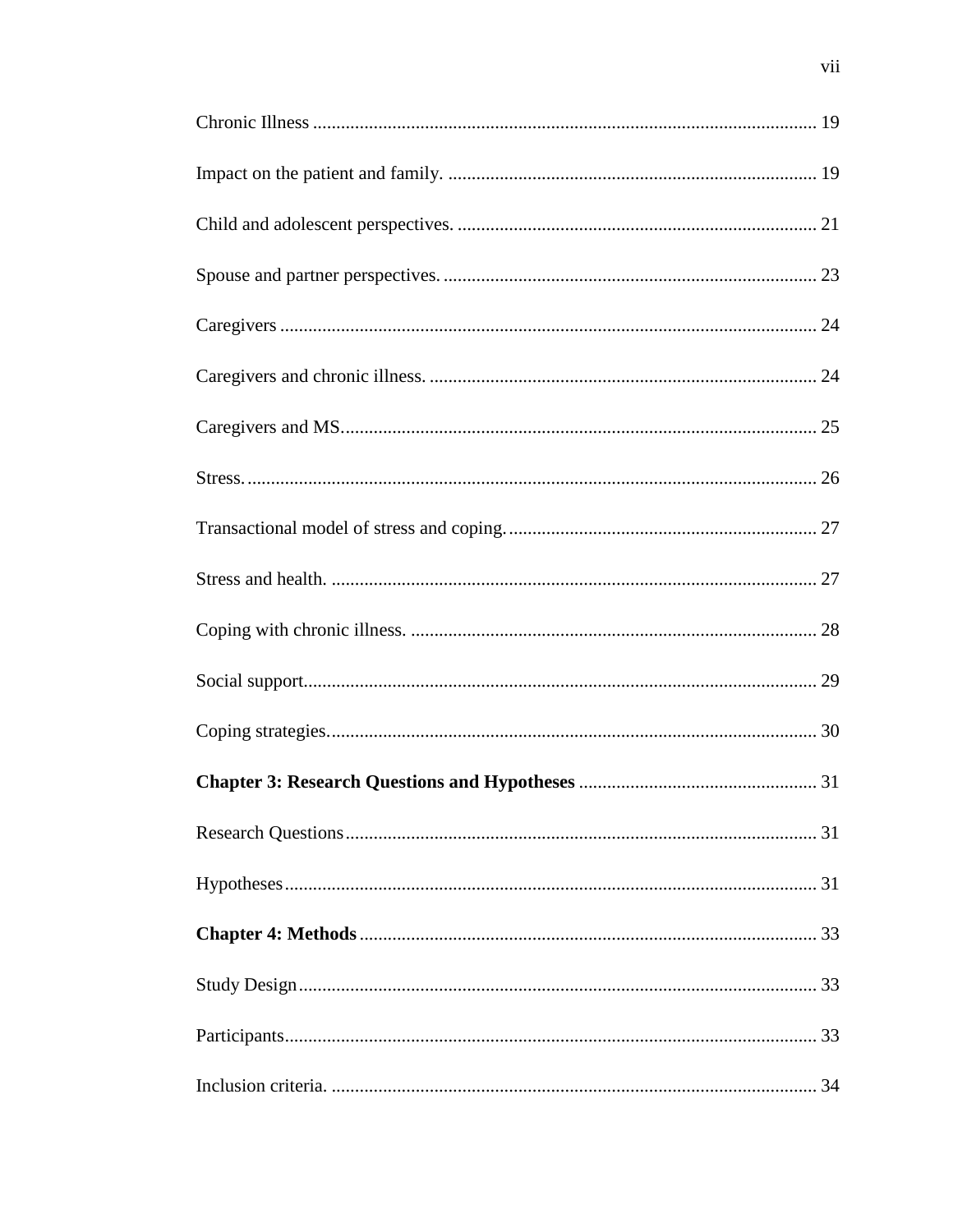| DiTomasso-Willard Patient Satisfaction Questionnaire (DWPSQ).  39 |  |
|-------------------------------------------------------------------|--|
|                                                                   |  |
|                                                                   |  |
|                                                                   |  |
|                                                                   |  |
|                                                                   |  |
| 1.                                                                |  |
| 2.                                                                |  |
| 3.                                                                |  |
| 4.                                                                |  |
| 5.                                                                |  |
|                                                                   |  |
|                                                                   |  |
|                                                                   |  |
|                                                                   |  |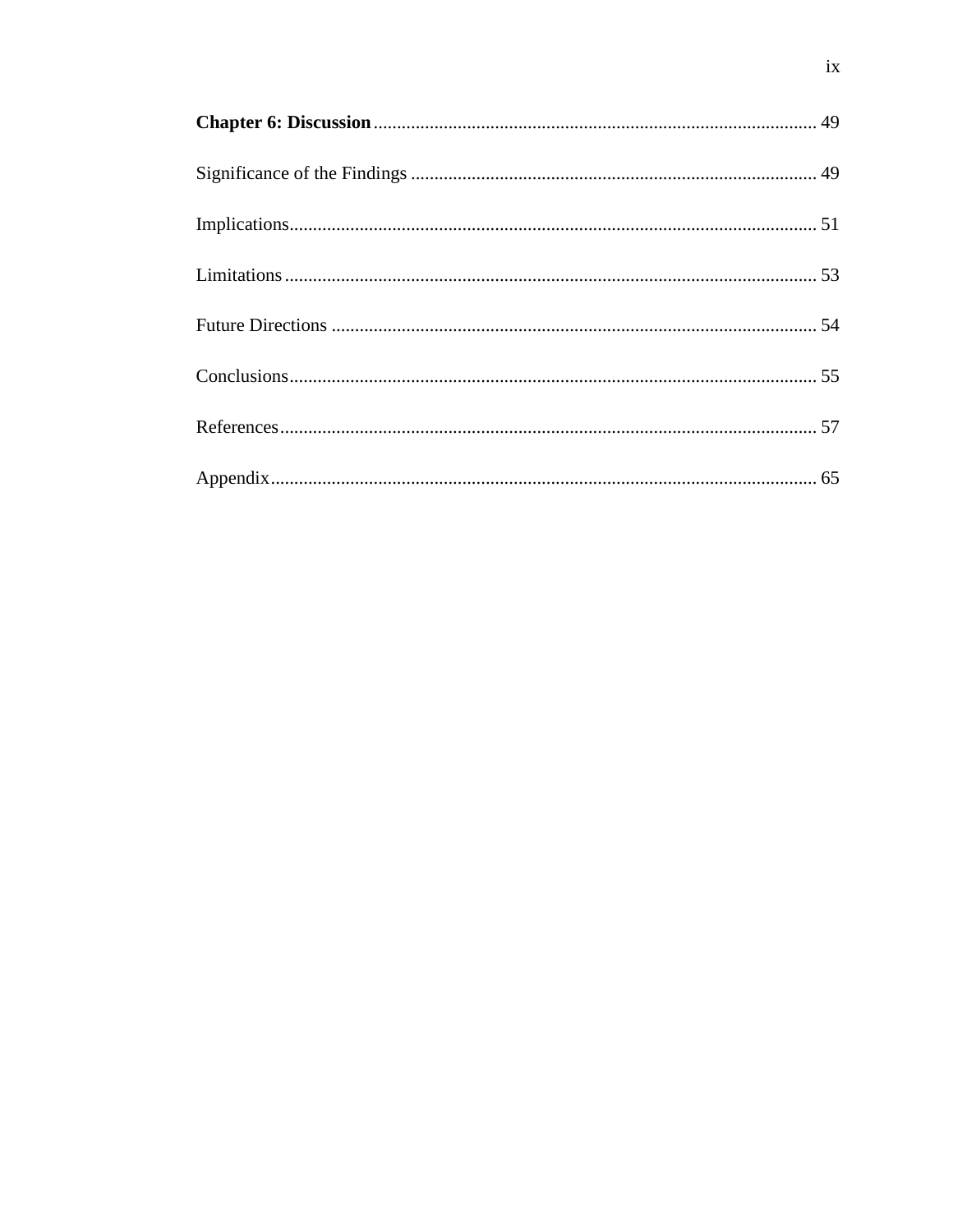#### **Chapter 1: Introduction**

#### <span id="page-10-1"></span><span id="page-10-0"></span>**Statement of the Problem**

Multiple sclerosis (MS) is a disease of the central nervous system that often results in cognitive and physical impairment. A person with the disease may experience vision loss, problems with gait and motor coordination, fatigue, pain, muscle spasticity and weakness, slurred speech, memory, difficulty, processing and other executive function changes, and mood changes (National Multiple Sclerosis Society, 2016). Depending upon the severity of symptoms, patients with MS often need assistance from caregivers in their daily lives. When a family member is diagnosed with the disease, the family household must become a significant source of support and consideration for coping and care (National Multiple Sclerosis Society, 2016). Boström & Nilsagård (2016) have shown that when a parent is diagnosed with MS, the entire family is affected. At the time of diagnosis, parents reported wanting more support from health care professionals, specifically in relation to addressing their children's needs (Boström & Nilsagård, 2016). In studies of adolescents living with a parent with a chronic medical condition, approximately 10% were at increased risk for persistent stress and adjustment difficulties, internalization of problems, and somatic difficulties (Sieh, Visser-Meily, & Meijer, 2013). Therefore, education about disease management and resources for supportive services may reduce the risk of socioemotional concerns that may emerge in households adjusting to a chronic illness such as MS.

MS is a disease that is managed at many levels, usually by both a neurologist and primary care physician. At the primary care level, health care professionals address the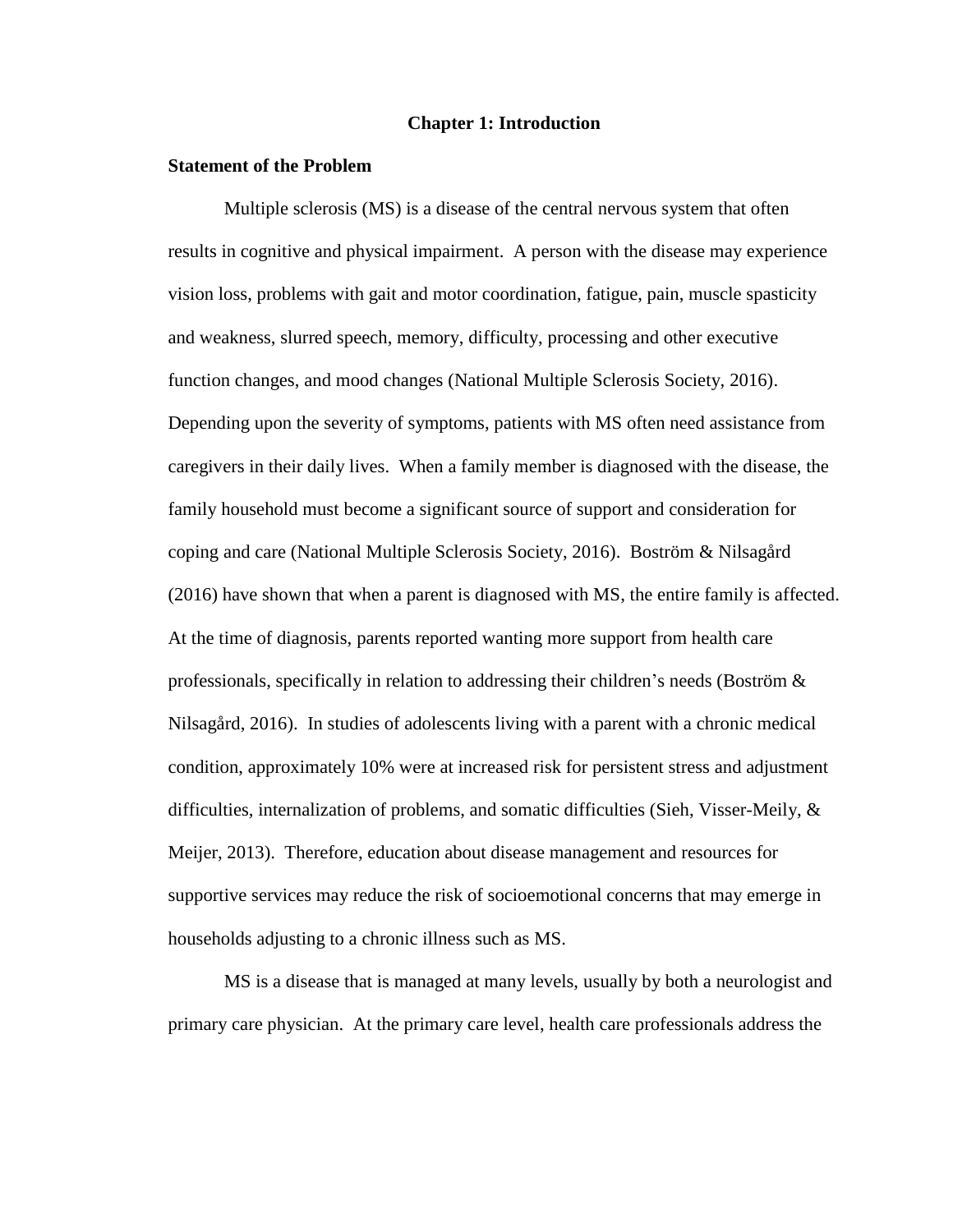overall health of patients, including both physical and psychological symptoms, such as problems with gait and depressive symptoms. Primary care health professionals may be better positioned to assess stressors and offer support services to patients and families who have a chronic illness. Primary care offers a wide range of health care services that can be offered to families, such as prevention screenings. Primary care providers this level may have a comprehensive record of the patient's medical history, and recommendations may be tailored according to the patient's unique needs. Qualitative research on the health care management experiences of patients with a neurological condition and their caregivers has shown that general practitioners are valued for their communication skills and ability to advocate for their patients (Smithson & Hukins, 2006). Thus, primary care professionals may be better able to recognize and address the additional needs of patients and communicate these issues with other specialists.

Education and information on symptom management and treatment options can provide a sense of empowerment over the disease and provide people with the tools that allow them to make informed decisions regarding their well-being (McCabe, Ebacioni, Simmons, McDonald, & Melton, 2015). This sense of patient empowerment is thought to play an important role in the successful management of MS and highlights the need for access to education about MS (McCabe et al., 2015). Many factors may play a role in the patient's management of the disease, including medication, nutrition, psychosocial and coping skills, caregiver and social support, and exercise. The emerging data on lifestyle and psychosocial factors in individuals with MS has been shown to improve quality of life and slow the progression of the disease (Jelinek & Hassed, 2009). Based on time available and training, it has been suggested that primary care professionals may be better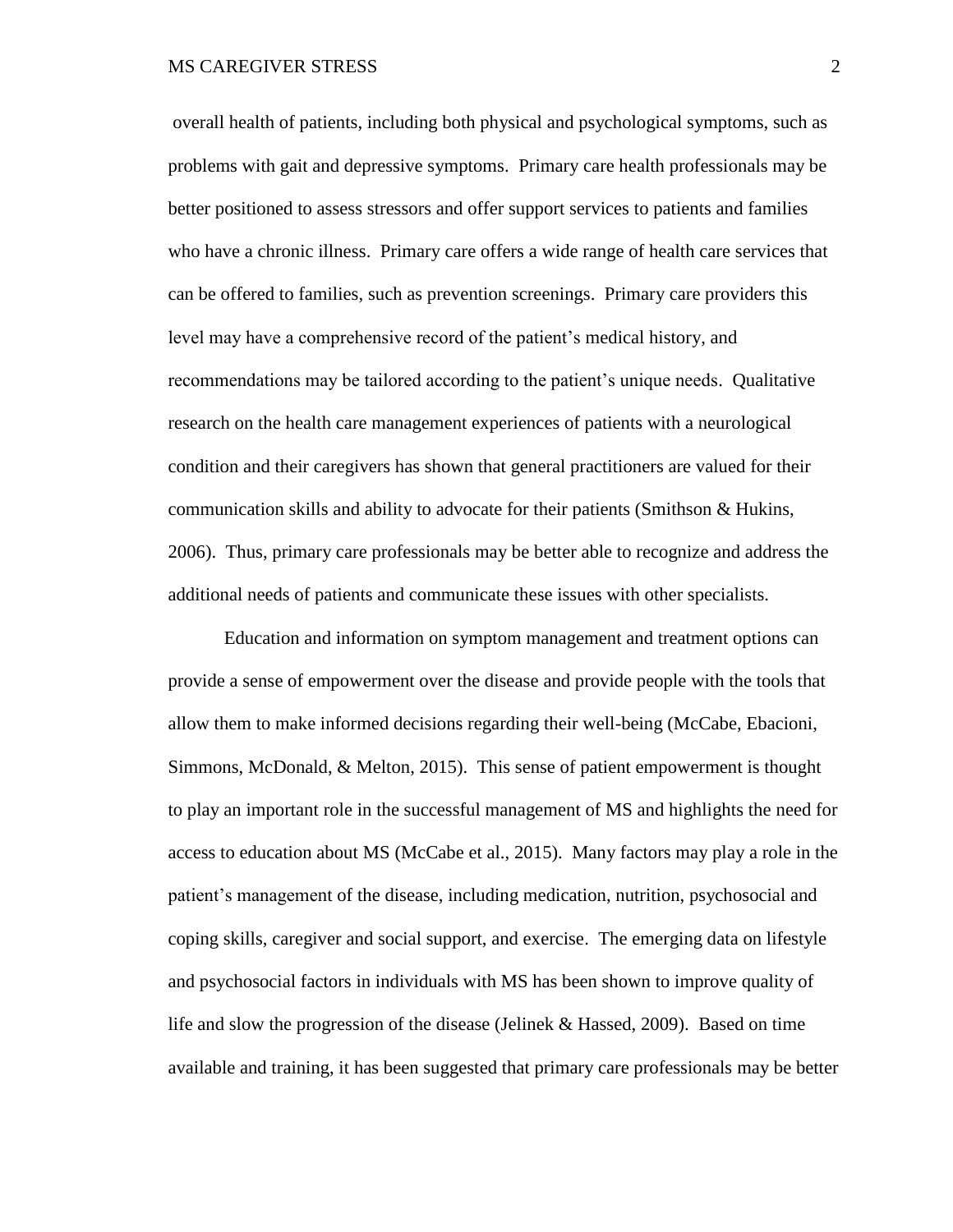suited to offer disease management strategies (Jelinek & Hassed, 2009). Such strategies have the capacity to reduce the symptomatic burden of MS and thereby improve adjustment and acceptance of the disease.

Major depression has been shown to be a significant clinical issue in individuals with MS (Patten, Berzins, & Metz, 2010). Epidemiologic studies indicate that the annual prevalence of depression is 16%, and the lifetime prevalence may be as high as 50% in those with MS (Patten et al., 2010). Given the high co-occurrence of major depression and MS, it is important for health care professionals to screen for and recognize this health determinant in patients. Depression may also be a health factor to consider in patients' family members. In one study that examined the emotional health of caregivers of persons with MS, emotional symptoms were ascertained using the Beck Anxiety Inventory and Beck Depression Inventory. The results showed that severe depressive symptoms in MS caregivers were independently associated with information processing speed impairment in individuals with the disease (Labiano-Fontcuberta, Mitchell, Moreno-García, & Benito-León, 2015). This study highlights the positive relationship between symptom severity in individuals with MS and their caregivers. The emotional stress of a caregiver may be negatively associated with the mental health of the care receiver. Recent evidence has shown that the emotional stress level of caregivers has a direct and positive association with the level of depression on the care recipient (Ejem, Drentea, & Clay, 2015).

Those who provide care to persons with MS may manage and address the physical, emotional, and other needs of the person with the disease. These may include financial strains, such as loss of wages or costs of health care, and changes in family roles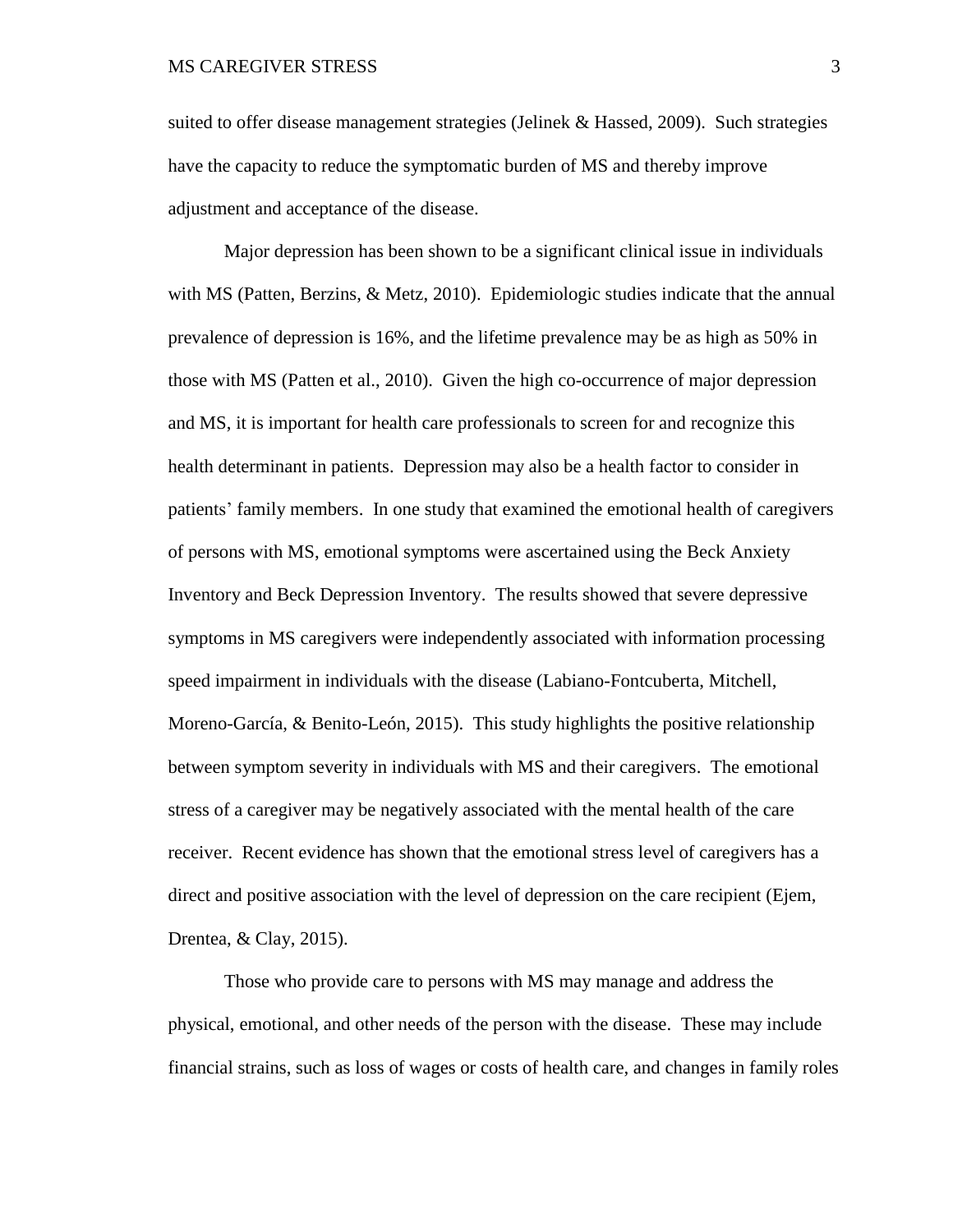(Bambara, Turner, Williams, & Haselkorn, 2014). Level of social support has been shown to have an impact on the individual's response to caregiving. Research has revealed a modest relationship between the level of social supports and stresses and caregiver depressive symptoms (Bambara et al., 2014). In addition, low caregiver perceived support has been associated with caregiver depressive symptoms. The growing evidence of caregiver emotional distress and its impact on care receivers demonstrates a need for assessment and education of the caregiver by health care professionals who may offer a range of services and primary care.

In summary, MS is a disease of the central nervous system that has an impact on an individual's physical and mental health. It is a disease that may also affect the mental health of caregivers, which may, in turn, also influence the individual with the disease. The primary care physician can assess for and identify stressors and offer intervention for caregivers. Understanding the predictors of stress may elucidate areas that are critical for caregivers to facilitate family adjustment (Lorefice et al., 2013).

#### <span id="page-13-0"></span>**Purpose of the Study**

The chronic illness of one family member has an impact on all family members. This, in turn, may also affect the physical and psychosocial functioning of the individual with the disease. Health care professionals in primary care often encounter caregivers experiencing challenges and stressors that are an extension of the patient's disease. Physicians in primary care have the opportunity to integrate caregivers into patient care and promote the well-being of the patient and the family. The present study sought to understand which factors increase and/or mitigate stress in caregivers. It also sought to understand whether other factors, such as level of perceived social support, level of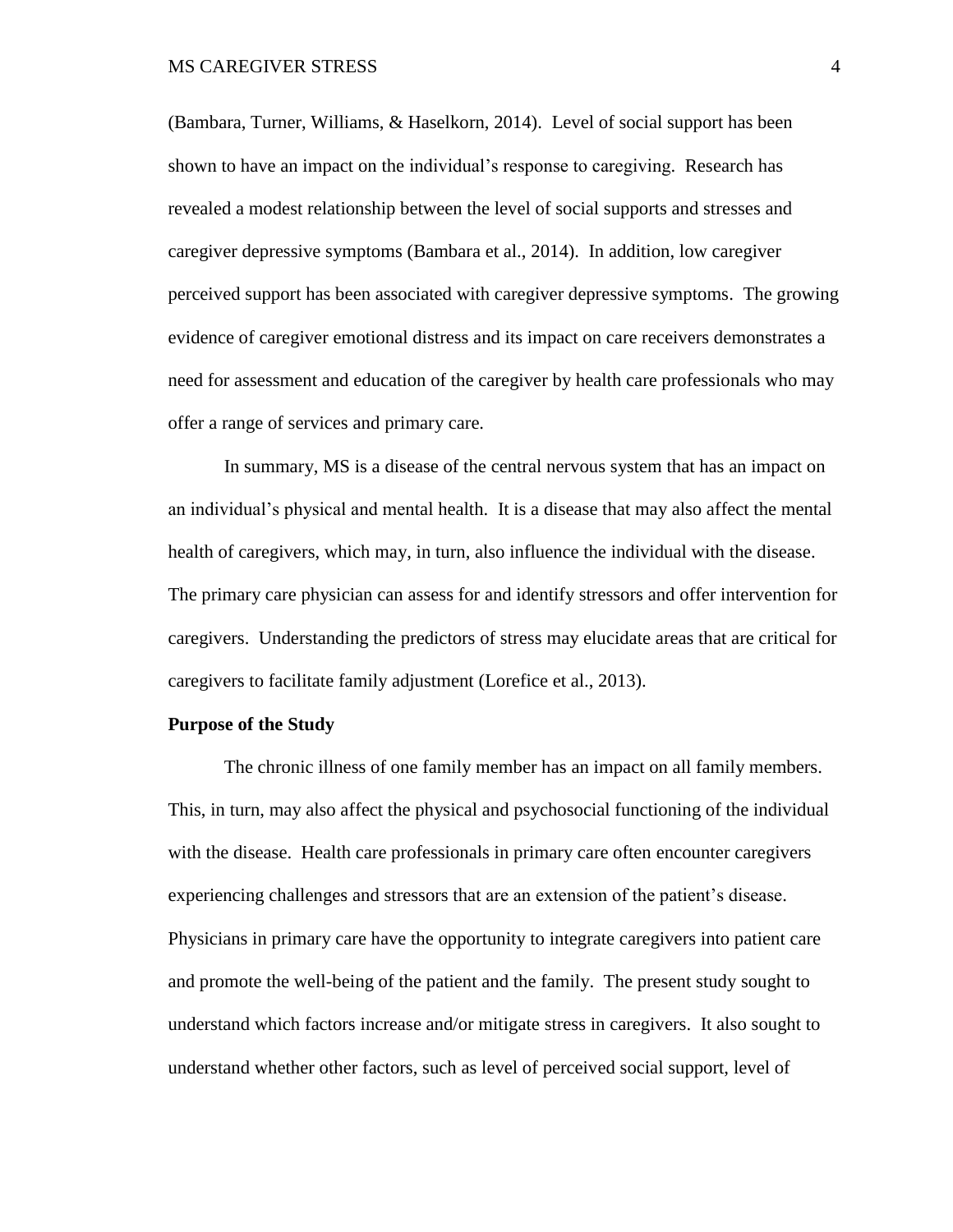coping, level of depressive symptoms, and satisfaction with medical care, may be associated with level of stress in caregivers. How these factors relate to stress levels in caregivers is important for fostering appropriate adjustment.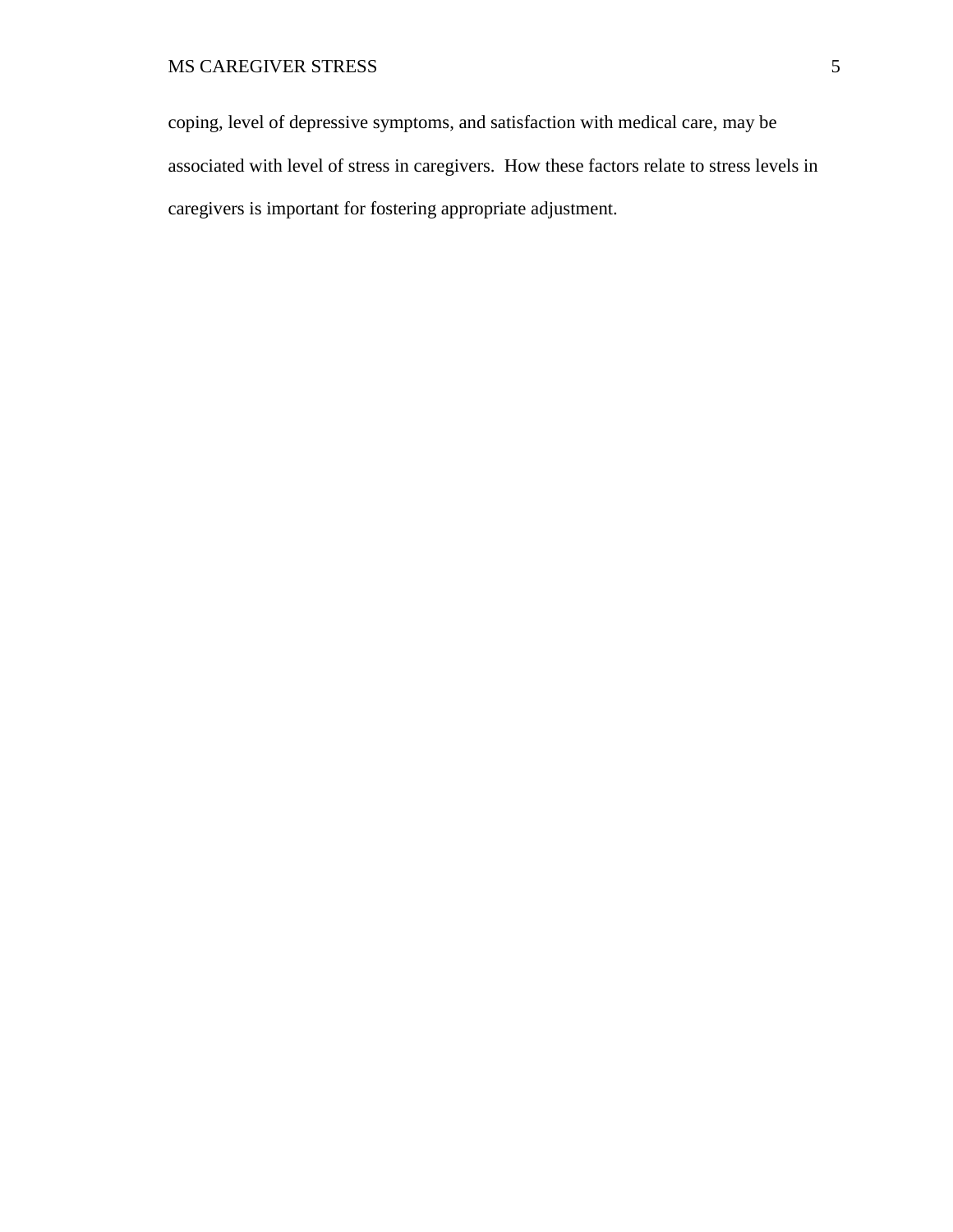#### **Chapter 2: Literature Review**

#### <span id="page-15-1"></span><span id="page-15-0"></span>**What Is Multiple Sclerosis?**

Multiple sclerosis (MS) is a disease involving an immune-mediated process in which an abnormal response of the body's immune system is directed against the central nervous system, which consists of the brain, spinal cord, and optic nerves (National Multiple Sclerosis Society, 2016). Within the central nervous system, the immune system attacks myelin, the fatty substance that insulates nerve fibers. Axons, the extension of a neuron's cell body, are wrapped in myelin and proteins. Myelin insulates and protects the axon and helps speed nerve transmission. The damaged myelin forms scar tissue, called sclerosis, which gives the disease its name. When myelin or the nerve fiber is damaged, nerve impulses that travel to and from the brain and spinal cord are interrupted and produce a range of physical, cognitive, and even psychological symptoms (National Multiple Sclerosis Society, 2016).

The immune system consists of two types of white blood cells. The first type is called B cells because they develop from bone marrow and produce antibodies, which identify and neutralize pathogens in the body. The second type of white blood cell is called T cells because they develop in the thymus gland and are responsible for a variety of immune responses. These involve direct attacks on pathogens, such as bacteria, viruses, or foreign tissues. T cells also augment B cells and produce substances called cytokines that direct responses and activities in other immune cells (National Multiple Sclerosis Society, 2016). The three main types of T cells are helper T cells, regulatory T cells, and cytotoxic or killer T cells. Helper T cells enhance the immune response by recognizing the presence of a foreign antigen, stimulating antibody production, and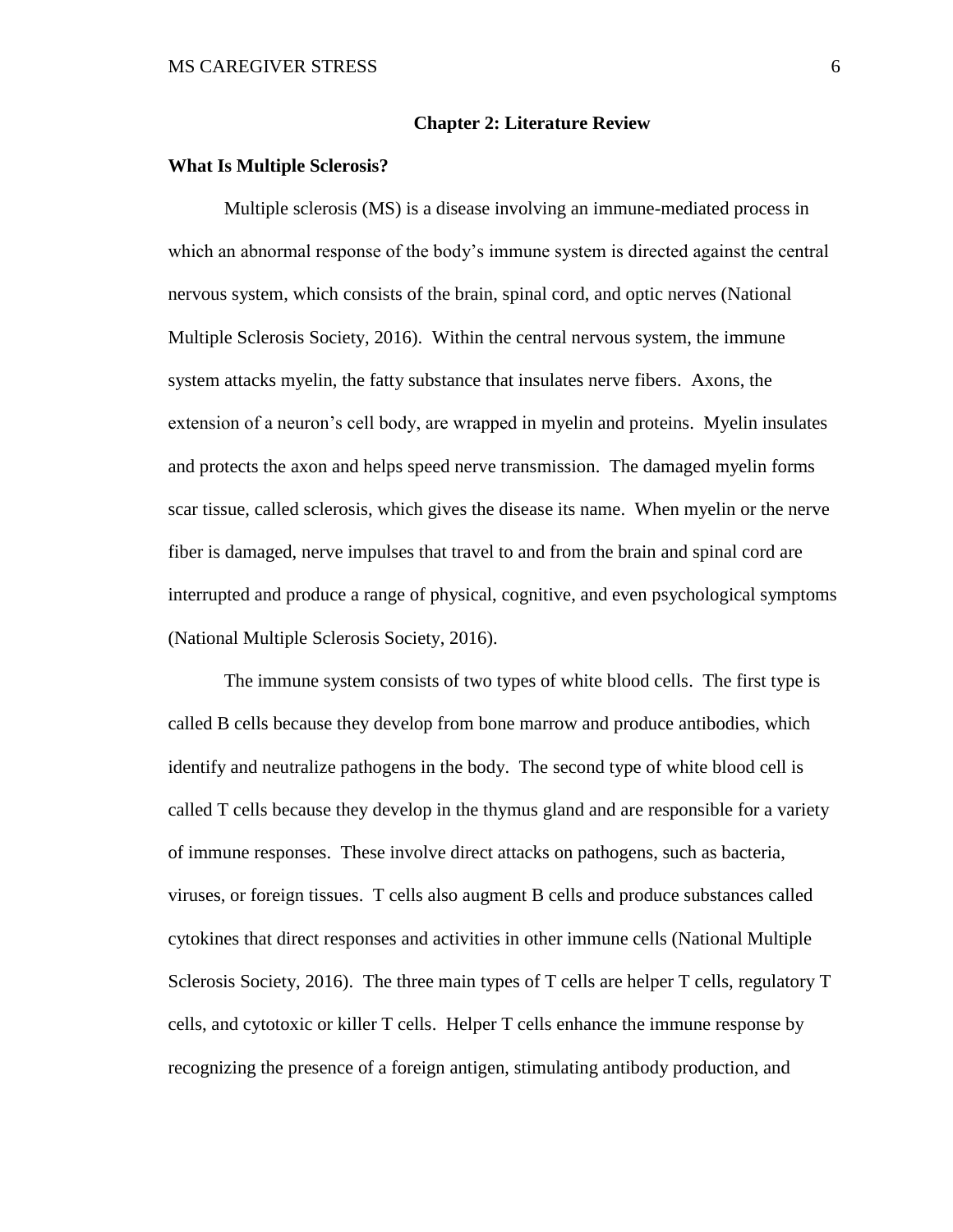producing cytokines that activate other T cells. Regulatory T cells function by inhibiting the immune response, whereas cytotoxic or killer T cells directly attack and destroy antigens (National Multiple Sclerosis Society, 2016). In MS, the breakdown of myelin, or demyelination, is caused by an abnormal immune process. This involves the activation of T cells against some component of the myelin in the central nervous system.

#### **Etiology.**

<span id="page-16-0"></span>One hypothesis suggests that MS has a multifactorial etiology that consists of both genetic and nongenetic, or environmental, factors. Although MS is not considered hereditary, epidemiological studies have shown that having a first-degree relative, such as a parent or sibling with MS, significantly increases an individual's risk for developing the disease. Studies have also shown that there is a higher prevalence of certain genes in populations with higher rates of MS (National Multiple Sclerosis Society, 2016). The nongenetic factors may involve exposure to infections or chemical and physical agents, vaccinations, hormonal factors, nutritional habits, and psychological stress (Zorzon et al., 2003). MS tends to occur more frequently in areas that are farther from the equator. Studies suggest that vitamin D plays an important role in the disease because people who live closer to the equator are exposed to higher amounts of sunlight during the entire year. They tend therefore to have greater levels of naturally produced vitamin D, which helps support immune function (National Multiple Sclerosis Society, 2016). Research has shown that low levels of vitamin D are strongly associated with more aggressive types of MS, as well as more brain lesions found on magnetic resonance imaging (Jelinek & Hassed, 2009). Research has further shown a genetic and environmental relationship between human leukocyte antigen (HLA) alleles and ultraviolet (UV) exposure and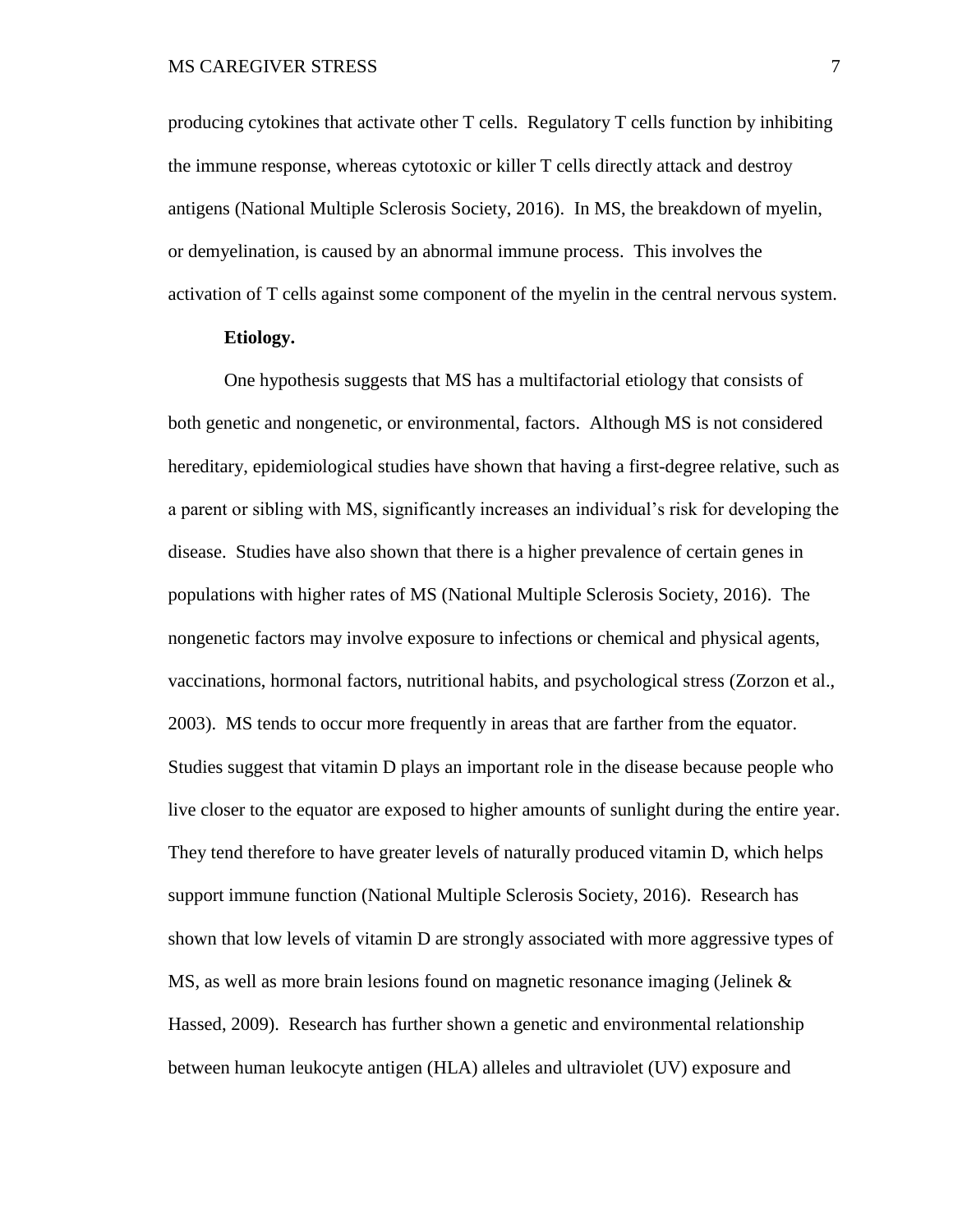smoking activity as risk factors. HLA alleles are considered the major genetic component of MS susceptibility and interact in a complex manner with UV and smoking behavior, which has been shown to determine a large proportion of MS susceptibility (Handel, Handunnetthi, Giovannoni, Ebers, & Ramagopalan, 2010). Smoking behavior is associated with more severe disease and more rapid disease progression; however, stopping smoking either before or after the onset of MS has been shown to slow progression of disability (National Multiple Sclerosis Society, 2016).

Another potential risk factor for MS involves infectious diseases, such as viruses, that have been recognized as causes of demyelination and inflammation. Researchers believe that it is possible that a virus or other infectious agent is a triggering factor in MS. Several viruses and bacteria are being investigated to determine if they are involved in the development of the disease (National Multiple Sclerosis Society, 2016). Although none of the infectious diseases have been definitively proven to trigger MS, studies examining Epstein Barr virus (EBV) have shown that it is significantly involved in the etiology of the disease when combined with smoking and tobacco consumption (Nielsen, Pedersen, Rostgaard, Frisch, & Hjalgrim, 2007). EBV-specific immune responses, smoking behavior, and tobacco consumption have been shown to be positively correlated, particularly in women.

#### **Prevalence.**

<span id="page-17-0"></span>According to the National Multiple Sclerosis Society (2016), MS is thought to affect more than 2.3 million people worldwide. Because MS is not considered a reportable disease, the exact incidence is currently unknown. However, prevalence studies are ongoing and conducted worldwide with data from the northern hemisphere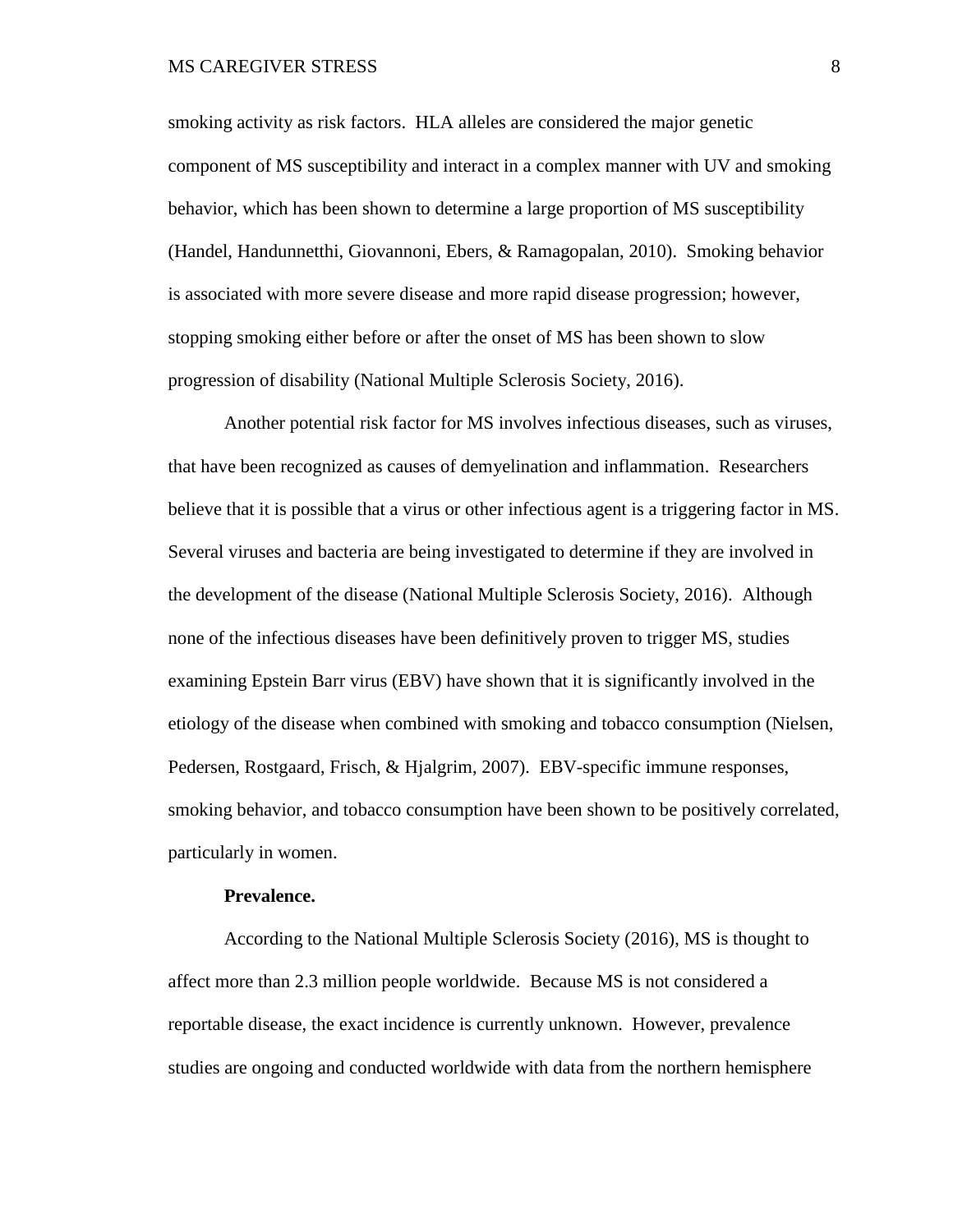(National Multiple Sclerosis Society, 2016). One study (Dilokthornsakul et al., 2016) estimated the annual prevalence of commercially insured individuals with MS from in 2012 in the United States to be 149.2 per 100,000 individuals. The prevalence was consistent from 2008 to 2012. Women were 3.13 times more likely to have MS, and the highest prevalence was in participants who were 45 to 49 years of age. Other notable findings were that the East Census region recorded the highest prevalence and the West Census region had the lowest prevalence (Dilokthornsakul et al., 2016).

#### **Symptoms.**

<span id="page-18-0"></span>MS symptoms range from common to less common and secondary to tertiary types. The symptoms are variable and unpredictable because they may change or fluctuate over time (National Multiple Sclerosis Society, 2017). The common and less common MS symptoms are considered the primary symptoms because they are the direct result of damage to the myelin and nerve fibers in the central nervous system. The more common symptoms include fatigue, walking or gait difficulties, numbness or tingling, muscle spasticity and weakness, vision problems, dizziness and vertigo, bowel problems, pain, cognitive and emotional changes, and depression. The less common symptoms include speech problems, swallowing problems, tremors, seizures, breathing problems, pruritus, headache, and hearing loss (National Multiple Sclerosis Society, 2017).

Secondary symptoms are the complications that may emerge as a result of the primary symptoms. Secondary symptoms may include repeated urinary tract infections, muscle tone loss and weakness as result of inactivity, decreased bone density, inefficient breathing, and pressure sores from immobility. Tertiary symptoms, a consequence of the impact of the disease on the patient's life, include social, vocational, and psychological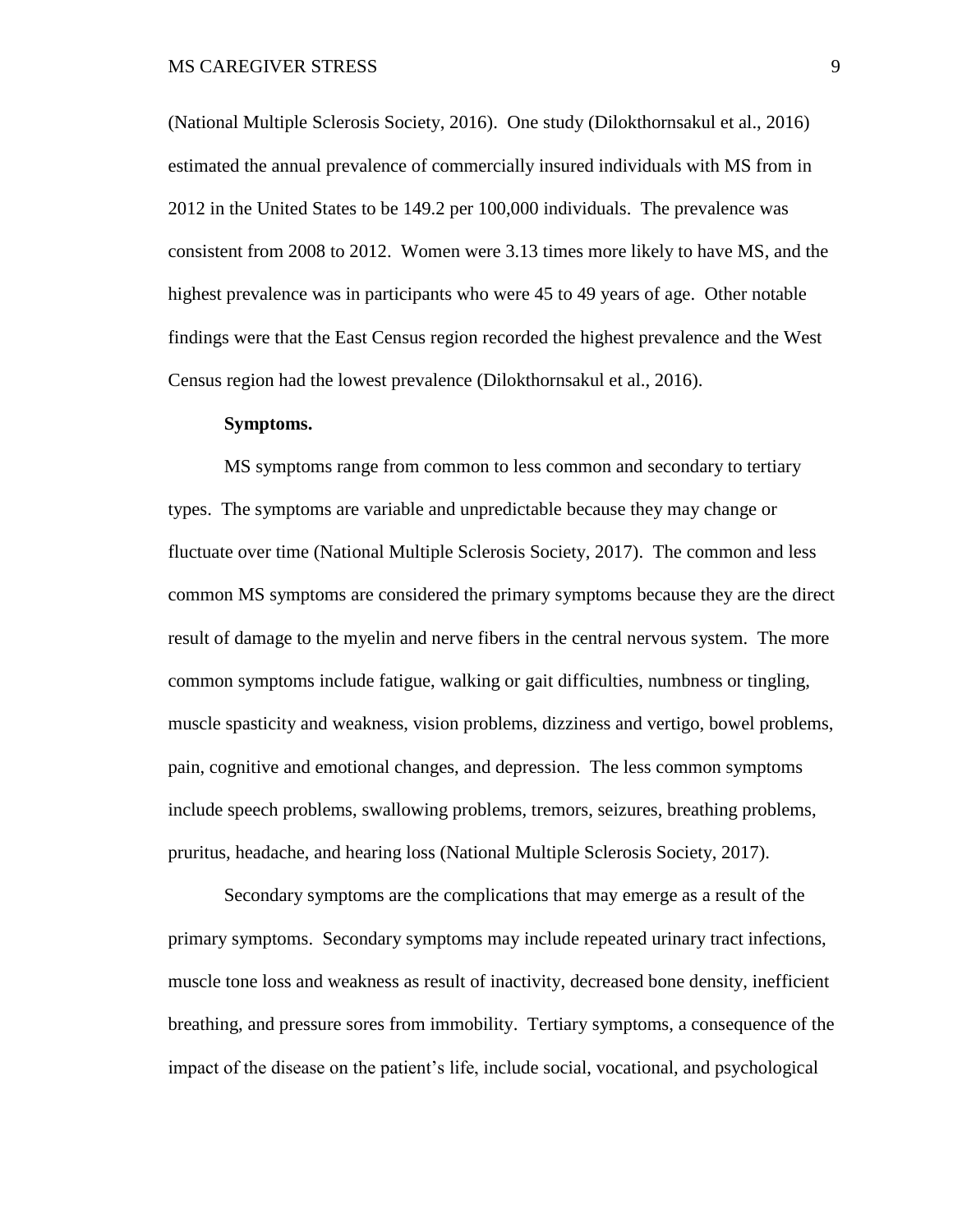complications. The stress of coping with MS may alter employment or social networks, which may lead to withdrawal or isolation from social interactions. Depression is a very common mental health disorder in people with MS. It may be both a primary or tertiary symptom, based on whether it is triggered by the disease process itself or by complications of the disease (National Multiple Sclerosis Society, 2017).

#### **Types of MS.**

<span id="page-19-0"></span>The National MS Society reports four disease courses: clinically isolated syndrome (CIS), relapsing-remitting MS (RRMS), primary progressive MS (PPMS), and secondary progressive MS (SPMS). CIS is a first episode of neurological symptoms that is caused by inflammation and demyelination in the central nervous system. The episode must last for 24 hours and is characteristic of MS, but does not meet the criteria for a diagnosis. Those who experience a CIS may or may not develop MS. When a CIS is typically accompanied by an MRI that has brain lesions consistent with those observed in MS, then there is an increased likelihood of a second episode of neurological symptoms and a diagnosis of relapsing-remitting MS (RRMS) (National Multiple Sclerosis Society, 2017). RRMS is the most common disease course, characterized by clearly defined attacks of new or increasing neurological symptoms. The attacks are referred to as relapses or exacerbations of symptoms and are followed by periods of partial or complete recovery or remissions. During remissions, some or all of the symptoms may disappear. Some of the symptoms may also become permanent features, but there is no apparent progression of the disease during remission (National Multiple Sclerosis Society, 2017). Primary progressive MS (PPMS) is generally characterized by a worsening of neurological function from the onset of symptoms, without early relapses or remissions.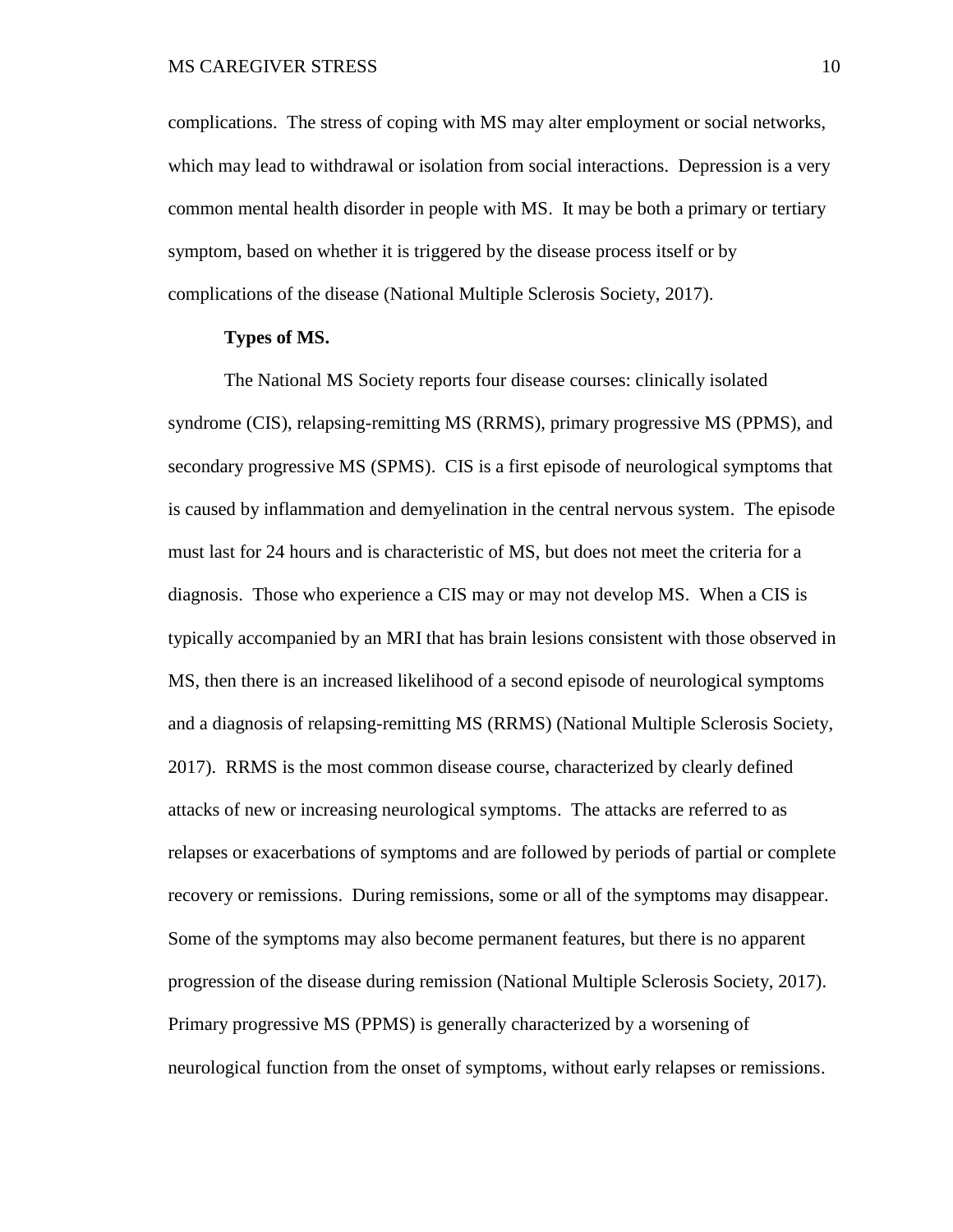In both RRMS and PPMS, symptoms may be active or not active, with relapses and/or evidence of new MRI activity. Secondary progressive MS (SPMS) follows an initial relapsing-remitting course. Most people who are diagnosed with RRMS will eventually transition to a secondary progressive disease course in which there is a progressive worsening of neurological function over time (National Multiple Sclerosis Society, 2017).

#### <span id="page-20-0"></span>**Neurological and Psychological Perspectives**

The neurological and psychological symptoms of MS may include cognitive impairment, fatigue, and depression. Individuals with MS may experience cognitive impairment with a range in symptomatology. The most common cognitive deficits are related to memory, verbal fluency, speed of information processing, and visuospatial and executive functions (López-Góngora et al., 2015). Nearly two thirds of people with MS experience cognitive impairment, particularly cognitive inefficiency and memory decline (Sumowski & Leavitt, 2013). Patients with cognitive inefficiency require more time to perform mental tasks, and memory problems often lead to disorganization and forgetfulness.

Not all individuals with MS will experience considerable disease burden, based on certain protective factors. These include heritable larger maximal brain growth and environmental, intellectual enrichment (Sumowski & Leavitt, 2013). This type of enrichment may include reading, hobbies, and education. Research suggests that individuals with MS may be able to preserve or maintain their existing brain reserve by living a healthy lifestyle, which includes physical activity, healthy food choices, adequate sleep, and adherence to prescribed disease-modifying therapies (Sumowski & Leavitt,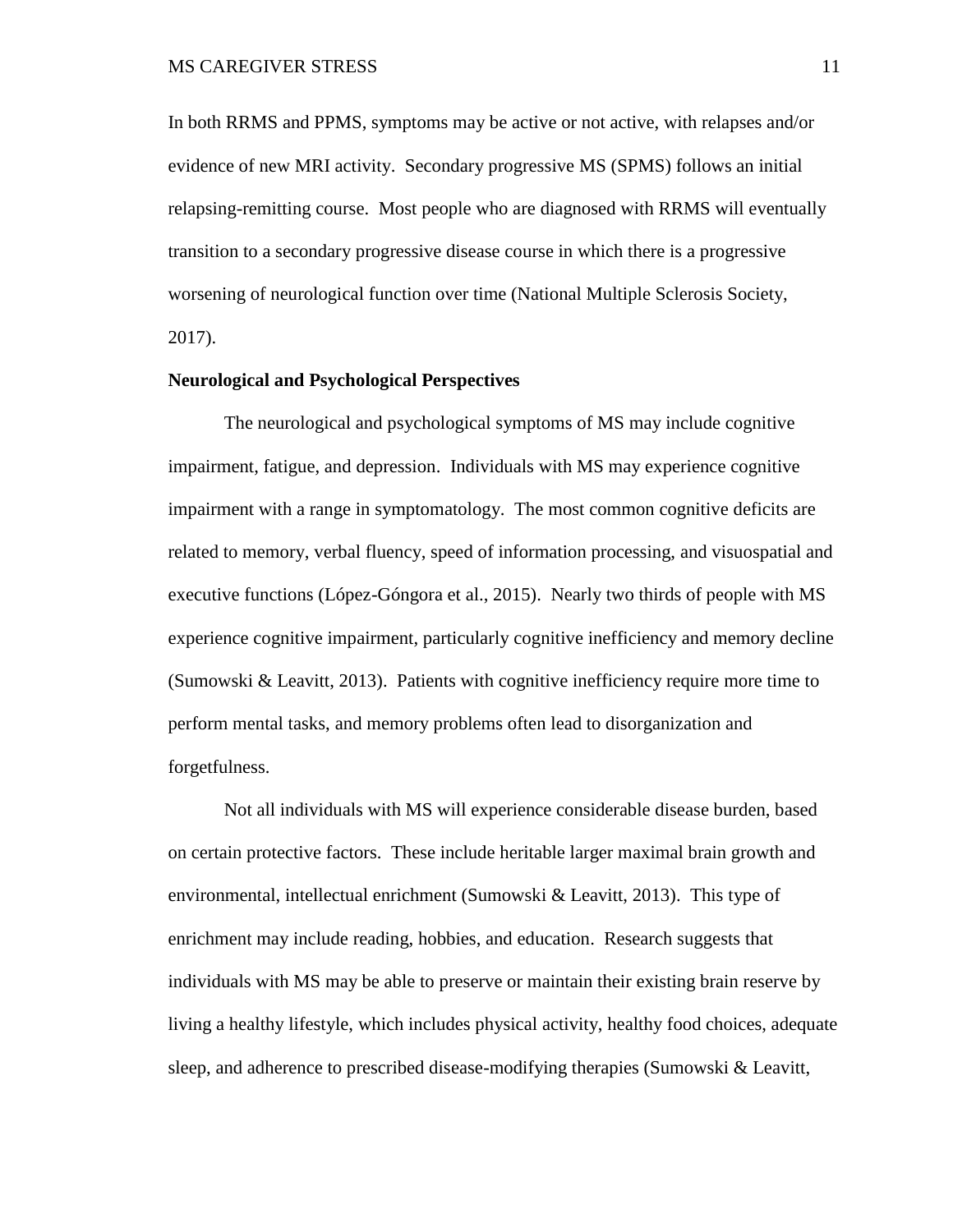2013). Although cognitive impairment is a common manifestation of MS, it may go unnoticed in recently diagnosed patients. Studies have found that 27% of patients with a clinically isolated syndrome and 40% of patients with relapsing-remitting multiple sclerosis had some degree of cognitive impairment, primarily in complex attention and processing speed (López-Góngora et al., 2015). Early cognitive impairment has been found as soon as 1 month after the first neurological symptom; however, this seems to have no effect on daily life activities. Thus, the development of compensatory strategies in the early stages of MS may improve cognitive deficits (López-Góngora et al., 2015).

Fatigue is considered a frequent disabling symptom of MS, yet the pathogenesis is still poorly understood (Wijenberg, Stapert, Köhler, & Bol, 2016). It is one of the major reasons for disability and decreased societal participation and quality of life. Fatigue has been studied from a biopsychosocial perspective that integrates factors of disease severity, depression, catastrophizing, and the fear-avoidance cycle (Wijenberg et al., 2016). The model suggests that catastrophizing about fatigue has a central role fueled by depression. Catastrophizing about fatigue is defined as a fearful interpretation of the meaning of fatigue by exaggerated negative thinking, magnification of symptoms, and helplessness. Cross-validation studies have found that catastrophizing about fatigue mediates the relationship between fatigue and fatigue-related fear and avoidance behavior (Wijenberg et al., 2016).

Fatigue, depression, and sleep disorders have been associated with reduced health-related quality of life in patients with MS in both cross-sectional and longitudinal studies. This relationship has been found in patients with early MS, as well as more advanced forms of MS (Nourbakhsh, Julian, & Waubant, 2016). Sleep quality is an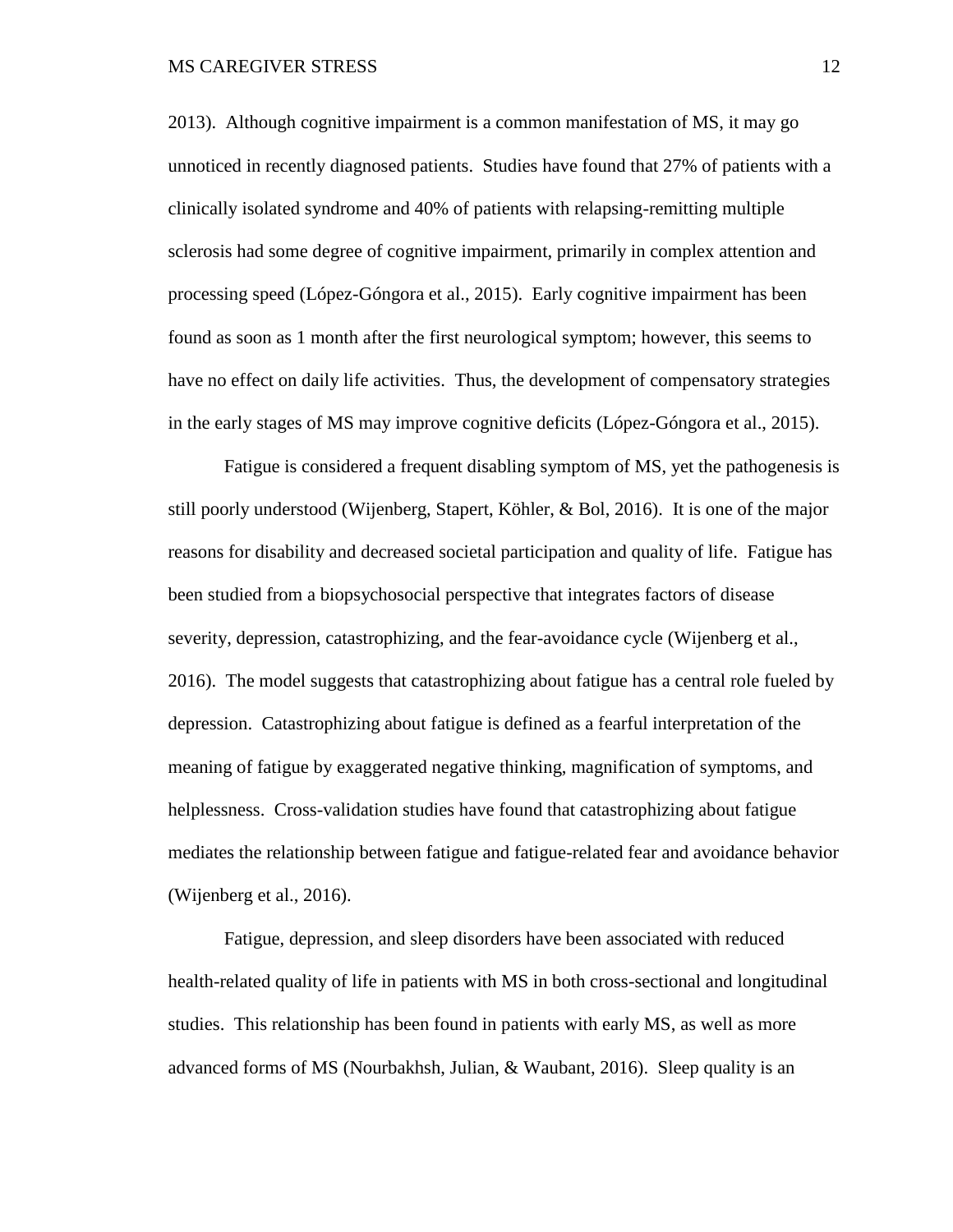important health consideration in multiple sclerosis. Lack of sleep is associated with greater disease severity, pain, and poor mental and physical quality of life. Insomnia is reported as one of the most prevalent sleep complaints in those with MS (Baron, Corden, Jin, & Mohr, 2011). Studies have found that over half of patients with MS have more difficulty initiating and maintaining sleep with or early morning awakenings than the general population. One study showed that rates of insomnia in patients with comorbid MS and depression are higher than those reported in the general MS population (Baron et al., 2011).

#### **Management of MS**

<span id="page-22-0"></span>The management of MS is comprehensive and individualized, based on the patient's level of disability. MS is not a curable disease; however, effective strategies can help modify or slow its progression. Disease management includes any or all of the following: disease-modifying therapies, specific medications for symptom management, lifestyle modification, rehabilitation, and psychological care. There are currently 14 disease-modifying medications approved by the Food and Drug Administration for use in relapsing forms of MS; however, there is no disease-modifying medication currently approved to treat primary progressive MS (National Multiple Sclerosis Society, 2017). The types of treatment include injectable, oral, and intravenous routes of administration. Each medication has specific side effects, and not everyone will experience side effects. Depending on the medication, side effects also need to be strictly monitored for patient safety reasons (Sedal, Wilson, & McDonald, 2014). The treatment of choice is based upon several factors and will be influenced by lifestyle issues and adherence to and responsiveness to therapy. In general, the range of disease-modifying agents has been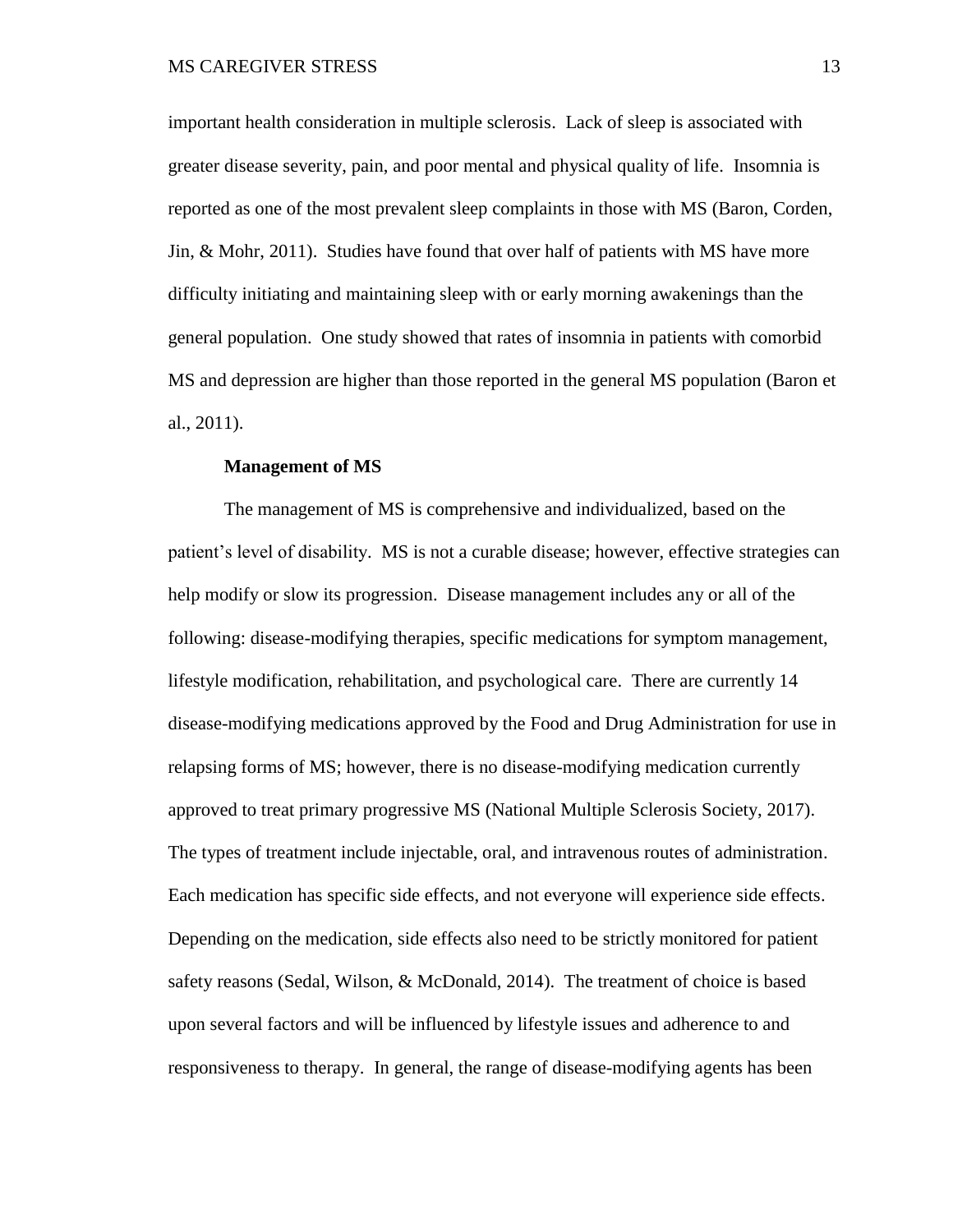shown to reduce relapse rate and brain lesions. However, they are only partially effective and do not prevent axonal injury, which produces the symptomatic burden of MS (Samkoff & Goodman, 2011). Treatment of MS-related symptoms is multifactorial and dependent on the patient's presentation.

#### **Neurology.**

<span id="page-23-0"></span>Although MS frequently requires comprehensive disease management by a range of professional disciplines, it is primarily managed by the practice specialty of neurology (Buchanan, Kaufman, Zhu, & James, 2008). People with MS whose chief physician is a neurologist often receive diagnostic and treatment-related tests and disease-modifying treatments under this specialty provider's care. In contrast, primary care physicians provide patient care coordination, gatekeeping services, and preventative care and treat a range of conditions (Buchanan et al., 2008). One study that examined patient perceptions of MS-related care compared patient-identified differences in care received from various specialties, such as neurology, family or general practitioners, and medical internists. The study also examined patient-identified differences by practice specialty in understanding the medical aspects of MS and quality of care (Buchanan et al., 2008). Mean differences showed that patients considered MS-related care to be satisfactorily better in several areas when delivered by neurologists than by other specialties. These areas include physician understanding of the disease and satisfaction with access to and quality of care (Buchanan et al., 2008).

#### **Primary Care.**

<span id="page-23-1"></span>The role of primary care providers in MS is serving as a source of lifestyle and psychosocial support. Lifestyle modification in individuals with MS may not only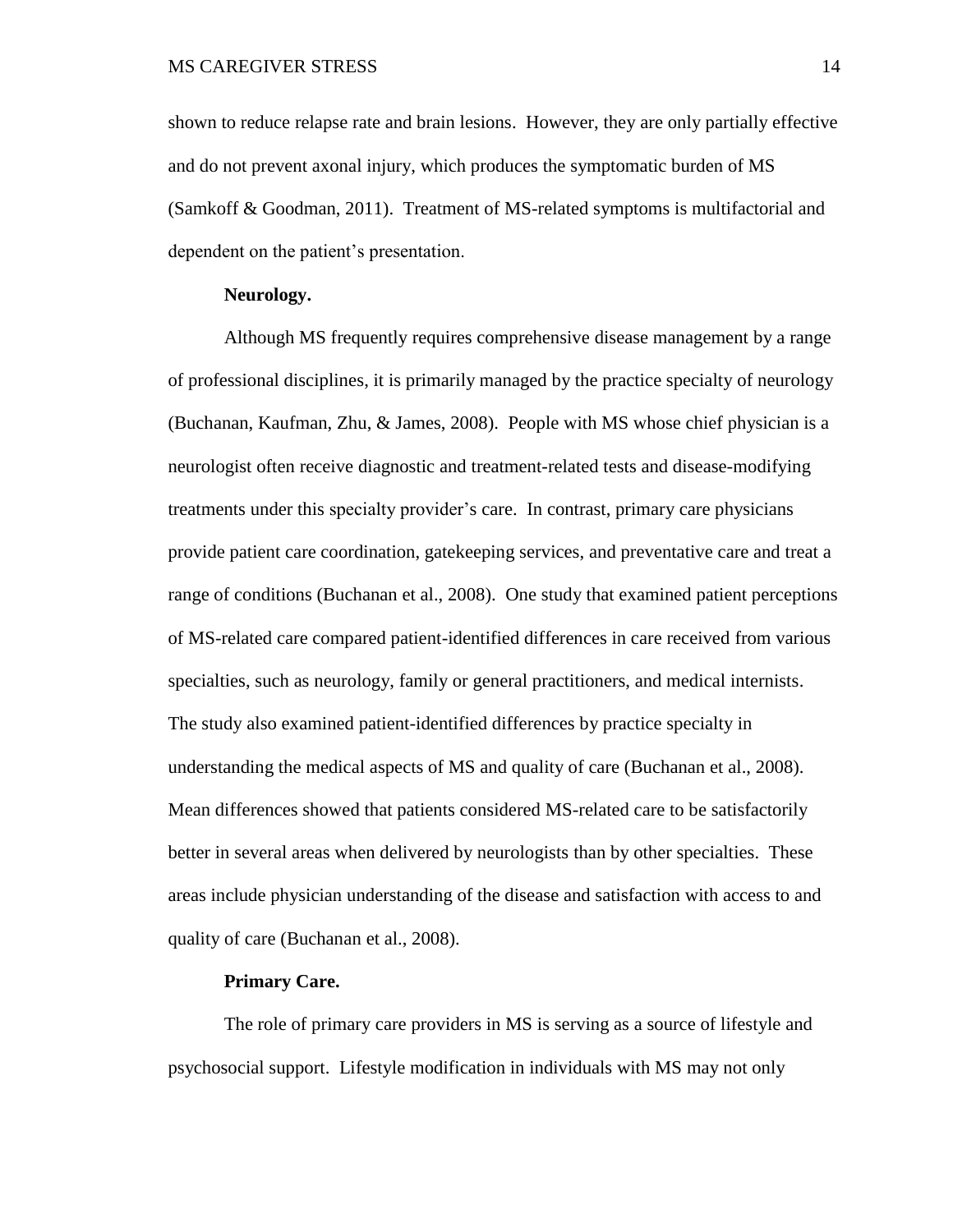improve overall quality of life, but slow the progression of the disease. The research suggests that lifestyle therapies that are employed in the primary care management of MS optimize overall care, particularly when coordinated with specialist care. Specific nondrug therapies include management of nutrition, sunlight and vitamin D exposure, consideration of psychosocial factors, and incorporation of exercise (Jelinek & Hassed, 2009). Additionally, the education about symptom management is a significant component of health care of persons living with MS. Research suggests that education on symptom management and treatment options provides a sense of empowerment over the disease and resources for informed decision-making (McCabe et al., 2015). The sense of patient empowerment has been shown to be associated with successful management of MS, leading to a satisfied quality of life. In turn, family members and significant others who are well supported and informed tend to also experience better well-being (McCabe et al., 2015). In a needs assessment study, gender, age, and symptom severity were factors associated with level of satisfaction with educational, psychological, and peer support services of people with MS. It was noted that females were less satisfied with access to relationship and family counseling. Additionally, there was a need for more varieties of peer support groups, times, and communication modes, such as e-mail or Skype, among young people and mildly affected groups. The level of symptom severity was also associated with a greater need for educational and psychological support services. Psychological support and continuity and coordination of care have been demonstrated to be to be major unmet needs in patients with severe MS symptoms (McCabe et al., 2015).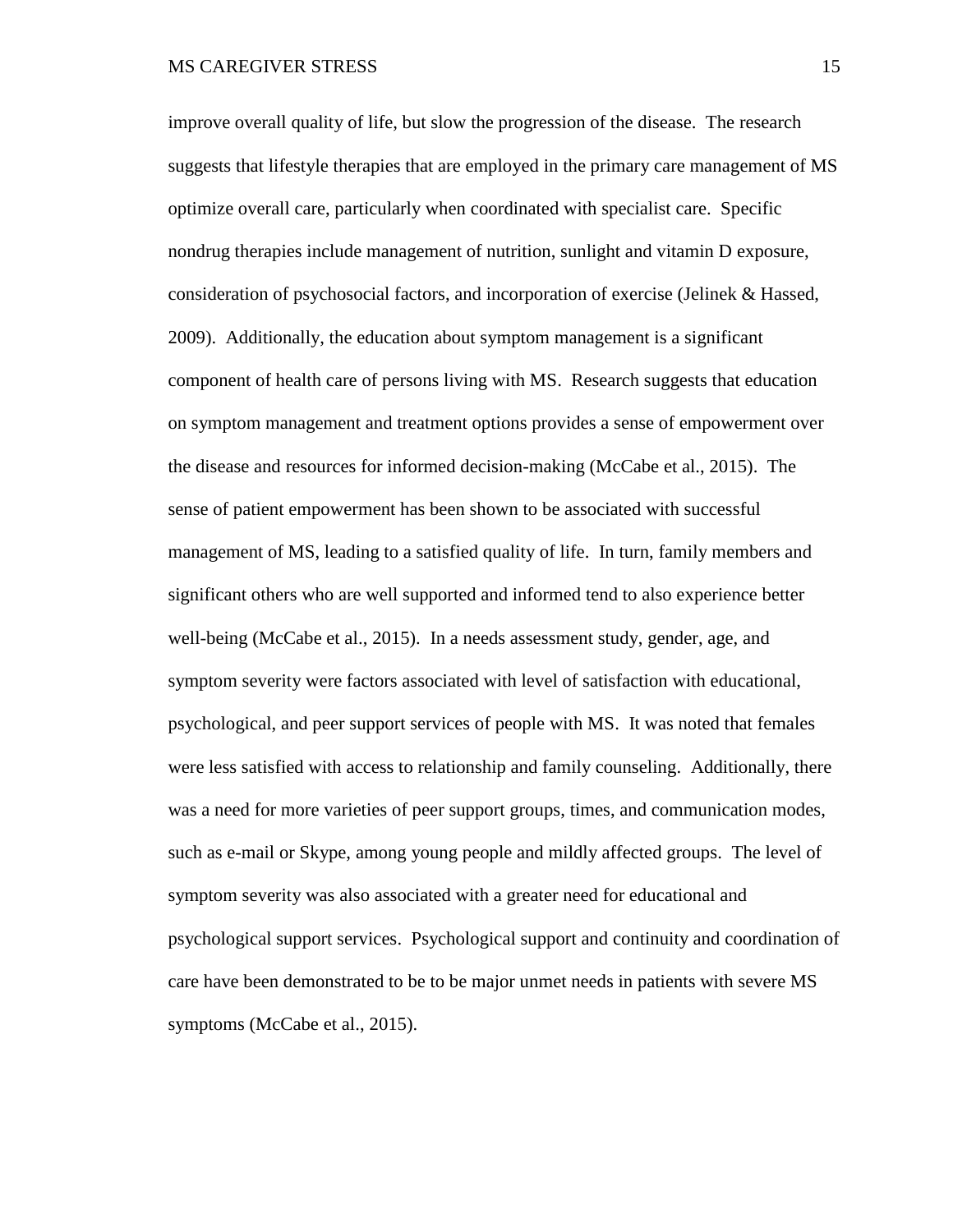#### **Daily Management of MS.**

<span id="page-25-0"></span>Fatigue, one of the common symptoms of MS, is considered one of the leading causes of neurological disability, affecting the majority of people with the disease. One study explored the use of health services in people with MS with and without fatigue over a period of 30 months (Johansson, Ytterberg, Gottberg, Widén Holmqvist, & von Koch, 2009). Data were collected from a computerized registry and by interviews and analyzed according to disease severity, which was categorized as mild, moderate, or severe. The analyses revealed that fatigued patients with mild MS used more hospital outpatient care and primary care including rehabilitation. A higher proportion of this group had transportation service in comparison to nonfatigued patients with mild MS. In patients with moderate and severe MS, the results showed that nonfatigued people accessed more occupational therapy in primary care. Many more of these patients also had paid care services; however, informal care from spouses or partners was more common among fatigued patients, regardless of disease severity (Johansson et al., 2009). This study demonstrates that support for informal caregivers is of importance when patients experience symptoms that require more health services. About 30% of people with MS need some form of home care assistance, and 80% of that assistance is provided by informal or unpaid caregivers, usually family members (Buchanan, Radin, Chakravorty & Tyry, 2010). A national survey study that explored informal caregiving of people with MS and greater dependency showed that assistance with daily activities or personal care consumed the largest amount of caregiving time. Caregivers reported that a range of home and community-based services would make caregiving easier or improve the care provided. Caregivers had low levels of satisfaction with access the MS patients had to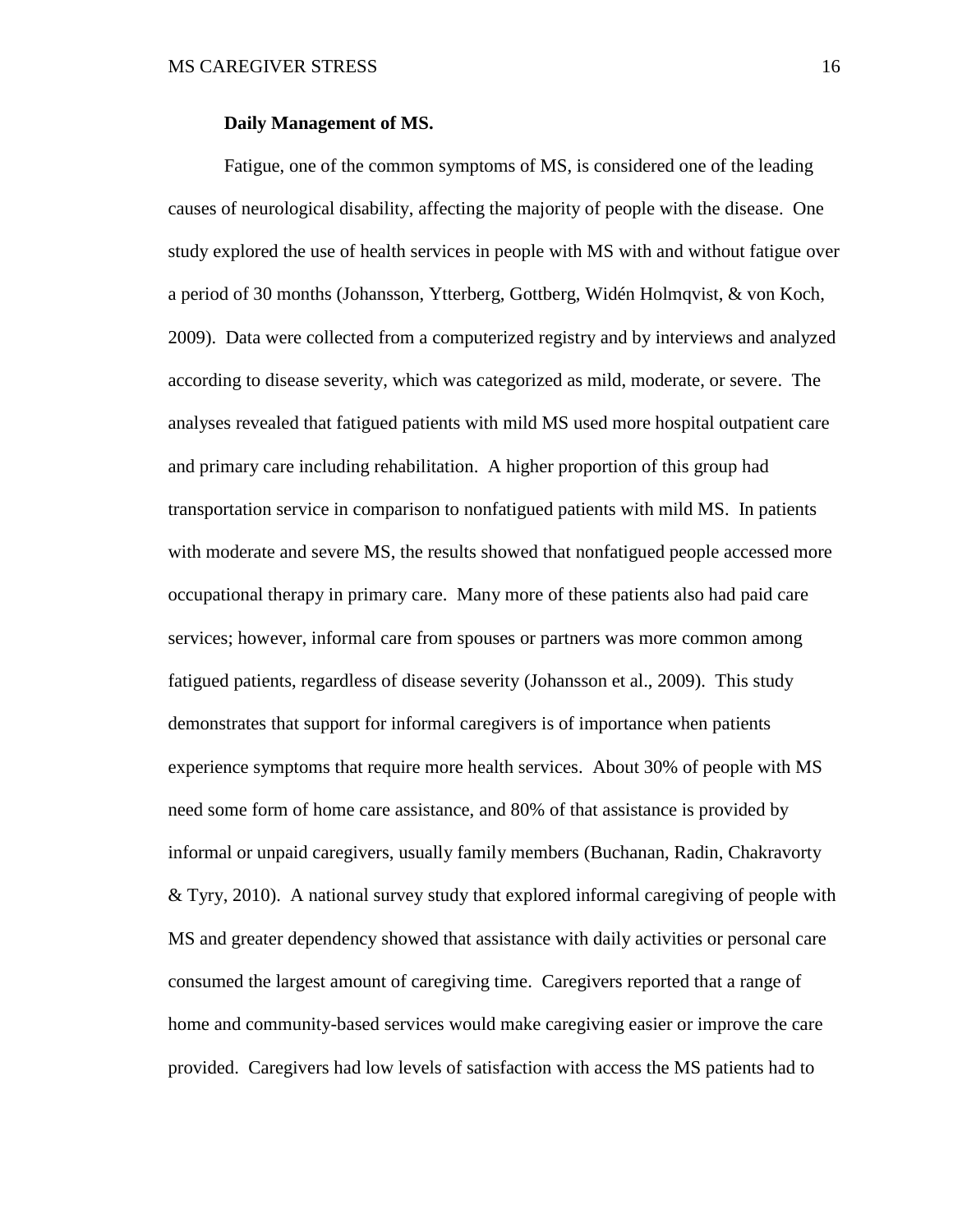home health or rehabilitation services and with the quality of mental health care received (Buchanan et al., 2010).

#### **Education and medical care satisfaction.**

<span id="page-26-0"></span>The barriers to health or rehabilitation services among patients with MS have been shown to be related to cost, coverage, and availability of medical services. Informal caregivers have generally reported low satisfaction with health insurance coverage for various support services, particularly by health maintenance organizations (HMOs) and other managed care plans (Buchanan et al., 2010; Putnam & Tang, 2007). The types of support services include home health aides, housekeeping services, adult day care, and respite care for those who experience physical impairment (Buchanan et al., 2010). Caregivers have also reported dissatisfaction with access to quality mental health care services in comparison to MS-focused medical care. Previous studies have found that psychiatric symptoms, such as depression, in people with MS can increase distress in their caregivers. Treatment of depression in people with MS has been shown to improve the quality of life for their caregivers (Buchanan et al., 2010). Thus, it is important for people with MS, caregivers, and family members to receive the necessary education about the disease, health insurance coverage, and policies that influence symptom and lifestyle management.

The complexity of MS and the varied course it may take make it a challenging disease for the person with MS as well as for those who provide care. People with MS often place a high level of importance on support from caregivers, often a partner or spouse, and family members (McCabe et al., 2015). MS may cause impairment in various areas of life, influencing family roles, employment, quality of life, and daily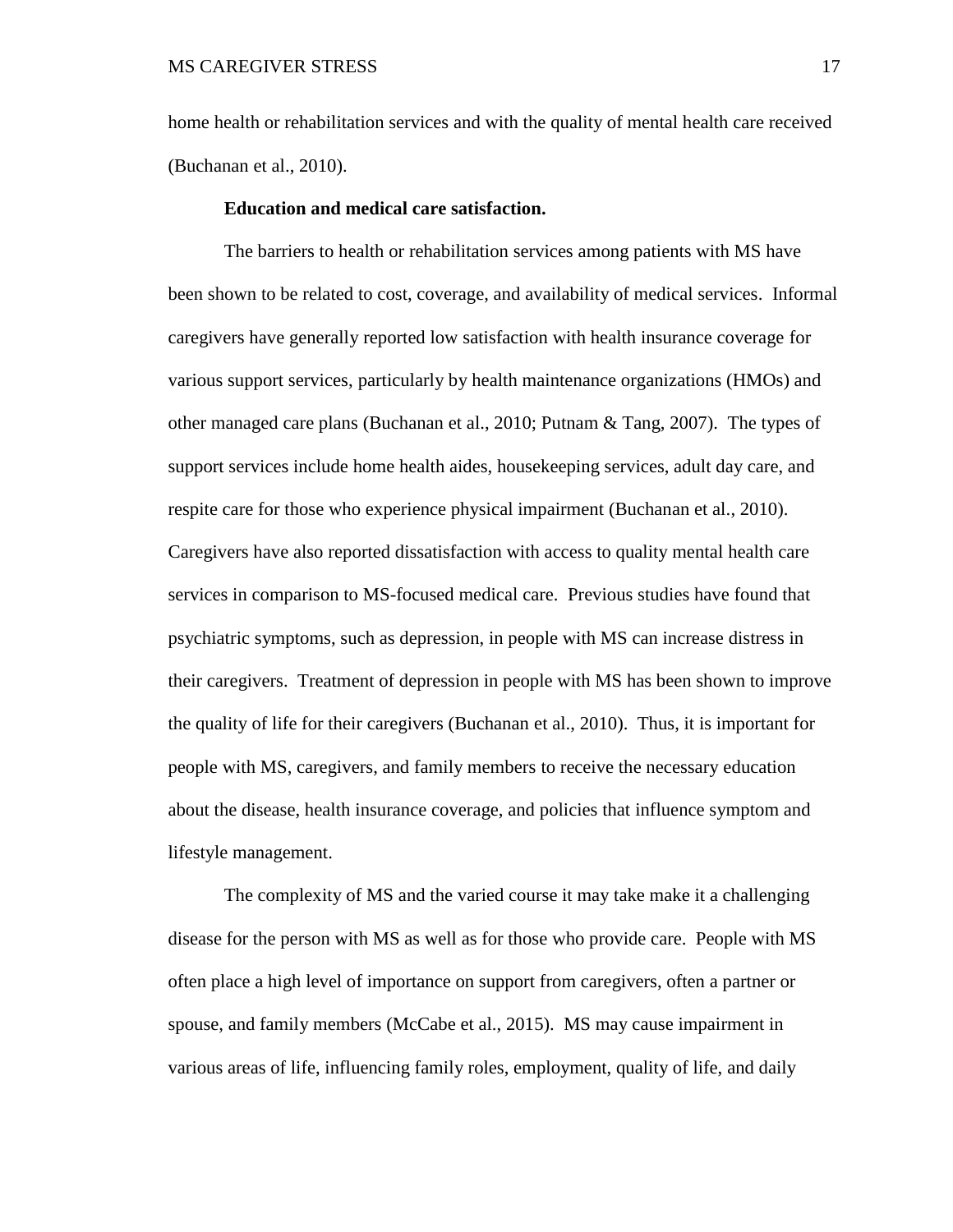functioning. Educational, psychological, and peer support needs have been shown to be important factors in fostering adjustment to the disease (McCabe et al., 2015). In a study that explored the level of satisfaction with access to education services, access to psychological services, and current peer support services, symptom severity was associated with greater need for almost all education and psychological support services. Gender was as an important predictor of satisfaction with support services, as women were less satisfied with access to relationship and family counseling than men. Peer support was found to be an overall unmet need; largest group differences were observed when participants were grouped by symptom severity. Individuals with moderate to severe MS symptoms had a greater perceived need for almost all levels of services. Interestingly, age was an important predictor of satisfaction with services. Older individuals with MS are managing the aging process coupled with disability and disease progression (McCabe et al., 2015).

Another study evaluated what MS patients and caregivers perceived as unmet needs by comparing responses on the domains of global care, information about the disease, medical treatment and rehabilitation, patients' relationships with medical staff, and psychosocial life (Lorefice et al., 2013). The results showed that the majority of participants, both patients and caregivers, were satisfied with medical staff, but expressed a desire for them to be more forthcoming with information about MS. Patients more than caregivers perceived medical treatment to be implemented from a multidisciplinary approach. Patients and caregivers agreed upon the need for psychological support; however, patients felt a greater need for it at the time of diagnosis. Caregivers, on the other hand, felt that more psychological support was required after diagnosis (Lorefice et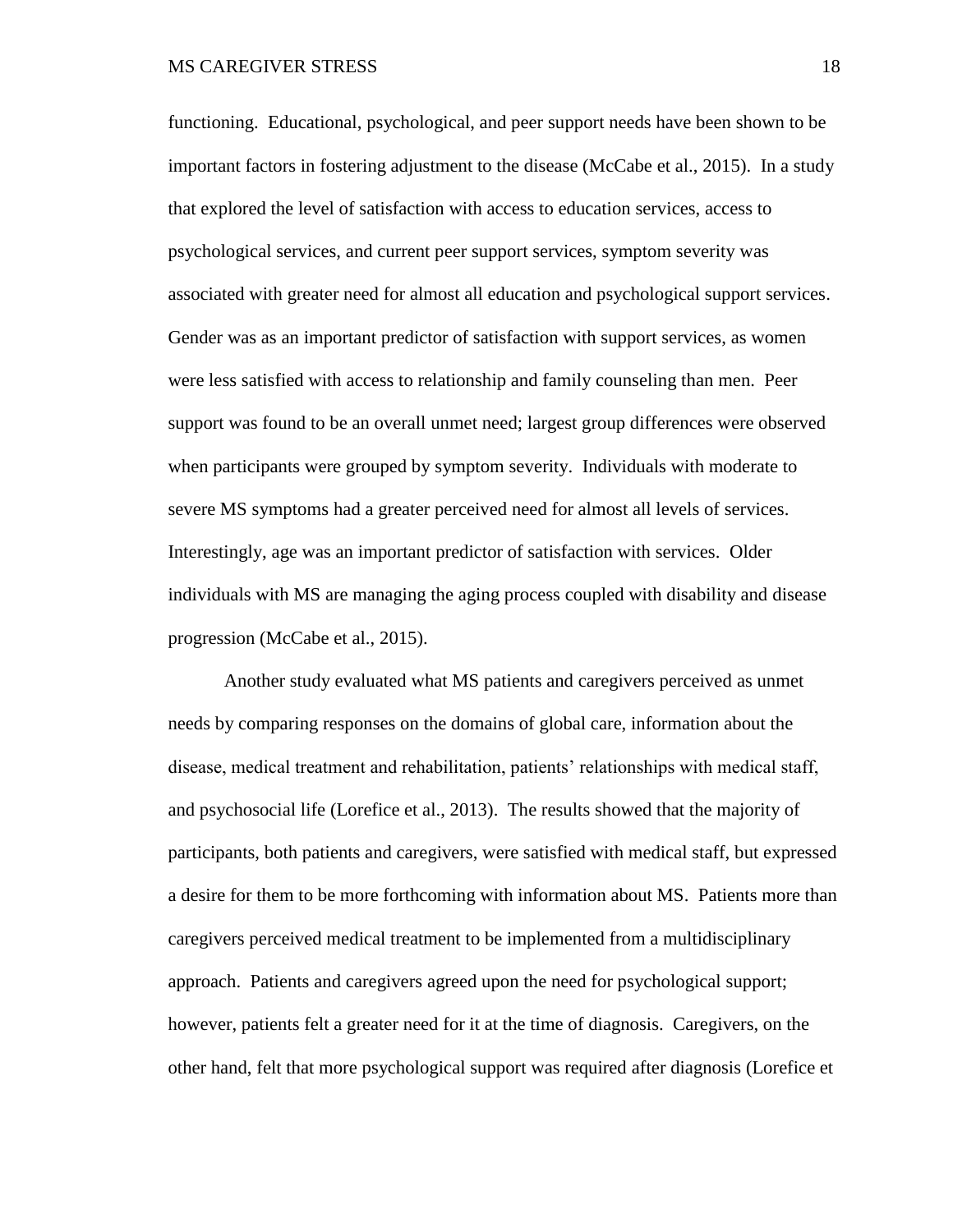al., 2013). Both patients and caregivers perceived the care from medical staff, such as neurologists, to be thorough, attentive, and kind. It is suggested that the psychological needs of caregivers and patients evolve over the course of the disease, resulting in changes in patients' relationships and having an impact on clinical outcome. This study did not explore the need for psychological support for caregivers, but indicated that caregivers should be involved in more aspects of patient care (Lorefice et al., 2013). Thus, the management of chronic illness is a major influence of the patient's and family's response to adjustment and quality of life.

#### <span id="page-28-1"></span><span id="page-28-0"></span>**Chronic Illness**

#### **Impact on the patient and family.**

Several studies have examined the effect of chronic illness on patients and their families. In one review, 73 articles reported what is known about families in which a member has a chronic illness (Knafl & Gilliss, 2002). The literature shows that families, in the context of illness, typically rise to meet the challenges presented by the illness. Over time, most families tend to find positive meaning in the illness experience and incorporate illness management into their everyday routine. Studies also identified family adjustment to chronic illness in stages with a theme of a process that leads to eventual acceptance and normalization (Knafl & Gilliss, 2002). This review demonstrates, however, that not all families normalize or positively adapt to chronic illness. Some families experience great burden incorporating illness management into a family routine. Some evidence suggests that uncertainty surrounding the course of a potentially fatal illness may pose a serious threat to families' efforts to lead a normal family life. For example, the effects of parental chronic illness have been examined in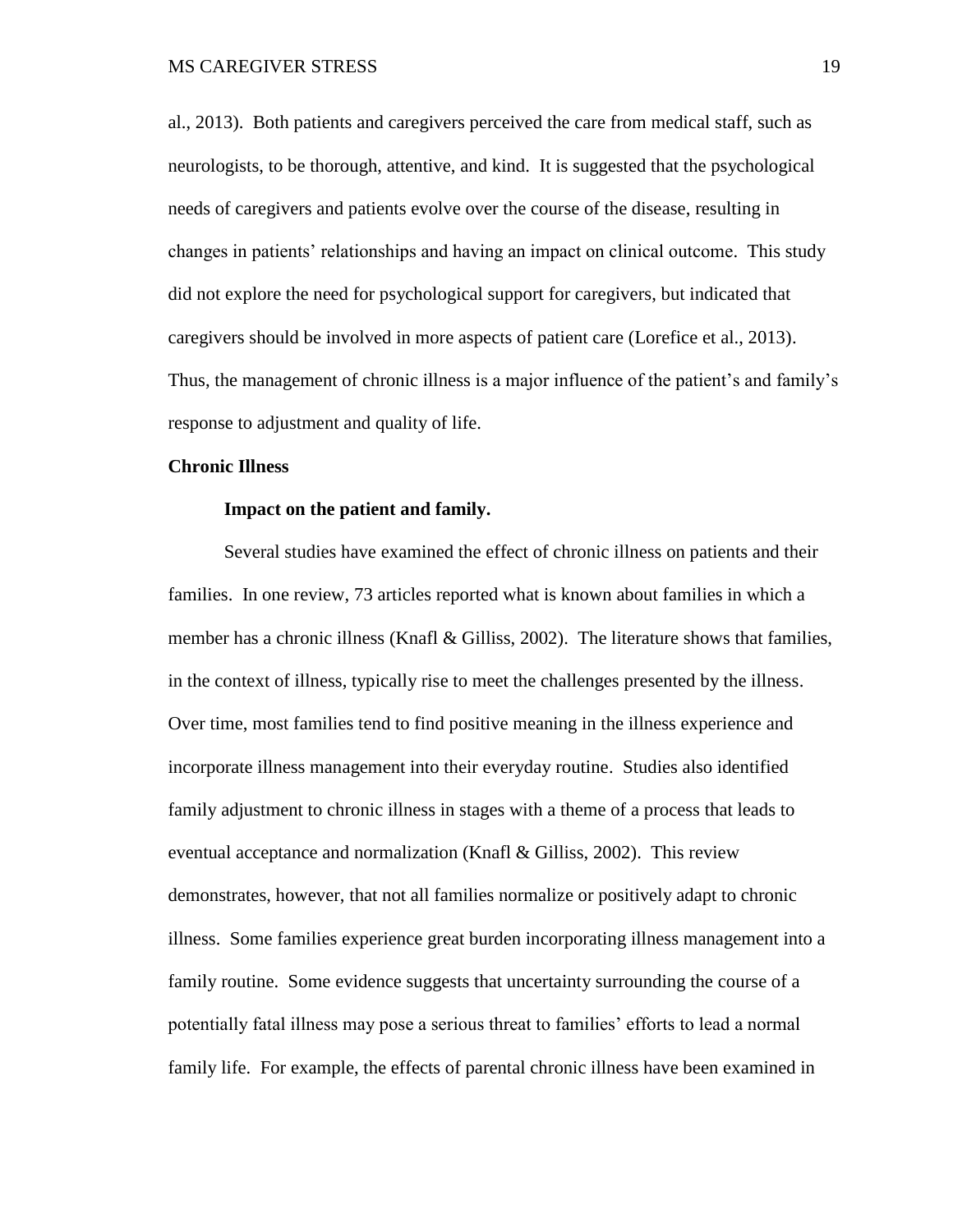because approximately 10% of children grow up in households in which a parent has a medical chronic illness (Chen, 2017; Sieh, Visser-Meily, & Meijer, 2013). Emerging evidence suggests that children of chronically ill parents are at risk for adjustment difficulties and the development of emotional, behavioral, and learning problems. Children are likely to feel overwhelmed with the threat of a loss of a parent, decreased parental availability, increased household responsibilities, changing schedules and routines, and risk for reduced social and financial resources. Children and adolescents may assume a parental role before they are developmentally or emotionally ready (Chen, 2017). It has been suggested that adolescents whose parents have a chronic illness may be at elevated risk for internalizing problems, more caregiving responsibilities, daily hassles, stress, and worsening grade point average (Sieh et al., 2013). Studies involving the impact of chronic illness on the family system suggest that both disease type and cultural context influence the degree of impact. A family's adaptive response to illness has been consistently associated in the literature with fewer stressors and better functioning (Knafl & Gilliss, 2002).

In the context of multiple sclerosis, families face challenges in many areas, beginning at the time of diagnosis. The effect of MS on individuals and family members is related to loss and change. Because MS often takes a degenerative course, loss and change of functionality, physically or cognitively, impact both the individual and family (Bowen, MacLehose, & Beaumont, 2011). For the individual and family members, the early stages of MS can be a time of uncertainty about the future, helplessness, loss of control, and social isolation. As the disease progresses or worsens, family members are thought to be at risk of strain as roles change, especially for spouses who become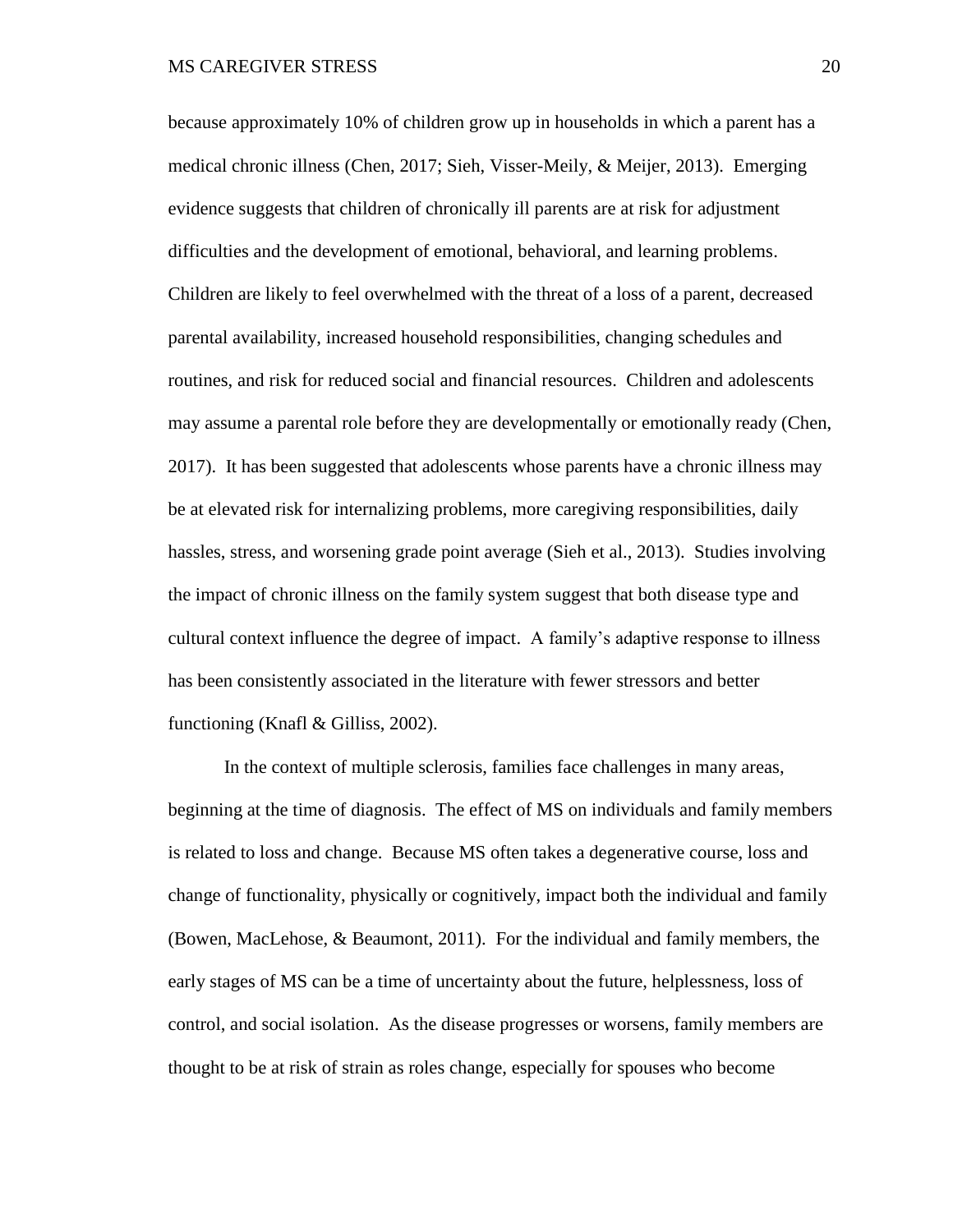caregivers (Bowen et al., 2011). The impact of MS, and more generally chronic illness, on the family has been conceptualized in the literature using a family systems model. It is argued that the way chronic illness affects the family depends on a number of factors. These include psychosocial dimensions, time-related stages, family or life cycle issues, and other areas, such as financial, social, and quality of life issues (Bowen et al., 2011). Some additional factors of MS reported in the literature that affect the family include age at onset of MS, chronic course of the disease, unpredictability of MS, progressive course of MS, and neuropsychiatric symptoms of MS (Kouzoupis, Paparrigopoulos, Soldatos, & Papadimitriou, 2010).

#### *Child and adolescent perspectives.*

<span id="page-30-0"></span>The growing research on the impact of parental MS on children and adolescents suggests that children feel more responsible, have more fear and anxiety during states of illness, have an increased sense of burden, and feel more anger. Social and educational plans may also be curtailed due to practical and financial reasons. Problems for children are also magnified in single-parent households, as fewer adults are available to assist with caregiving (Kouzoupis et al., 2010). Research suggests that MS exacerbations are associated with a decrease in maternal affection. Paternal functional impairment is also associated with children's lower life satisfaction. Cross-sectional studies in parental MS show that family dysfunction, parental depressive symptoms, and lack of social support are associated with externalizing symptoms in children, such as aggression (Bogosian, Hadwin, Hankins, & Moss-Morris, 2016). One way to explore the emotional relationship between children and their parents is the measurement of expressed emotion. Research has shown that high parental expressed emotion is associated with greater internalizing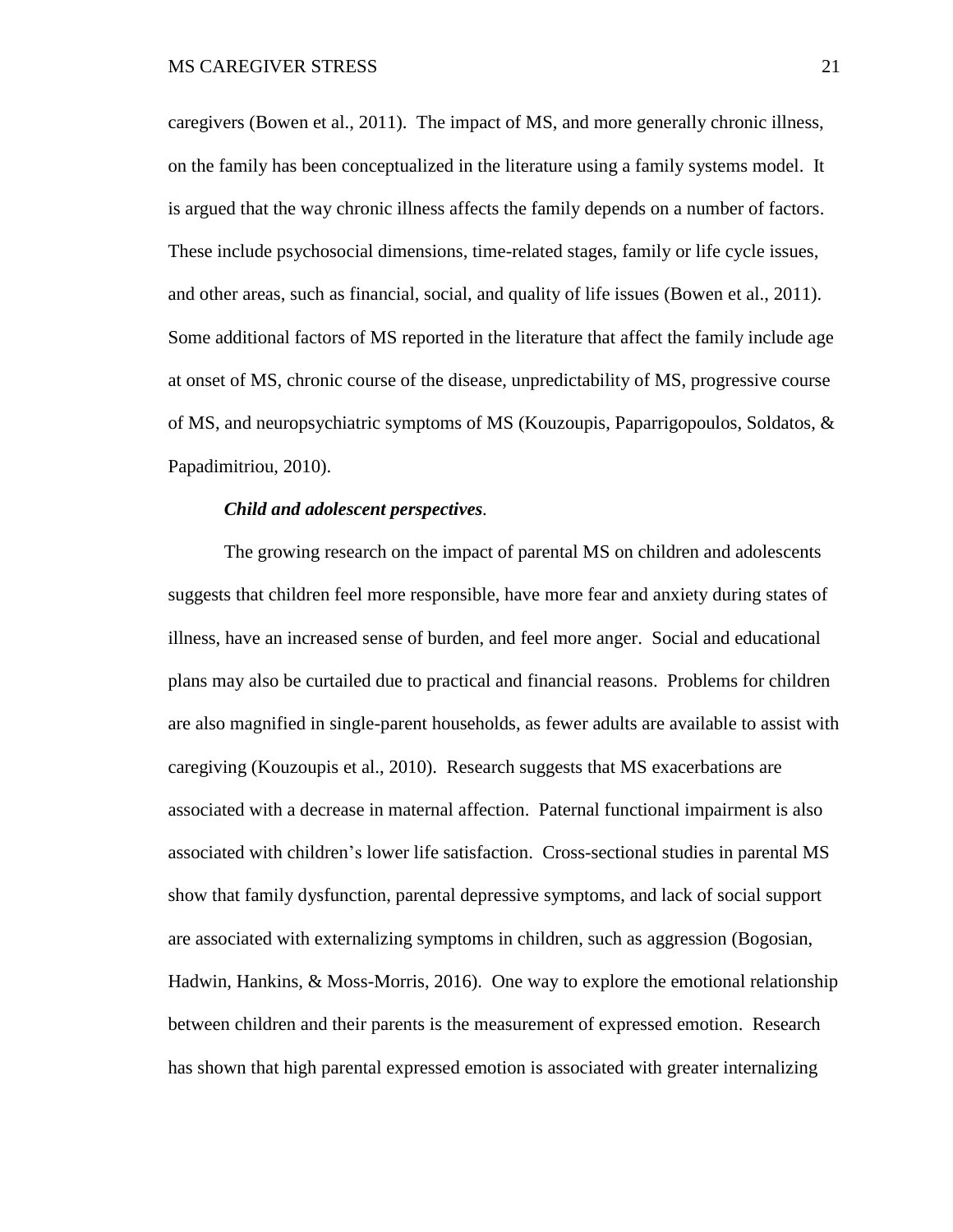and externalizing symptoms in children. One study investigated the impact of the severity of parental MS, parent's expressed emotion, and psychological well-being on children's psychological difficulties (Bogosian, Hadwin, Hankins, & Moss-Morris, 2016). It was hypothesized that greater illness severity, progressive types of MS, longer duration of illness, and increased anxiety and depression in parents at baseline would be positively associated with higher reports of internalizing and externalizing symptoms in adolescents both cross-sectionally and longitudinally (Bogosian et al., 2016). The results show that higher depression scores of parents with MS at baseline correlated with increased adolescents' internalizing symptoms at a 6-month follow-up. Scores indicating higher expressed emotion of parents with MS at baseline were also associated with increased adolescent externalizing symptoms at a 6-month follow-up. Additionally, severity or type of MS was not found to have an impact on adolescents' psychological difficulties (Bogosian et al., 2016). This study highlights the importance of the influence and risk of potentially deleterious emotional effects on children and adolescents of parents who have MS and who also experience emotional difficulties.

Because emotional distress and expressed emotion in parents with MS can have an impact on the well-being of children in the household, some general guidelines for parents are recommended. These include the explanation of MS in age-appropriate or developmentally appropriate terms, sensitivity to children's emotional needs, and scheduling activities and discussions that do not pertain to MS in order to communicate that a disease does not dictate the family's life (Kouzoupis et al., 2010). The researchers also recommended that a parent with MS remain a parent to his or her children, even if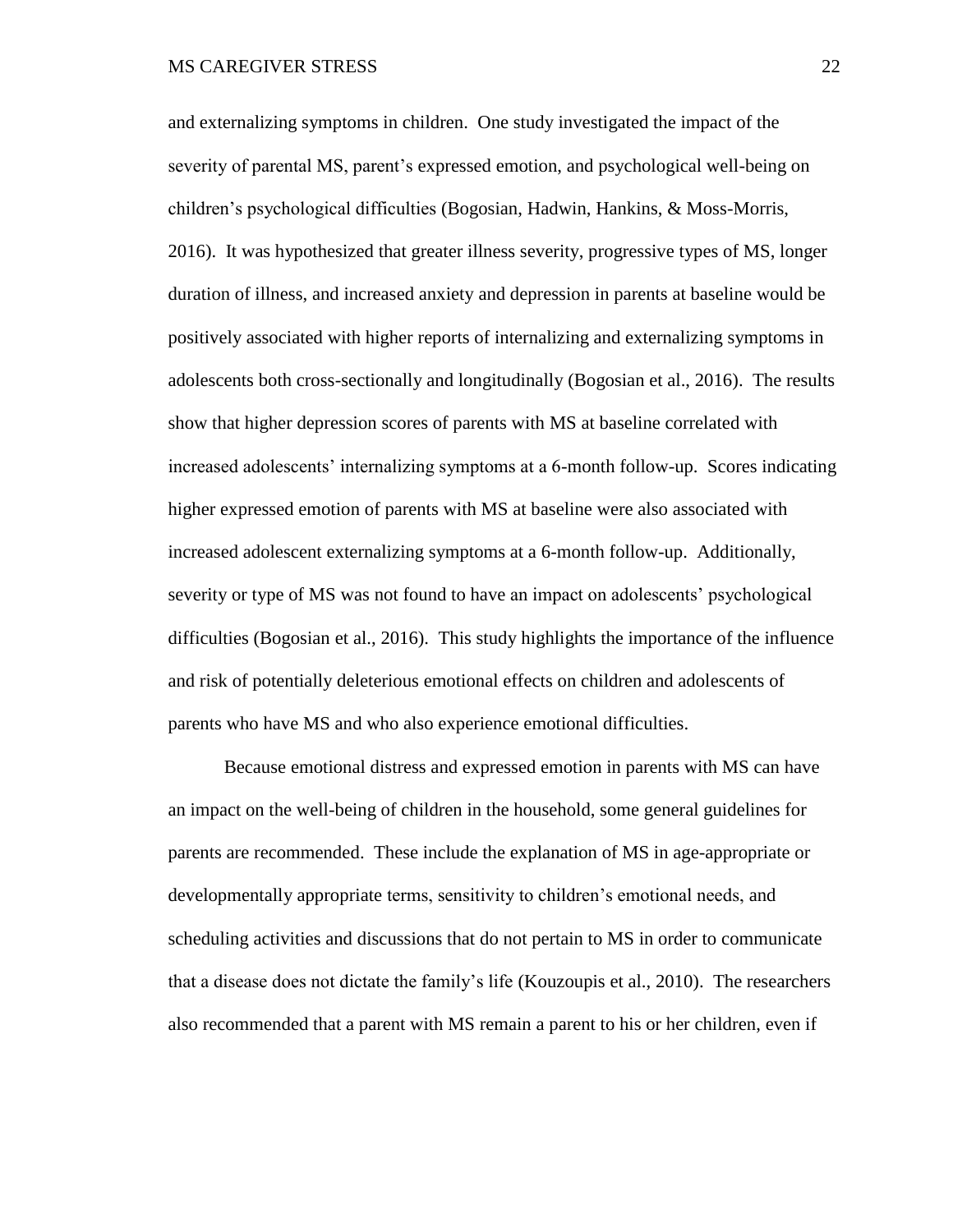caring becomes limited, in order to provide a stable and nurturing environment (Kouzoupis et al., 2010).

#### *Spouse and partner perspectives.*

<span id="page-32-0"></span>Partners of people with MS are also at increased risk of challenges, such as relationship and marital discord. Research has shown that partners of people with MS have a higher risk of depression, higher levels of distress and anxiety, and lower quality of life compared to other categories of caregivers. A sixfold increase in risk of divorce has been reported in the literature after a woman is diagnosed with MS, likely related to the disruption in the balance of the relationship (Kouzoupis et al., 2010). Qualitative research has explored the experience of couples in the first years after diagnosis, a particularly difficult adjustment period. Couples experience shock from the diagnosis, with feelings of loss of control and social isolation. Partners may often feel that others do not understand or support their experience (Bogosian, Moss-Morris, & Dennison, 2009). Additional adjustment difficulties include lifestyle changes, such as reduced employment or constant planning based on disease symptoms. The nature of the relationship in the early years of diagnosis may also change, based on the partner or spouse's preoccupation in the caregiving role. Couples may subsequently experience loneliness as certain needs are put aside in the interest of caregiving and accommodation of the illness (Bogosian et al., 2009). In longitudinal studies, significant differences were noted between patient and spouse adjustment. Patients reported poorer adjustment than spouses, and positive affect and relationship satisfaction declined over time for both patients and spouses, suggesting implications for intervention and coping resources (Samios, Pakenham, & O'Brien, 2015).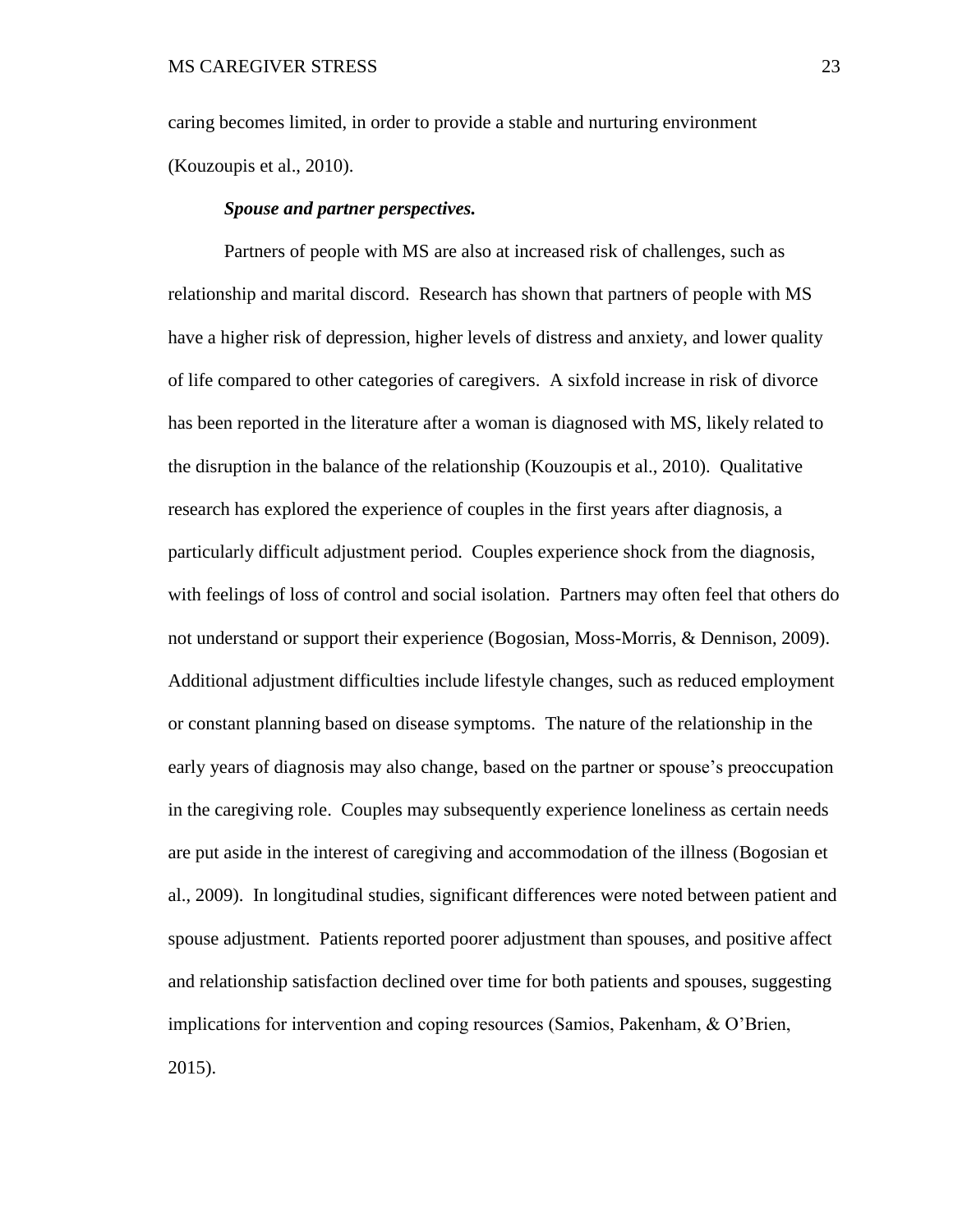#### <span id="page-33-0"></span>**Caregivers**

#### *Caregivers and chronic illness.*

<span id="page-33-1"></span>The body of literature on informal caregivers substantiates both the mental and physical health impacts. Caregiving has been related to significant mental health problems, physical illness, and even mortality (Cassidy, 2013). For example, becoming a family caregiver for patients with a brain tumor has been associated with psychological distress (Cassidy, 2013). Associations between high psychological distress and poor physical health in family caregivers may reduce caregivers' ability to provide quality care, which warrants early intervention (Choi et al., 2012). The trajectory of chronic illness presents new challenges over time, calling for an adjustment or new coping resources. Research suggests that the manner in which caregivers respond to the news of an illness diagnosis may depend on both the caregiver's personal and social characteristics and their care recipient's disease characteristics (Choi et al., 2012). Predictors of psychological distress patterns that have been studied among family caregivers of patients with primary malignant brain tumors include depressive symptoms, anxiety, and schedule burden (Cassidy, 2013). Moderators that may ameliorate depressive symptoms higher income and social support for caregivers. Younger caregivers have also been shown to report high levels of anxiety over time, regardless of the care recipient's health (Choi et al., 2012).

The effects of caregiver emotional distress have been shown in the aging population to have a deleterious effect on the mental health of the care recipient. Elderly depression is considered a leading mental health issue worldwide and is associated with impaired social functioning and health-related quality of life (Ejem et al., 2015).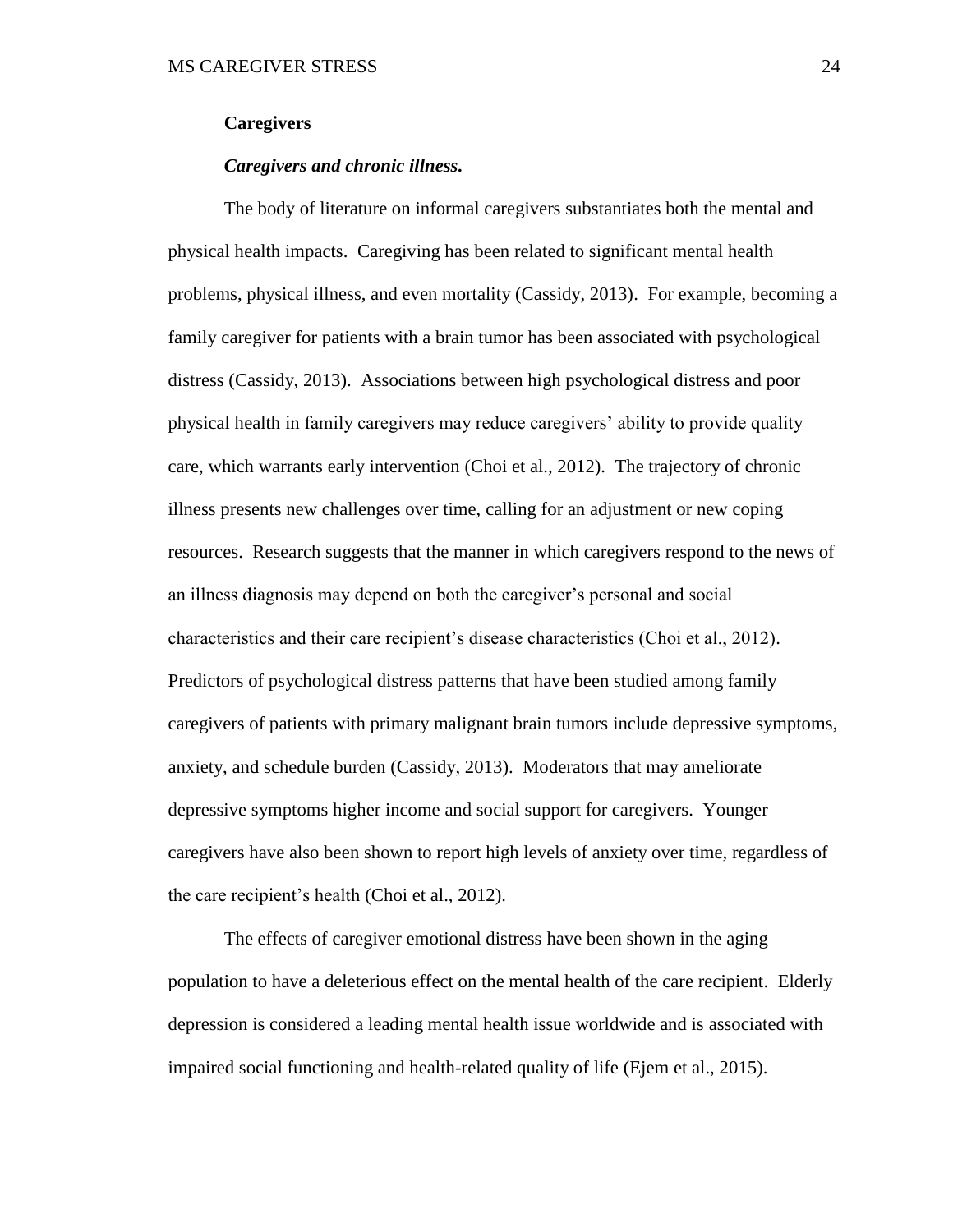Caregiver emotional distress as a chronic life stressor is associated with a higher likelihood of depressive symptoms in the care recipient (Ejem et al., 2015). The wellbeing of the caregiver has important implications for the health of the recipient. Family caregivers of patients with cancer often report deficits in education and skills related to their patients' care, lack of assistance from healthcare professionals, an absence of social support, increased stress, and complex care demands (Tamayo, Broxson, Munsell, & Cohen, 2010). Many factors have been noted in the literature as contributing to caregivers' well-being, including expression of feelings and household maintenance. Caregivers also identified giving medications and management of side effects as important to learning needs. Additionally, communication, positive attitudes, support, and education were also vital considerations in promoting the quality of life in caregivers (Tamayo et al., 2010).

#### *Caregivers and MS.*

<span id="page-34-0"></span>Informal caregivers make a considerable contribution to the care and well-being of people with MS. Caregiver burden in MS encompasses what the individual does in addition to his or her feelings about the caring role (Forbes, While, & Mathes, 2007). Caregiver health-related problems have been found to be associated with greater disease impact, high caregiving activity levels, and burden. Specific caregiver health problems that emerged included tiredness, back pain, anxiety, insomnia, depression, shortness of breath, and sexual and relationship problems. These problems also tend to increase with disease progression (Forbes et al., 2007). As depression has been noted to be elevated in caregivers who care for family members with chronic illness, supportive interventions have been shown to ameliorate symptoms in the context of MS. In contrast to the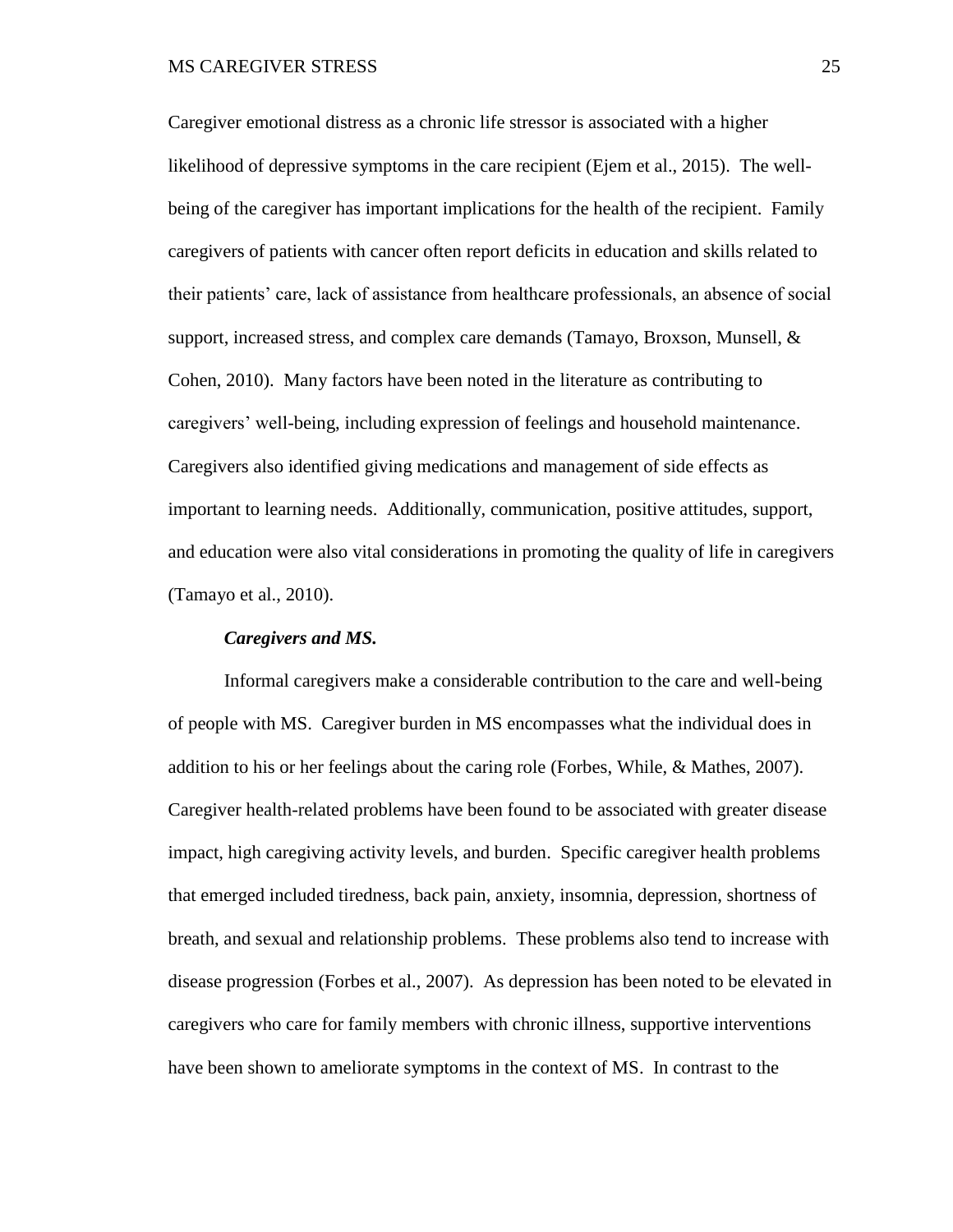documented negative impact that MS may have on both the patient and caregiver, research has found that MS patients reported benefit-finding or positive changes as a result of the diagnosis. These changes include feeling closer to their families and gaining an enhanced appreciation of life (Hart, Vella, & Mohr, 2008). It is suggested that benefit-finding may lead to positive health outcomes in MS patients, such as improved immune functioning, reduced medical visits, and better physical functioning, thereby reducing caregiver burden (Hart, Vella, & Mohr, 2008).

#### **Stress.**

<span id="page-35-0"></span>The effects of stress on psychological and physical health are well documented in the literature. Beginning in late 1970s, Richard Lazarus and Susan Folkman led studies on stress and coping in adults of varying ages (Lazarus & Folkman, 1987). Stress may be conceptualized as person-environment relationships, cognitive appraisals, and emotional response states. These emotional states may be positive, characterized by joy, happiness, love, and relief. These states may also be negative, characterized by fear, anger, guilt, and shame. Research has also captured how coping processes affect the emotional response. Within animal models, coping is defined as learned behaviors that contribute to survival when faced with immediate dangers. Such behaviors are initiated by fear, which initiates avoidance and escape behaviors, whereas anger motivates confrontation or attack (Folkman & Lazarus, 1988). Earlier studies on the relationship between emotion and coping in humans described two mechanisms, which are motivational and cognitive in nature (Folkman & Lazarus, 1988). Stress may motivate an individual to focus on an emergent task, but may also induce anxiety-related thoughts, thereby impeding performance and functioning.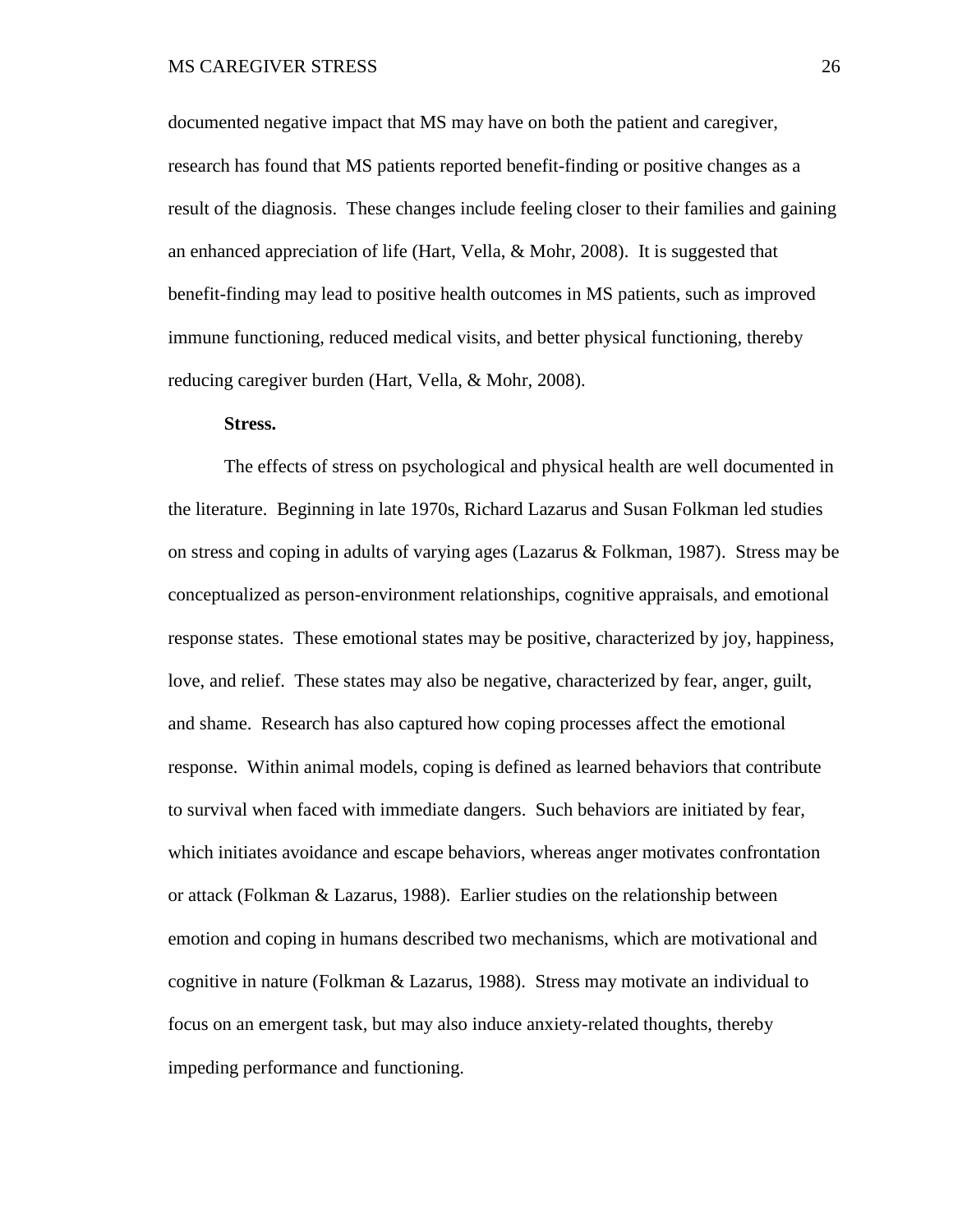#### *Transactional model of stress and coping.*

The transactional model of stress and coping is grounded in a metatheoretical approach to emotion, involving three themes: relationship or transaction, process, and a view of emotion as an interdependent system of variables (Lazarus & Folkman, 1987). According to this metatheory, transaction is an understanding of the relationship and dynamic interplay between the person and the environment. Process involves change over time or across situations. Stress or negative emotions imply process as humans strive to change what is undesirable or distressing, and coping may be considered a process when it is measured over time. Emotion as a system depends on a variety of mediating variables and processes (Lazarus & Folkman, 1987). Taken together, the transactional model of stress and coping is based on the basic constructs of cognitive appraisal and coping. Cognitive appraisal involves the evaluation of a stressor or threat. Two forms of appraisal exist in the model: primary appraisal and secondary appraisal. Primary appraisal involves an individual's evaluation of an event as potentially relevant and whether it is has negative or positive value. Secondary appraisals entail what an individual can do to exert control over a stressful situation by assessing coping resources (Lazarus & Folkman, 1987). According to Lazarus and Folkman, coping serves two main functions: to change the actual terms of the troubled person-environment, referred to as problem-focused coping, and to regulate emotional distress, referred to as emotionfocused or cognitive coping (Lazarus & Folkman, 1987).

#### *Stress and health.*

Stress has been demonstrated to detrimentally influence health status and interfere with the performance of health practices. Based on the model by Lazarus and Folkman,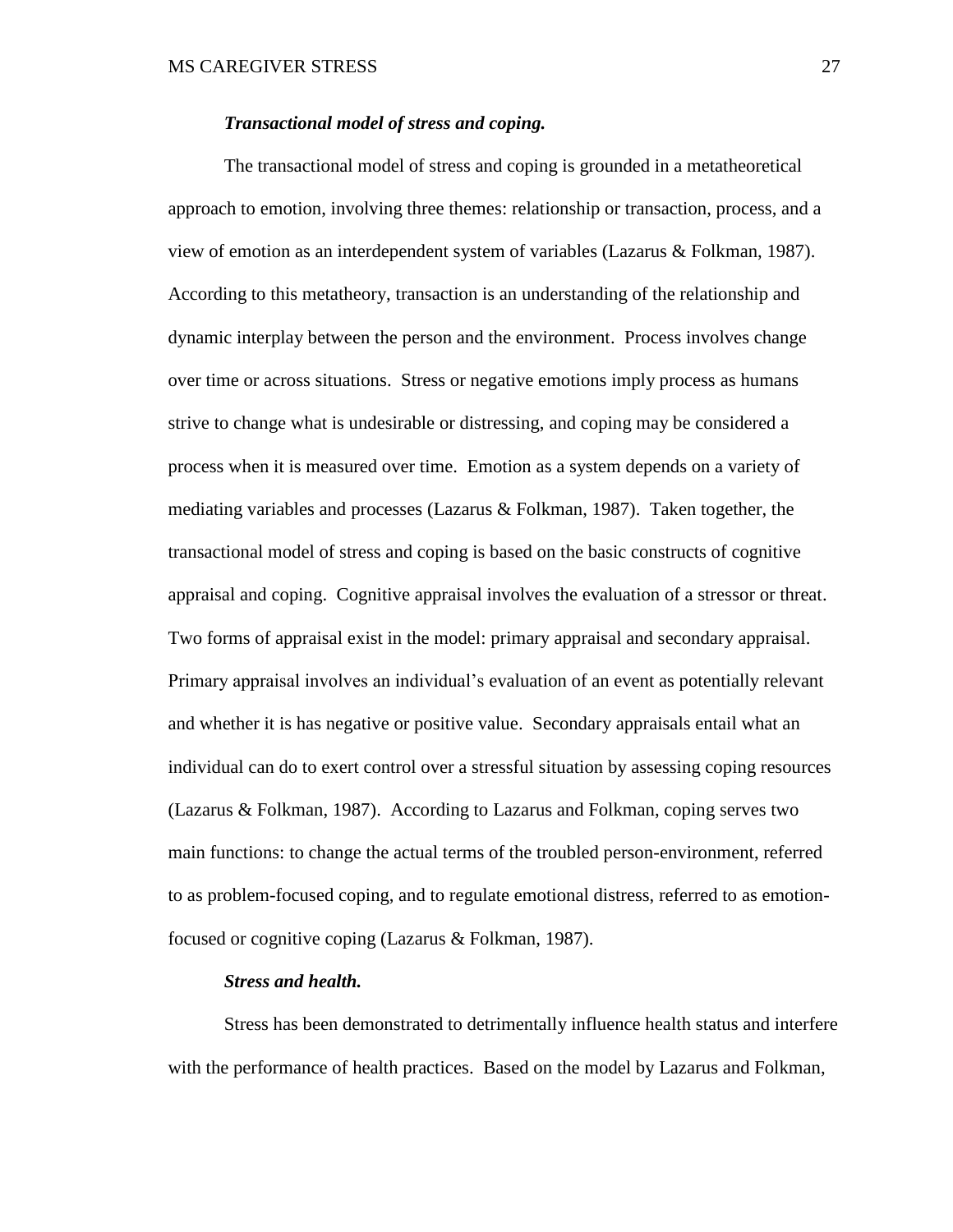stressful events are assumed to increase risk of disease when they are appraised as threatening or demanding and when coping resources are judged to be insufficient to address the threat or demand (Cohen & Williamson, 1988). Perceived stress is assumed to be an important mediator of the pathway linking stressful events to poorer health and health practices. Research has established associations between perceived stress and illness, illness symptoms, and a wide range of health behaviors. In addition, individuals with less power and wealth are more likely to generalize perceptions of stress (Cohen & Williamson, 1988). In the context of caregivers, perceived stress and burden have been described in the aging population. Caregiving consumes considerable energy among informal caregivers who have reduced feelings of control over the care situation (Gräbel & Adabbo, 2011). Factors that have been associated with perceived stress in elderly caregivers include pain, sleep difficulties, and impaired cognitive status. Poorer cognitive status and higher levels of burden related to care have been found in caregivers who are more stressed (Luchesi et al., 2016). The health and well-being of caregivers is of significance as the population ages.

#### *Coping with chronic illness.*

Coping refers to cognitive and behavioral efforts to manage demands of a stressful situation. Better caregiver adjustment has been found to be related to greater reliance on problem-focused coping and less reliance on emotion-focused coping (Pakenham, 2001). In the context of MS caregiving, higher levels of couple problemfocused coping and lower couple emotion-focused coping have been associated with lower levels of couple distress (Pakenham, 2001). As a coping resource, social support has been linked to MS caregivers' general health, mood, and family satisfaction. Certain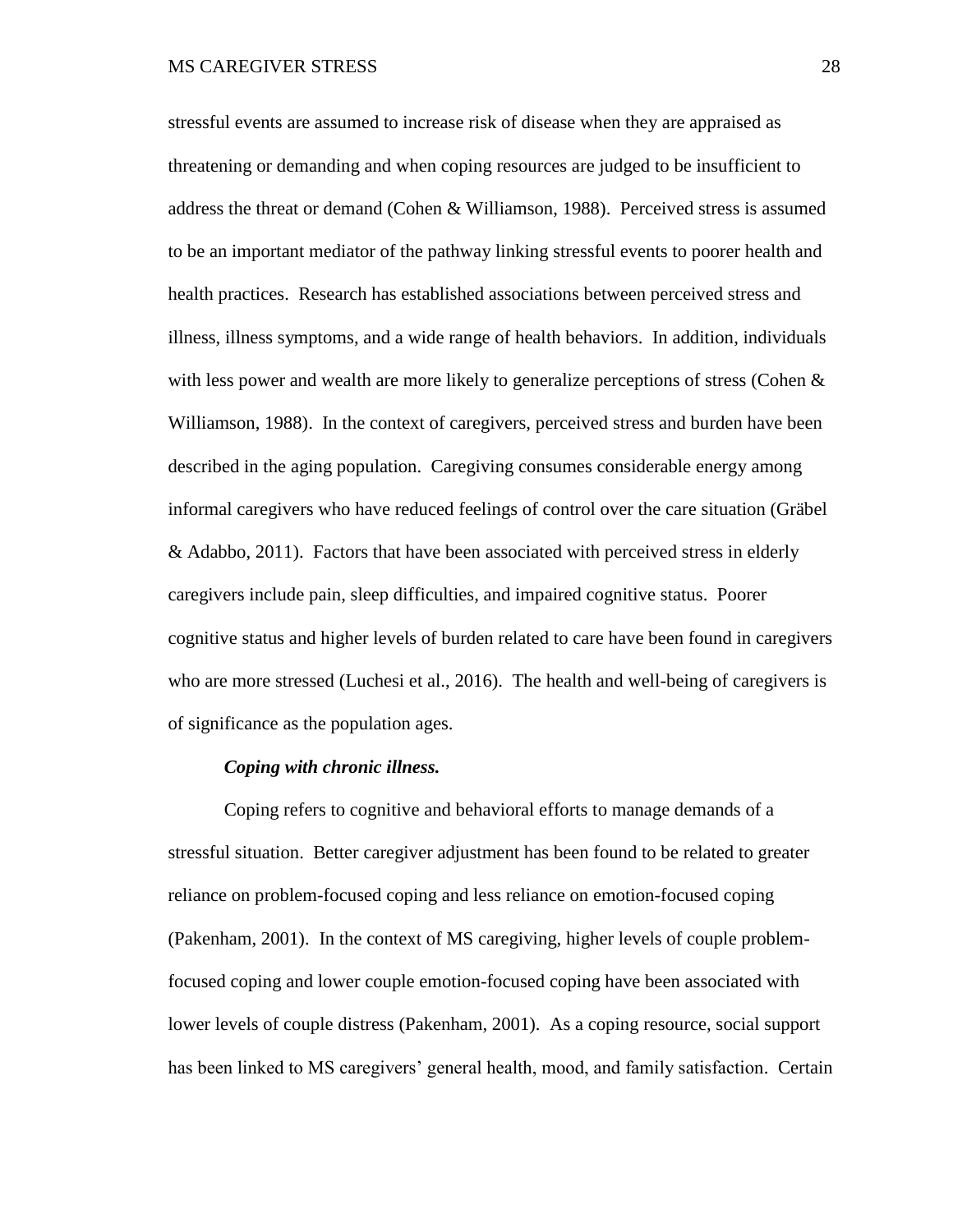groups, including males and spouses who have experienced a longer duration of caregiving, may be more vulnerable to less social support (Pakenham, 2001). Thus, problem-focused coping may yield a higher level of social support in MS caregivers.

## *Social support.*

The relationship between social support and caregiver burden suggests that a caregiver's perception of available practical, instrumental support (e.g., transportation or house sitting) and emotional support may reduce burden and promote better quality of life (Chronister & Chan, 2006). The research on social support has been conducted in many populations. In young caregivers between the ages of 10 and 25 years, better adjustment has been associated with social support. Additional predictors of caregiving adjustment that have been studied in this group include choice in caregiving, stress appraisal, and coping; however, social support has been shown as the strongest predictor (Pakenham, Chiu, Bursnall, & Cannon, 2007). Perceived social support has also been shown to predict burden and quality of life in caregiving. General social support research suggests that social support acts as a buffer against stress and moderates family functioning, distress, and well-being. Caregivers with more social support have reported lower perceived stress and better physical and mental health (Chronister & Chan, 2006). In the MS population, social support and depressive symptoms have been studied among caregivers of veterans with the disease. As part of a larger study, 42 family caregivers of veterans with MS completed questionnaires by telephone. A hierarchical regression was used to examine the relationship between caregiver depressive symptoms and perceived social support (Bambara et al., 2014). Results showed that greater MS disease severity and poorer overall veteran health were associated with higher levels of depressive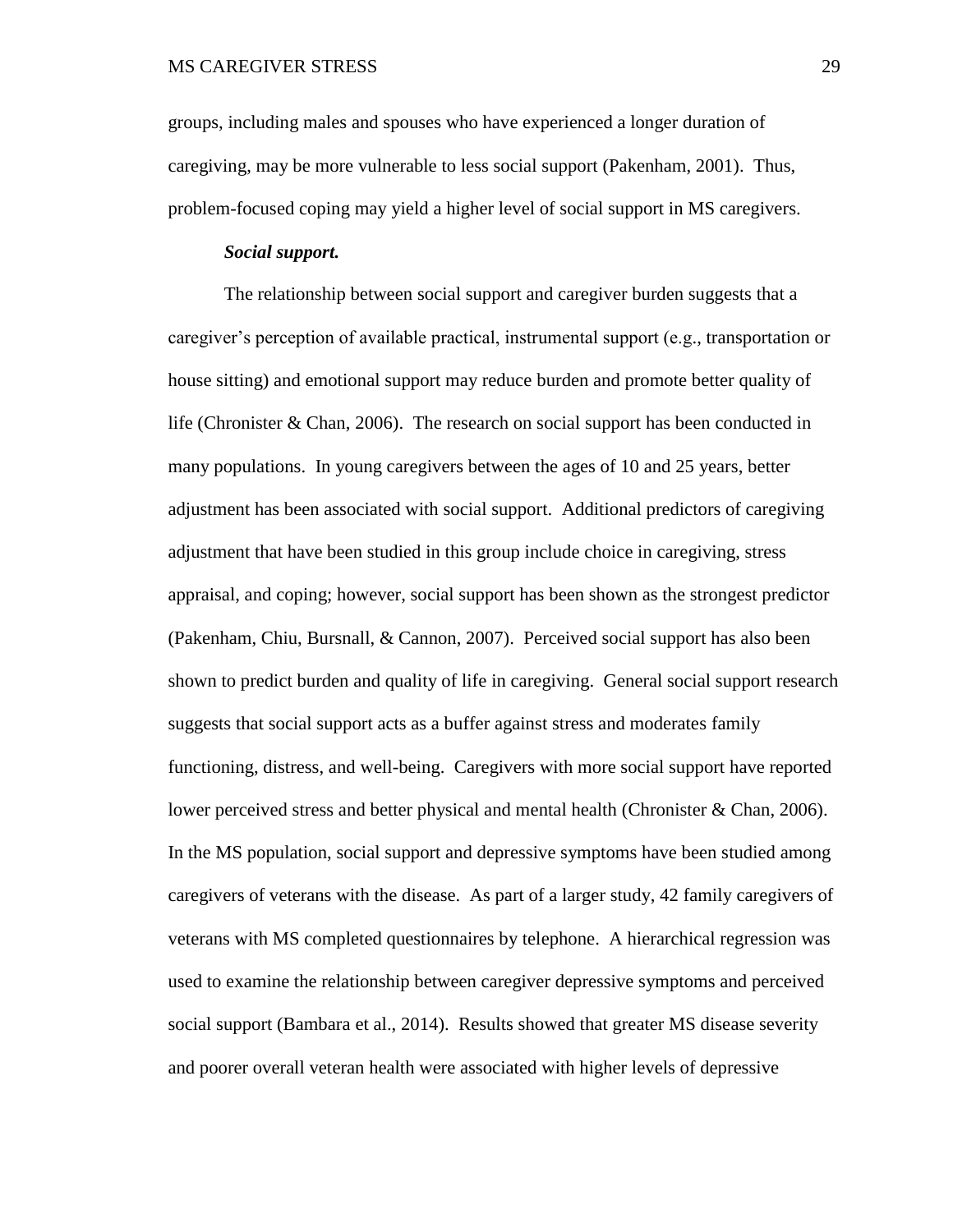symptoms among caregivers. Perceived social support among caregivers was associated with fewer depressive symptoms, suggesting that interventions aimed at enhancing social support may be important for mood management because MS disease severity increases over time (Bambara et al., 2014).

## *Coping strategies.*

Because fatigue is a common symptom among those with chronic illnesses, the role of perceived stress has been examined as it relates to hope. Both state and trait hope have been associated with less pain, perceived stress, and fatigue (Hirsch  $\&$  Sirois, 2016). In terms of coping strategies, the ability to identify a personally meaningful goal and work toward it may be related to less perception of stress and fatigue. The promotion of hope through goal-oriented thoughts and behaviors may allow individuals with chronic illness and their caregivers to perceive experiences and situations as more manageable. It is suggested that brief interventions that include strategies from motivational interviewing and problem-solving therapy and goal identification and attainment exercises be implemented in medical settings for patients or caregivers who lack such skills (Hirsch  $\&$ Sirois, 2016). Moreover, the impact of chronic illness has been demonstrated to adversely affect the physical and socioemotional health of individuals with the disease, their caregivers, and other family members in the household. Factors such as social support and coping strategies may lessen stressful experiences and improve adjustment to chronic illness. Several factors may influence perceptions of stress in caregivers of family members with MS, and the present study sought to ascertain the predictors of stress in this population so that health care professionals may address those needs.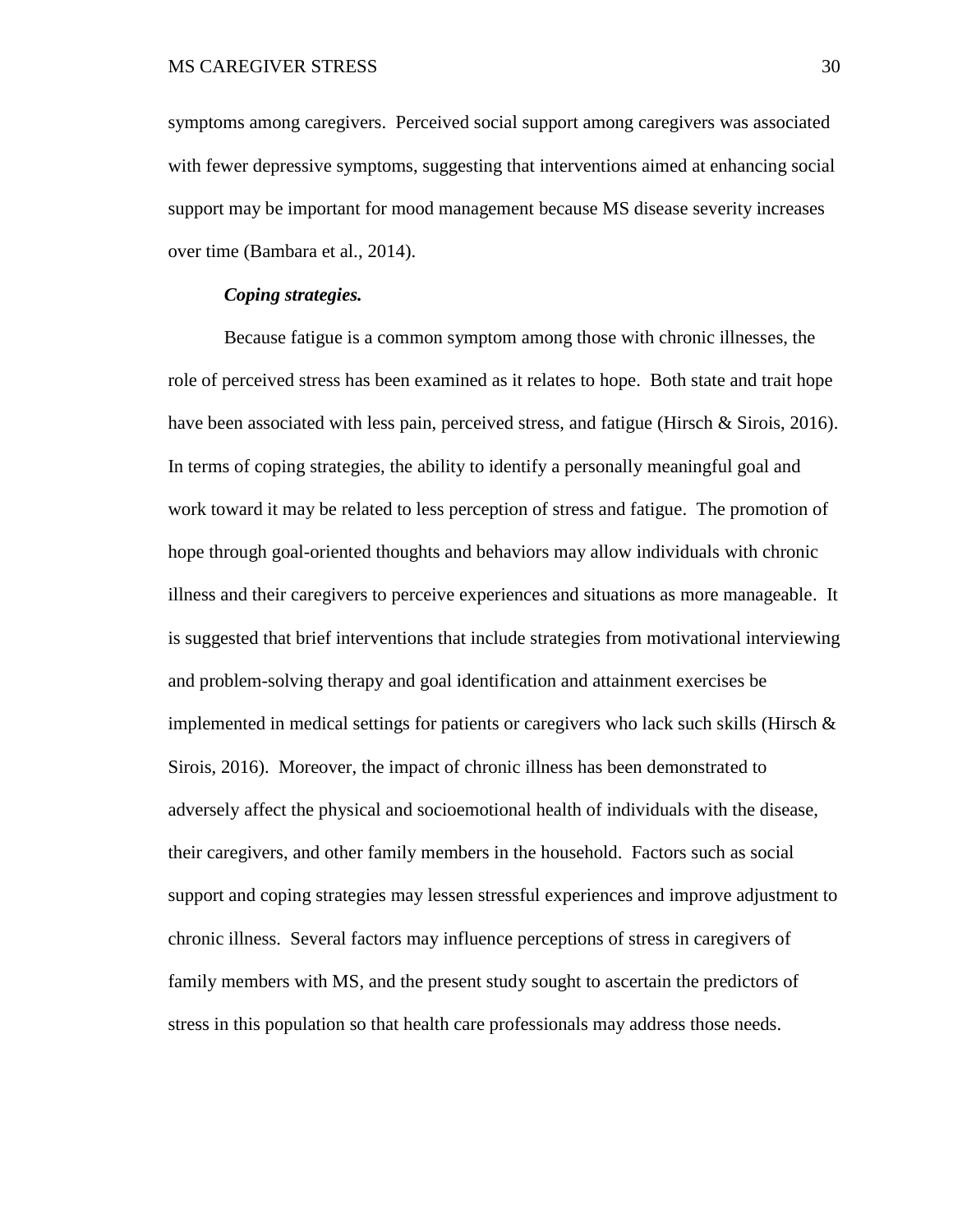#### **Chapter 3: Research Questions and Hypotheses**

#### **Research Questions**

What factors increase or mitigate stress in caregivers of family with multiple sclerosis?

Are factors, such as depressive symptoms, perceived social support, coping processes, and patient care satisfaction, are associated with the level of perceived stress in family caregivers of people with multiple sclerosis?

What factors predict the level of perceived stress in family caregivers of people with multiple sclerosis?

## **Hypotheses**

H1: The level of depressive symptoms in caregivers, as measured by the Caregiver Self-Assessment Questionnaire, will be positively and significantly correlated with the level of perceived stress among caregivers of patients with MS, as measured by the Perceived Stress Scale.

H2: The level of perceived social support among caregivers, as measured by the Multidimensional Scale of Perceived Social Support, will be negatively and significantly correlated with the level of perceived stress among caregivers of patients with MS, as measured by the Perceived Stress Scale.

H3: Coping processes among caregivers, as measured by the Ways of Coping Questionnaire, will be negatively and significantly correlated with the level of perceived stress among caregivers of patients with MS, as measured by the Perceived Stress Scale.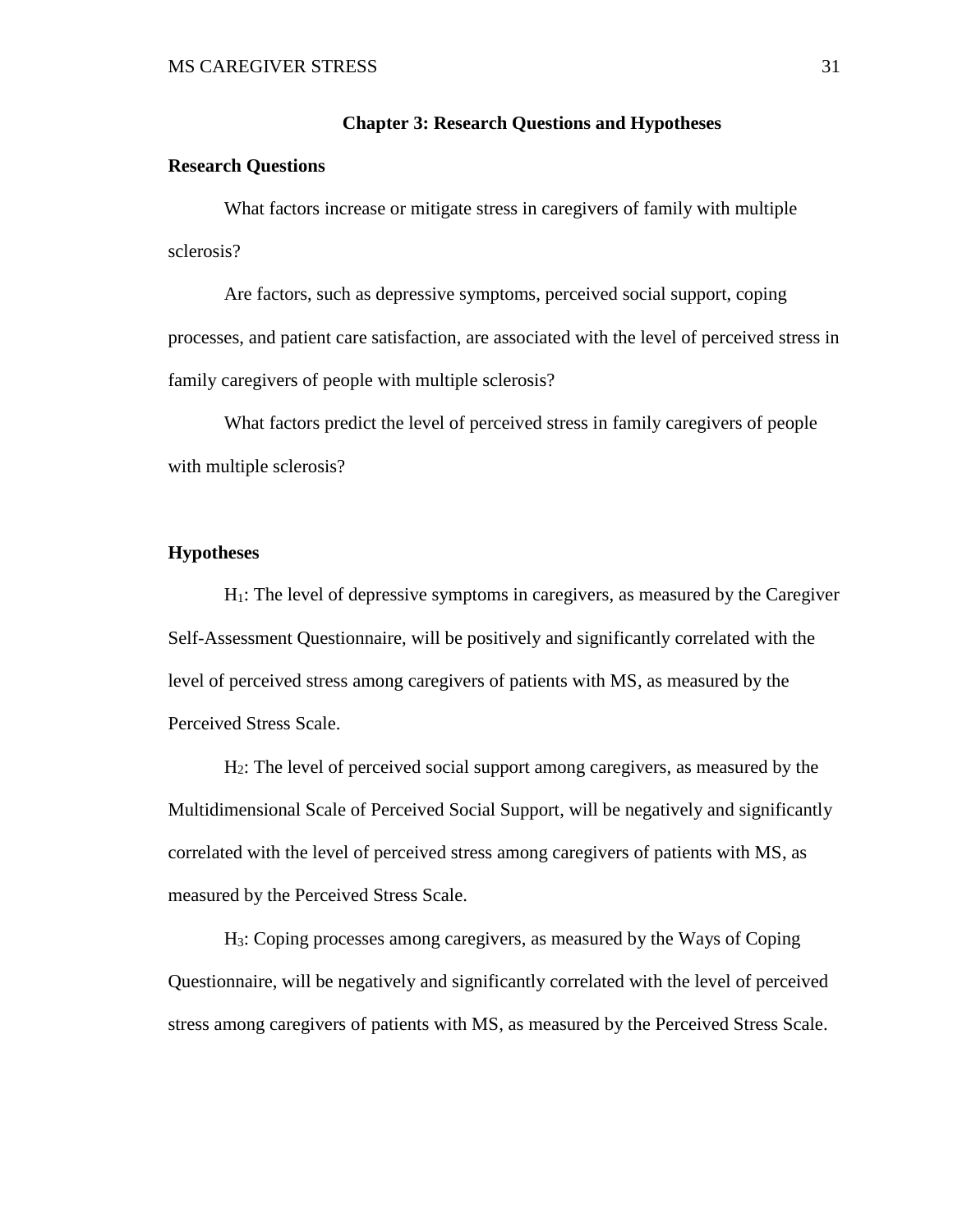H4: The level of patient care satisfaction among caregivers, as measured by a subscale of the DiTomasso Willard Patient Satisfaction Questionnaire, Satisfaction with Physician, will be negatively and significantly correlated with the level of perceived stress among caregivers of patients with MS, as measured by the Perceived Stress Scale.

H5: The level of perceived stress among caregivers of patients with MS, as measured by the Perceived Stress Scale, will be predicted by the linear combination of depressive symptoms, as measured by the Caregiver Self-Assessment Questionnaire, the level of perceived social support, as measured by the Multidimensional Scale of Perceived Social Support, coping processes, as measured by Ways of Coping Questionnaire, and the level of patient care satisfaction among caregivers, as measured by the DiTomasso Willard Patient Satisfaction Questionnaire.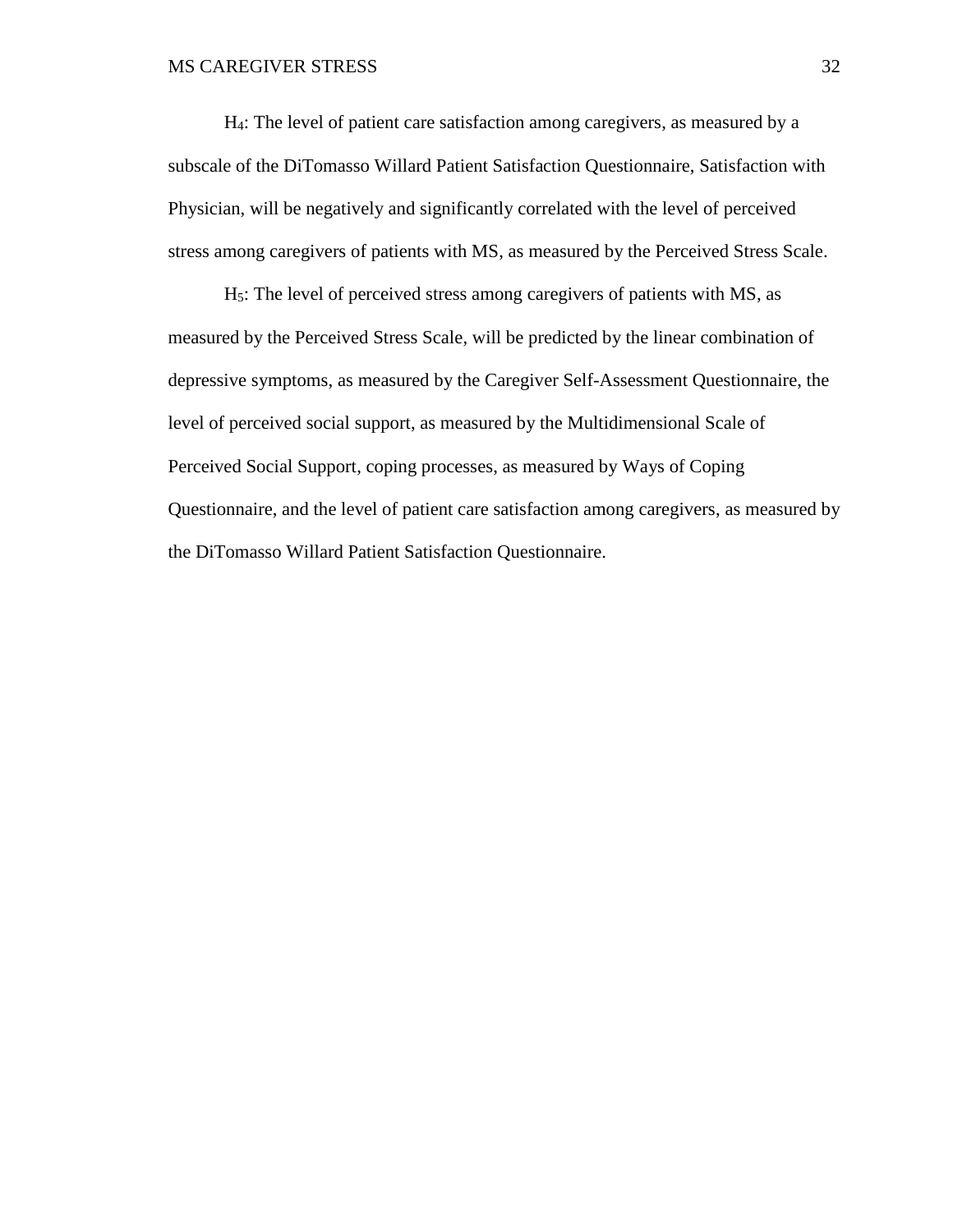#### **Chapter 4: Methods**

## **Study Design**

A cross-sectional correlational design was employed to determine which factors predicted stress in caregivers of people with MS.

## **Participants**

The participants in this study were family members who provided physical, emotional, or cognitive care to patients with multiple sclerosis. Participants were referred to as caregivers in this study and recruited from the National Multiple Sclerosis Society, a national caregiver organization website, and Facebook. The role of social media, particularly in MS research, has been considered a feasible choice in recruitment and tracking of participants (Simpson, Taylor, & van der Mei, 2015). The national caregiver website utilized in this study was the Family Caregiver Alliance (FCA), a nonprofit organization headquartered in San Francisco, CA. Their mission is to improve the quality of life for family caregivers and the people who receive their care (Family Caregiver Alliance, 2019). The FCA provides a number of services for caregivers, such as assessment, care planning, direct care skills, wellness program, respite services, and legal/financial consultation (Family Caregiver Alliance, 2019). Additionally, the FCA offers support in areas of policy, health and social system development, research, and public awareness on the state, national, and international levels (Family Caregiver Alliance, 2019). In this study, permission was obtained from the FCA to post the study recruitment message, containing the survey link, on the Research Registry page for 3 months at no charge. The FCA also posted the message in three successive issues of each of their two nationally distributed monthly e-newsletters. The audience for these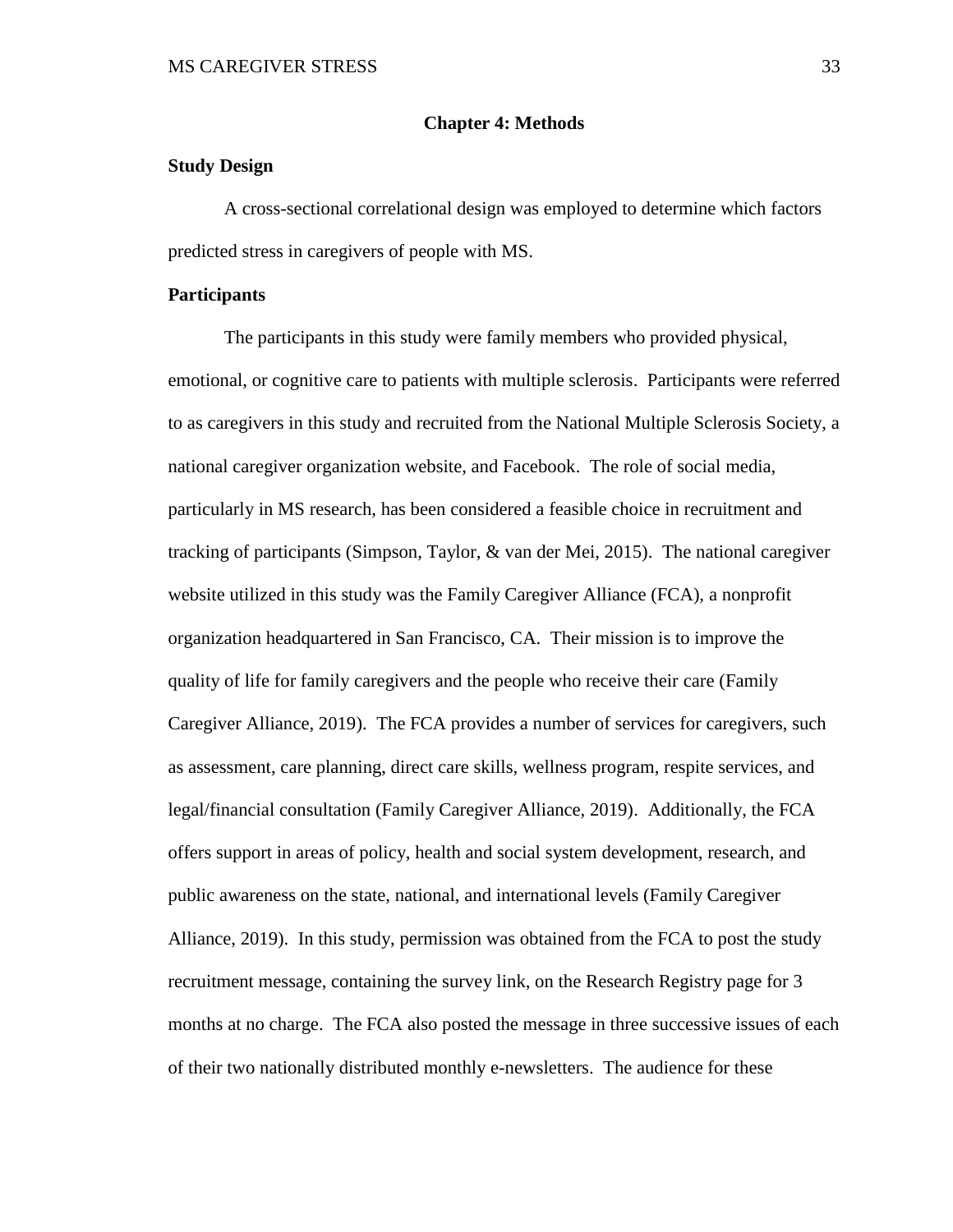newsletters was caregiving families and health and service providers, policy makers, and others interested in long-term care issues.

The recruitment message (see Appendix) was distributed to support groups associated with the National Multiple Sclerosis Society through the following chapters: Greater Delaware Valley, Pennsylvania Keystone, New York City–Southern New York, Upstate New York, New Jersey Metro, Greater DC–Maryland, Connecticut, and Virginia–West Virginia. Permission was obtained by each of the chapters to distribute the recruitment message to support groups. Recruitment was also expanded to advertise and distribute the survey link at an annual event hosted by the National Multiple Sclerosis Society called MS Breakthroughs, held on December 12, 2018, in Berlin, NJ. The event provided an opportunity for people living with MS, donors, friends, family members, and caregivers to learn more about MS, ask questions, make connections with others, and recognize the achievements by the Society in the past year. A brief overview of the dissertation study was presented, and cards containing the survey link were available for distribution at the vendor exposition.

#### **Inclusion criteria.**

Individuals were required to be a family member of an individual with multiple sclerosis and provide some level of caregiver support. Participants were also required to have provided caregiving for a minimum of 1 month prior to participation in this study and to know the patient's primary care provider, having at least one interaction. Participants had to be 18 years of age or older and have at least an eighth grade education. They had to speak English fluently and reside in the United States. Access to the Internet was required. Participants completed an eligibility questionnaire with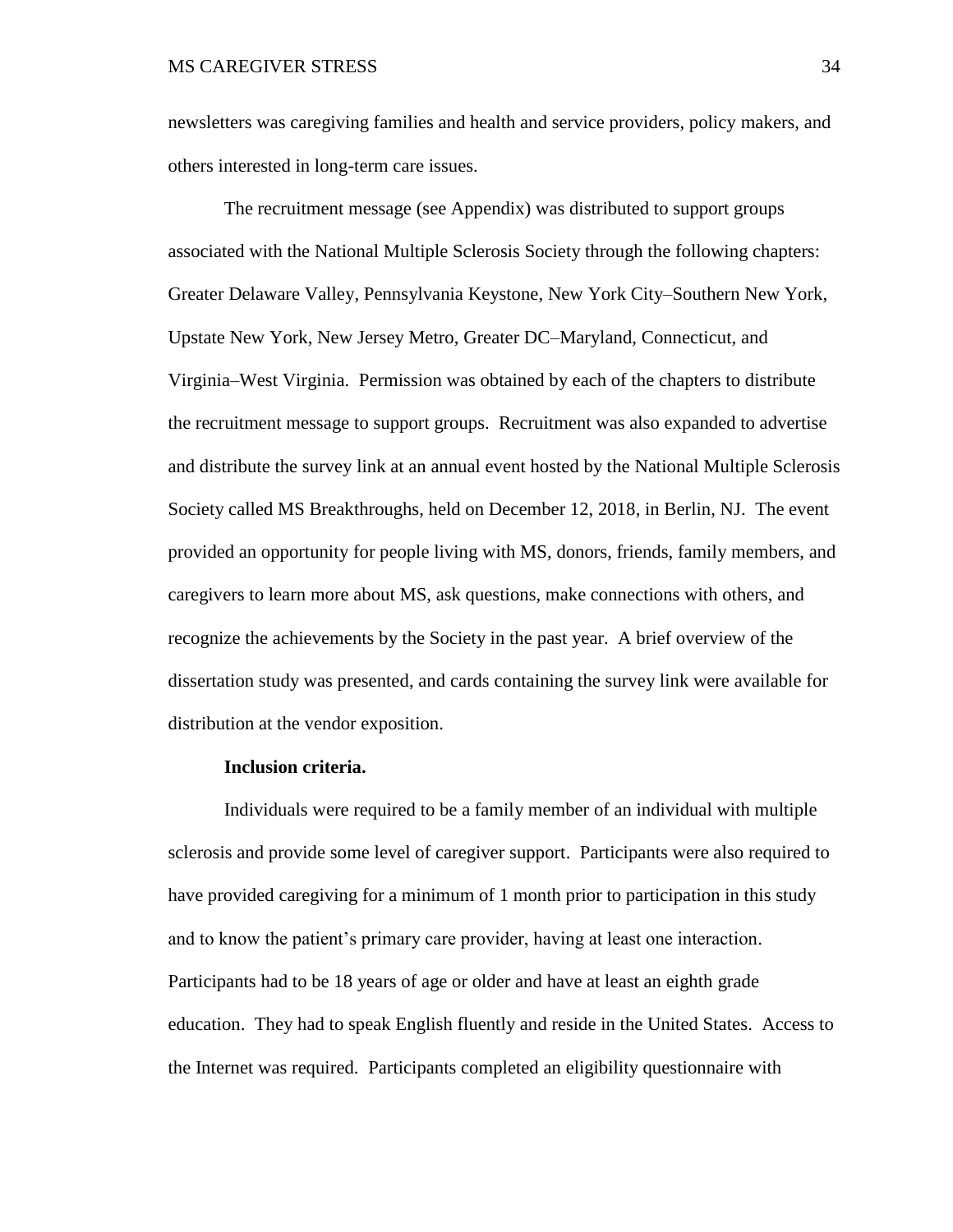information on caregiving. If they answered no to any of the questions, their participation was immediately discontinued.

#### **Measures**

**Perceived Stress Scale (PSS).**The PSS, the most widely used psychological instrument for measuring the perception of stress, was used to assess the predicted level of stress in caregivers. The PSS is a 10-item measure that ascertains how unpredictable, uncontrollable, and overloaded respondents believe their lives are in the context of feelings and thoughts during the past month (Cohen, Kamarck & Mermelstein, 1983). It was originally designed for use with community samples with at least a junior high school education. The evidence for the reliability and validity of the PSS originates from three samples: two college student populations and a community smoking cessation program (Cohen et al., 1983). The coefficient alpha reliability for the PSS was .84, .85, and .86 in the three samples, respectively (Cohen et al., 1983). The PSS has adequate internal and test-retest reliability and is correlated with a range of self-report and behavioral criteria. It has been correlated with life-event scores, depressive and physical symptomatology, utilization of health services, social anxiety, and smoking reduction maintenance (Cohen et al., 1983).

**Caregiver Self-Assessment Questionnaire (CSAQ).** The CSAQ is an 18-tem self-report screening measure for the detection of depressive symptoms in caregivers. Respondents are asked to consider the past week and check yes or no for each item (Epstein-Lubow, Gaudiano, Salloway, Miller & Hinckley, 2010). The CSAQ has been reported to have a reliability coefficient of 0.78. In a sample of 106 family caregivers from an inpatient geriatric psychiatry unit, the CSAQ was compared with validated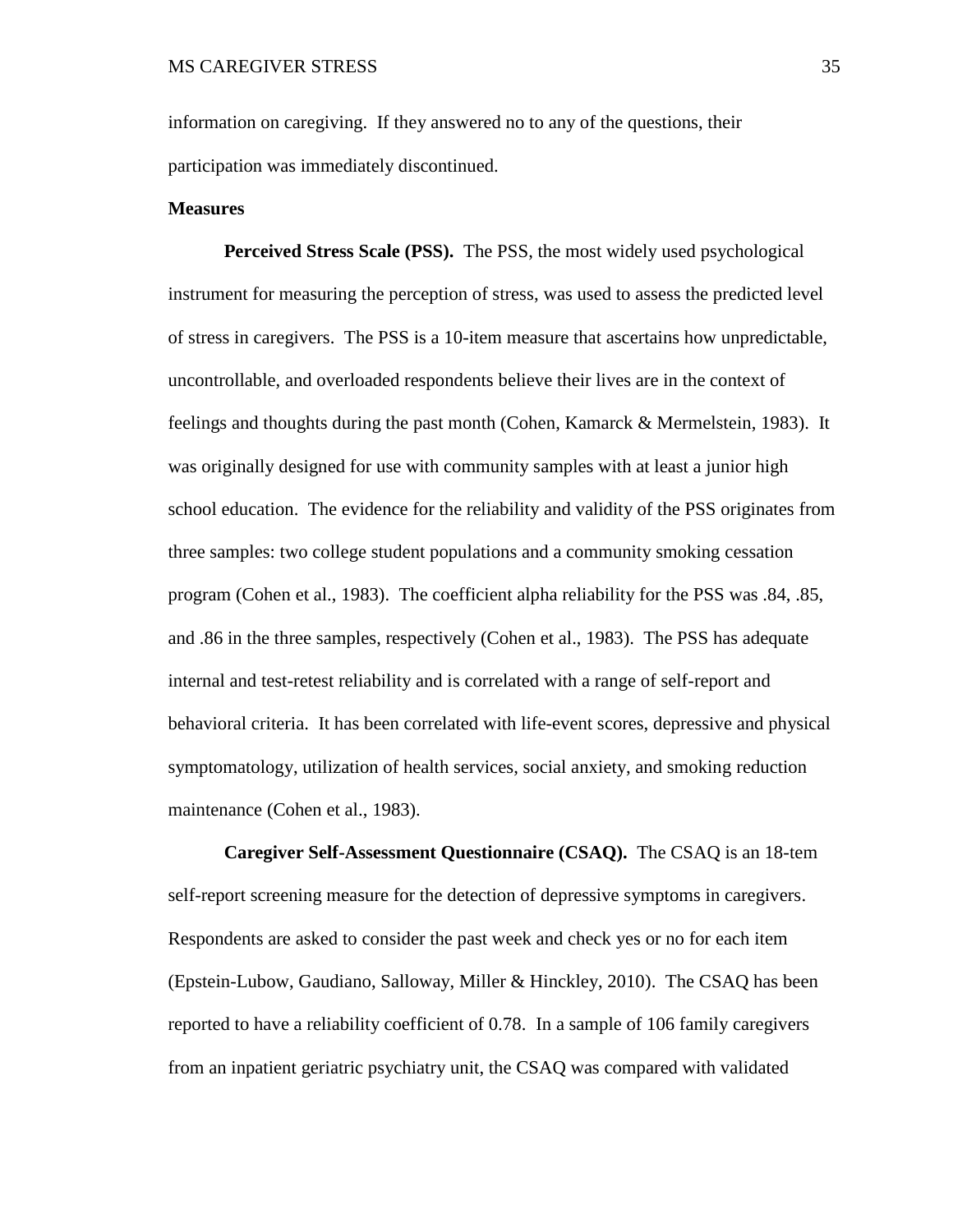measures for depression, burden, stress, and grief. It was hypothesized that the CSAQ would demonstrate acceptable sensitivity and specificity as a screen for depression (Epstein-Lubow et al., 2010). The short form of the Center for Epidemiological Studies Depression Scale (CES–D) is a reliable and valid 10-item screening tool that is widely used to assess depression severity. The CES–D and CSAQ were co-administered along with three other measures to assess psychological syndrome aside from depression: the Perceived Stress, 4-item version, the Rapid Screen for Caregiver, and the Inventory of Traumatic Grief, pre-loss version (Epstein-Lubow et al., 2010). The results indicated that the CES–D and CSAQ were highly correlated (Pearson  $r = .807$ ,  $p < .001$ ) and had similar patterns of correlation with other measures. The CSAQ also demonstrated high internal consistency (Cronbach's alpha  $= 0.82$ ). Thus, the results supported the CSAQ as a screening measure for depressive symptoms (Epstein-Lubow et al., 2010).

**Ways of Coping Questionnaire (WCQ).**The WCQ was used to assess ways and processes of coping in caregivers. This 66-item measure assesses coping processes that are used in a particular stressful encounter, not coping style or traits. Respondents are asked to identify a stressful encounter that occurred recently, where it took place, and what happened. The extent to which coping processes were used in the situation is rated using a 4-point Likert scale of 0 (*Not Used*), 1 (*Used Somewhat*), 2 (*Used Quite A Bit*), or 3 (*Used a Great Deal*); Folkman & Lazarus, 1988). The WCQ is one of the most widely used instruments to assess coping and is used in clinical settings involving cancer, multiple sclerosis, Parkinson's disease, fibromyalgia, stroke, chronic fatigue syndrome, and spinal cord injury (Lundqvist & Ahlström, 2006). An early study using the WCQ evaluated the extent to which coping mediated emotions during stressful encounters.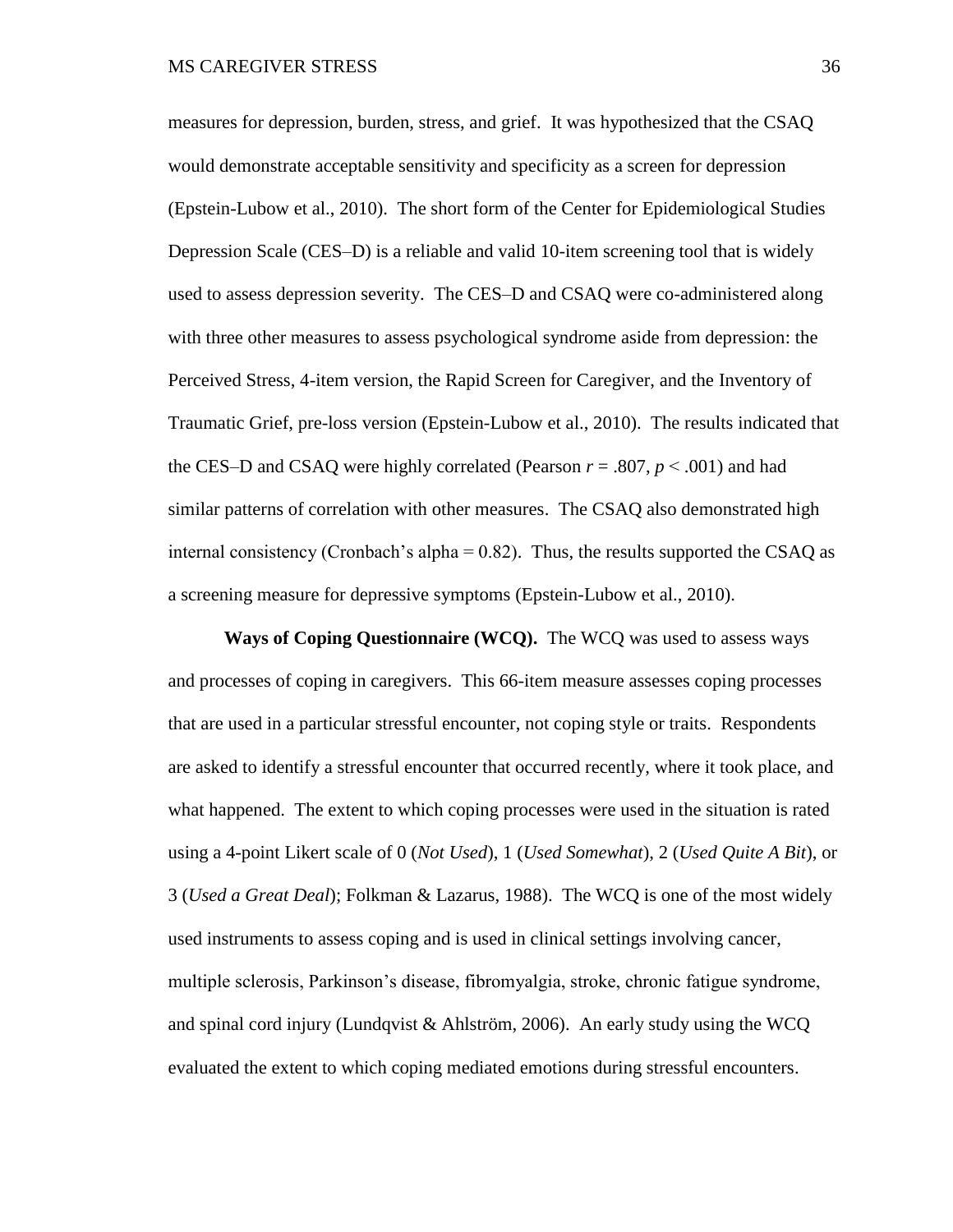Participants were evaluated on their emotions and the ways in which they coped with the demands of the encounters (Folkman & Lazarus, 1988). Regression analyses identified four types of coping that were strongly associated with changes in emotion: planful problem-solving, positive reappraisal, confrontive coping, and distancing (Folkman & Lazarus, 1988). Results also indicated that both problem- and emotion-focused forms of coping were associated with more positive changes in emotions; whereas confrontive coping and distancing may yield more negative changes in emotions (Folkman  $\&$ Lazarus, 1988).

A more recent study of the WCQ involved 510 participants who were students, chronically disabled patients, and their next of kin. The aim of this study was to describe coping and evaluate the psychometric properties of the WCQ and its generalizability across the three different groups (Lundqvist & Ahlström, 2006). The results indicated medium to high Cronbach's alpha for the WCQ total score from the total sample and subsamples (Lundqvist & Ahlström, 2006). Additionally, the coping patterns that emerged for the patients were very similar to those of the next of kin. The results also demonstrated support for the eight factors in within-sample analyses: confrontive coping, distancing, self-controlling, seeking social support, accepting responsibility, escapeavoidance, planful problem solving, and positive reappraisal (Lundqvist & Ahlström, 2006).

Usually, subscales scores are used for this scale. However, in the present study, relevant negatively worded items (negative coping items) on this scale were reversed scored according to the manual and a total score of positive coping was calculated. The use of a total score was supported by a coefficient alpha of .89 for the entire scale.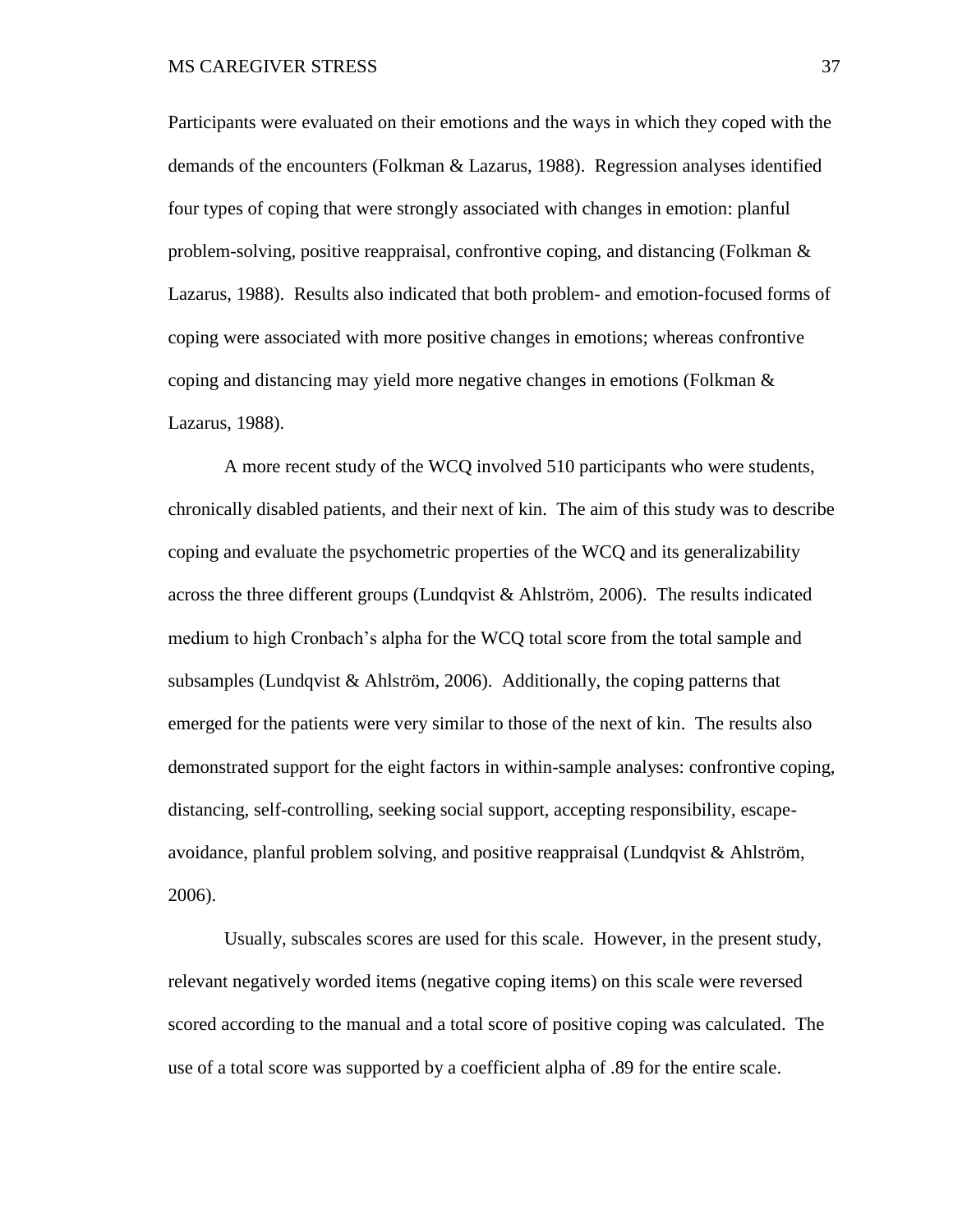**Multidimensional Scale of Perceived Social Support (MSPSS).**The MSPSS was used to assess the level of perceived social support in caregivers. The MSPSS is 12 item self-report measure that assesses the perceptions of social support adequacy (Canty-Mitchell  $\&$  Zimet, 2000). The MSPSS has been found to have good internal and testretest reliability. One early study found that high levels of perceived social support were associated with low levels of depression and anxiety symptomatology, as measured by the Hopkins Symptom Checklist (Zimet, Dahlem, Zimet, & Farley, 1988). Further evidence for use of the MSPSS was obtained from study in a sample of 222 urban, largely African American adolescents; however, the reliability and validity of the measure has been demonstrated in several populations (Canty-Mitchell  $& Zimet, 2000$ ). The MSPSS has three subscales for family, friends, and significant other. To assess internal reliability, Cronbach's coefficient alpha was calculated for the total MSPSS and for each subscale (Canty-Mitchell & Zimet, 2000). The 12-item MSPSS has been shown to have internal reliability with a coefficient alpha of .93. The family, friends, and significant other subscales had internal reliability, with a coefficient alpha of .91, .89, and .91, respectively (Canty-Mitchell & Zimet, 2000). The Adolescent Family Caring Scale (AFCS; Canty-Mitchell, 2000) was used to evaluate the discriminant validity of the family subscale of the MSPSS. The AFCS is a 44-item scale that measures adolescents' perception of caring by family members and has been found to have high internal consistency, with a Cronbach's alpha of .97 (Canty-Mitchell & Zimet, 2000). The AFCS correlated significantly with the MSPSS family subscale ( $r = .76$ ,  $p < .001$ ), friends subscale ( $r = .33$ ,  $p < .001$ ), and significant other subscale ( $r = .48$ ,  $p < .001$ ). The correlation of the AFCS with the friends subscale was significantly stronger than the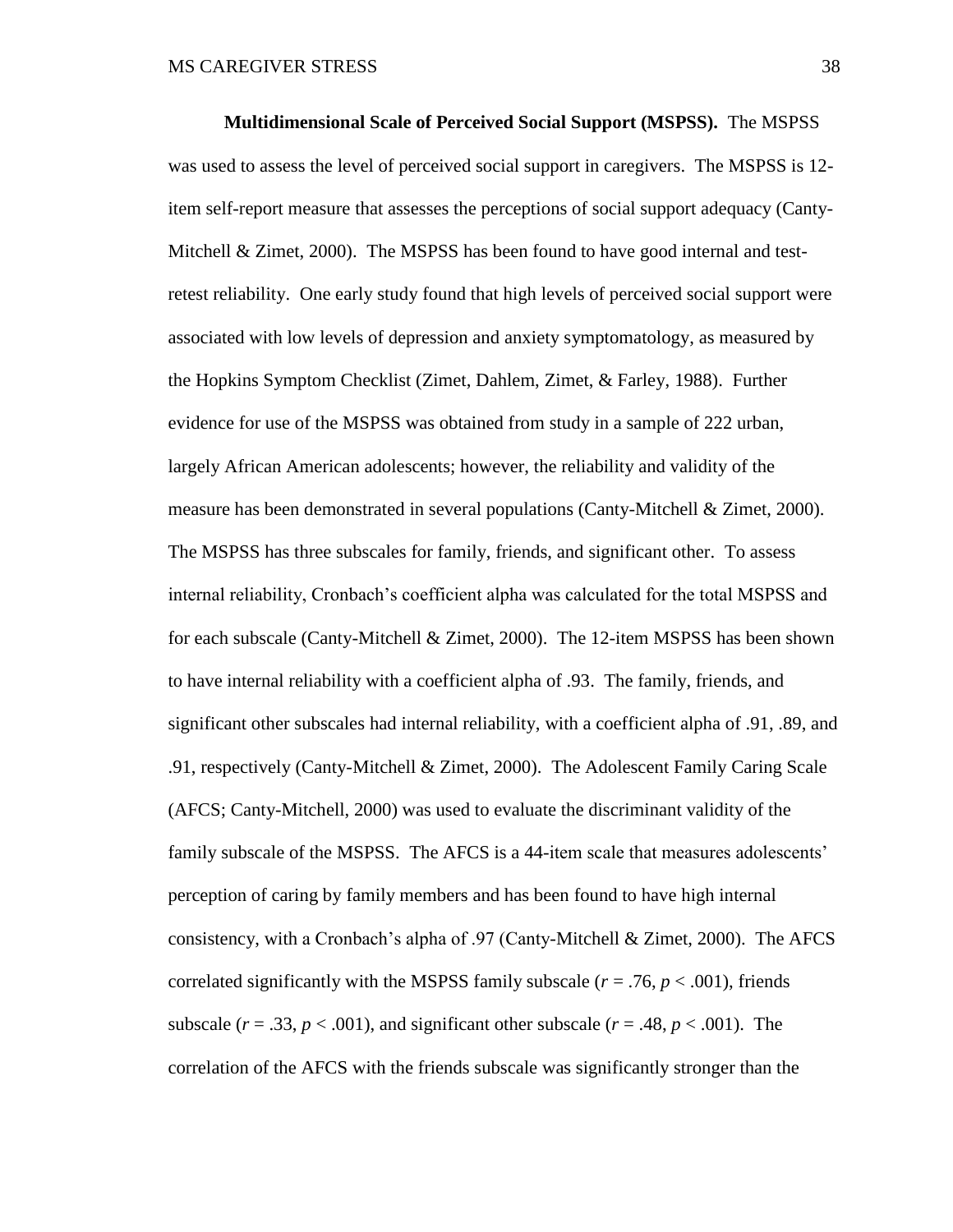correlations with the friends ( $t = 10.44$ ,  $p < .001$ ) and significant other ( $t = 7.74$ ,  $p < .001$ ) subscales, which demonstrated discriminant validity for the family subscale of the MSPSS (Canty-Mitchell & Zimet, 2000).

**DiTomasso-Willard Patient Satisfaction Questionnaire (DWPSQ).**The DWPSQ was used to assess patient care satisfaction experienced by the caregiver, specifically the satisfaction with physician subscale. This 60-item questionnaire assesses the extent of patient satisfaction using a 4-point Likert scale from *Strongly Disagree* to *Strongly Agree* (DiTomasso & Willard, 1991). In a study that examined the psychometric properties of a patient satisfaction questionnaire, a preliminary 80-item questionnaire was created with a sample of 268 family practice patients (DiTomasso  $\&$ Willard, 1991). Following a factor analysis, five factors emerged: satisfaction with physician, dissatisfaction with practice management, physician availability, receptionist behavior, and wait time. The alpha reliability coefficients for the five factors were .96, .93, .89, .84, and .78, respectively (DiTomasso & Willard, 1991). The findings indicated that patients who were more satisfied with their physicians were more satisfied with the manner in which the practice is managed, perceived their physician as being more available, and were more satisfied with the behavior of the receptionists and with the waiting time in the office. Conversely, patients who were more dissatisfied with the practice management perceived their physicians as less available and were more dissatisfied with the receptionists' behavior and waiting time (DiTomasso & Willard, 1991). The DWPSQ was modified to reflect the perspective of the caregiver.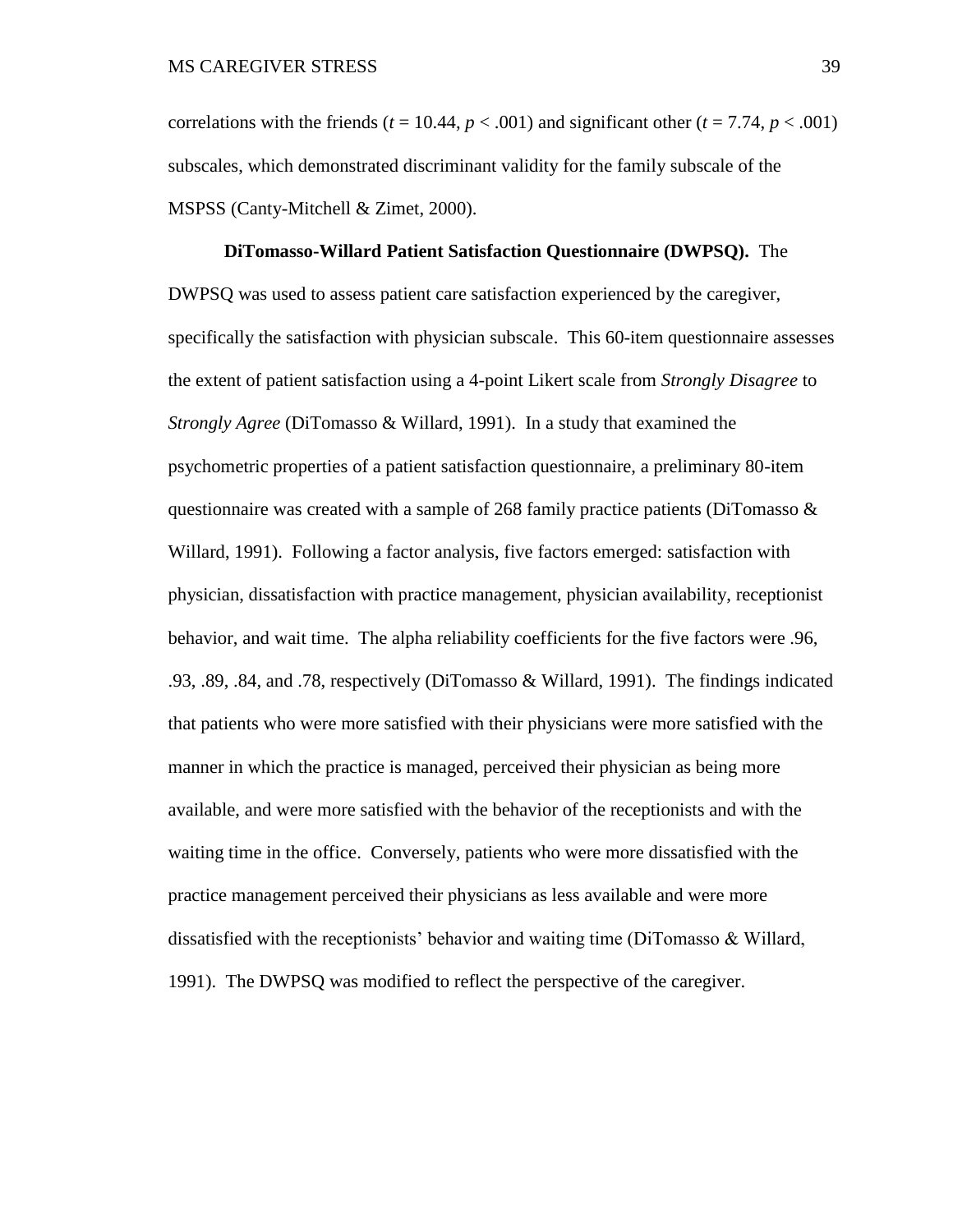## **Procedure**

Potential participants were contacted through support groups and were asked to consider participating in a study on caregivers of family members with multiple sclerosis. They were provided with a Survey Monkey link to an extensive explanation of the study, including that participation would be anonymous and voluntary, and they could withdraw from the study at any time without consequence. Prospective participants were informed that the known risks were minimal, that there were potential benefits to others, and that completing the questionnaires would make them eligible for a raffle to win one of two \$50 Amazon gift cards. Information was provided on how to contact the investigators if they had questions. After completed all of the questionnaires were completed, participants were given the principal investigator's e-mail address to enter the raffle. Participants were informed e-mails would not be linked to their responses in any way.

Following data collection, measures were scored according to each measure's manual and analyzed using a regression model. The total score was used for each measure, and reverse scores were used in the analysis, where indicated.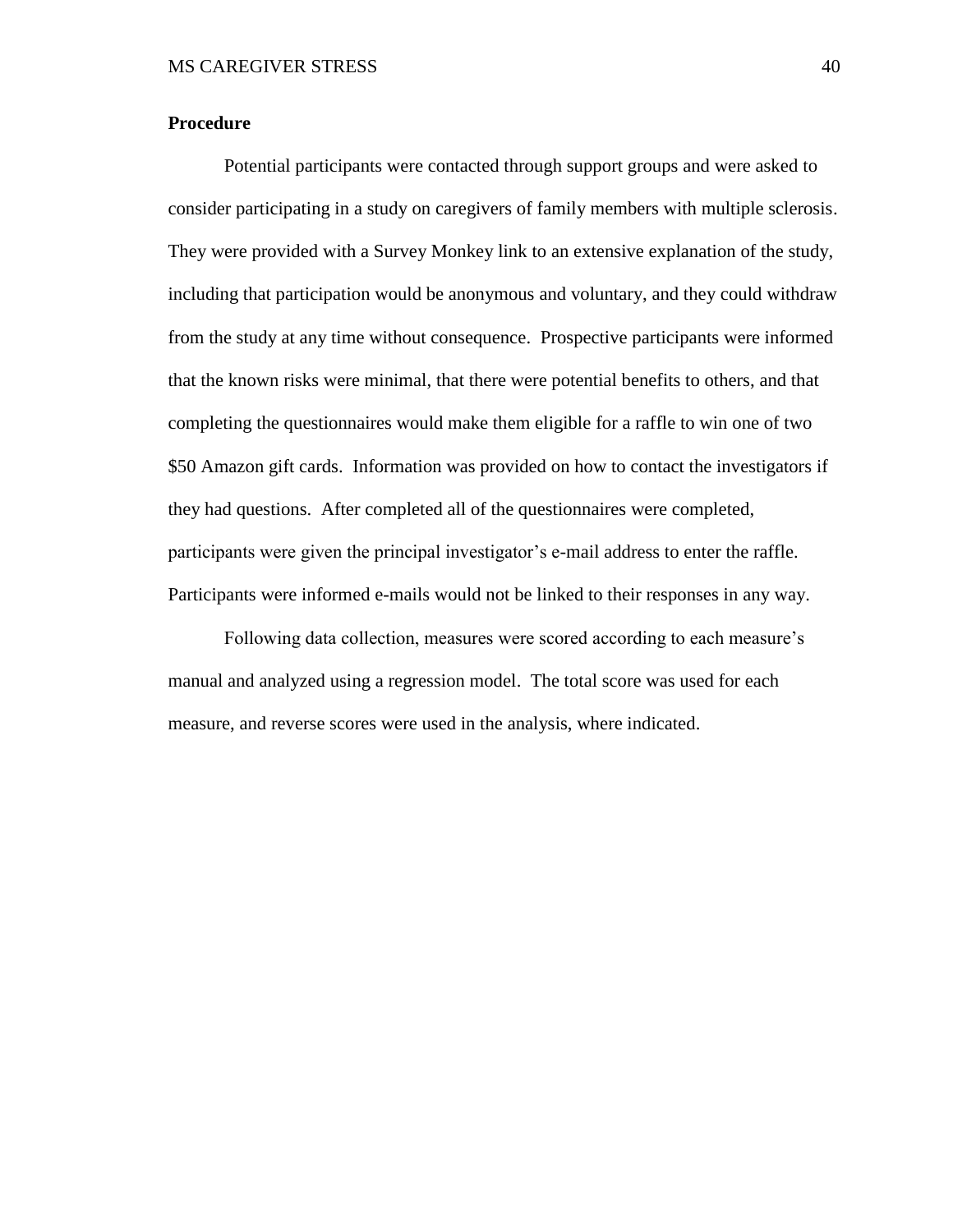#### **Chapter 5: Results**

## **Statistical Analyses**

The goal of the current study was to determine whether four independent variables, level of depressive symptoms, level of perceived social support, level of coping processes, and level of patient care satisfaction, were predictive of one outcome variable, level of perceived stress in caregivers of patients with MS. A power analysis was conducted to determine the number of participants needed for the study. At the .05 level of significance for a medium effect size for a correlational analysis at 80% power, 111 participants were needed. At the .05 level of significance with a medium effect size at 80% power for a multiple regression analysis, a total of  $104 + m$  where  $m =$  the number of predictors, 108 participants would be needed. In order to allow for all analyses to be conducted with sufficient power, 370 participants were requested to obtain 111. The statistical analyses were performed using SPSS Version 24.0 statistical software for Windows (IBM Corp., 2016). Separate descriptive analyses were conducted on MS diagnosis type in the family member, other medical diagnoses in the family member, as well as the caregiver's own medical or psychological diagnoses that could make caregiving difficult. Pearson correlation coefficients were used to identify the relationships between the hypothesized variables and perceived stress. All assumptions were met.

For the planned multiple regression analysis, the investigator originally planned to test all assumptions. However, only one predictor correlated with the criterion and, therefore, only a simple regression was conducted.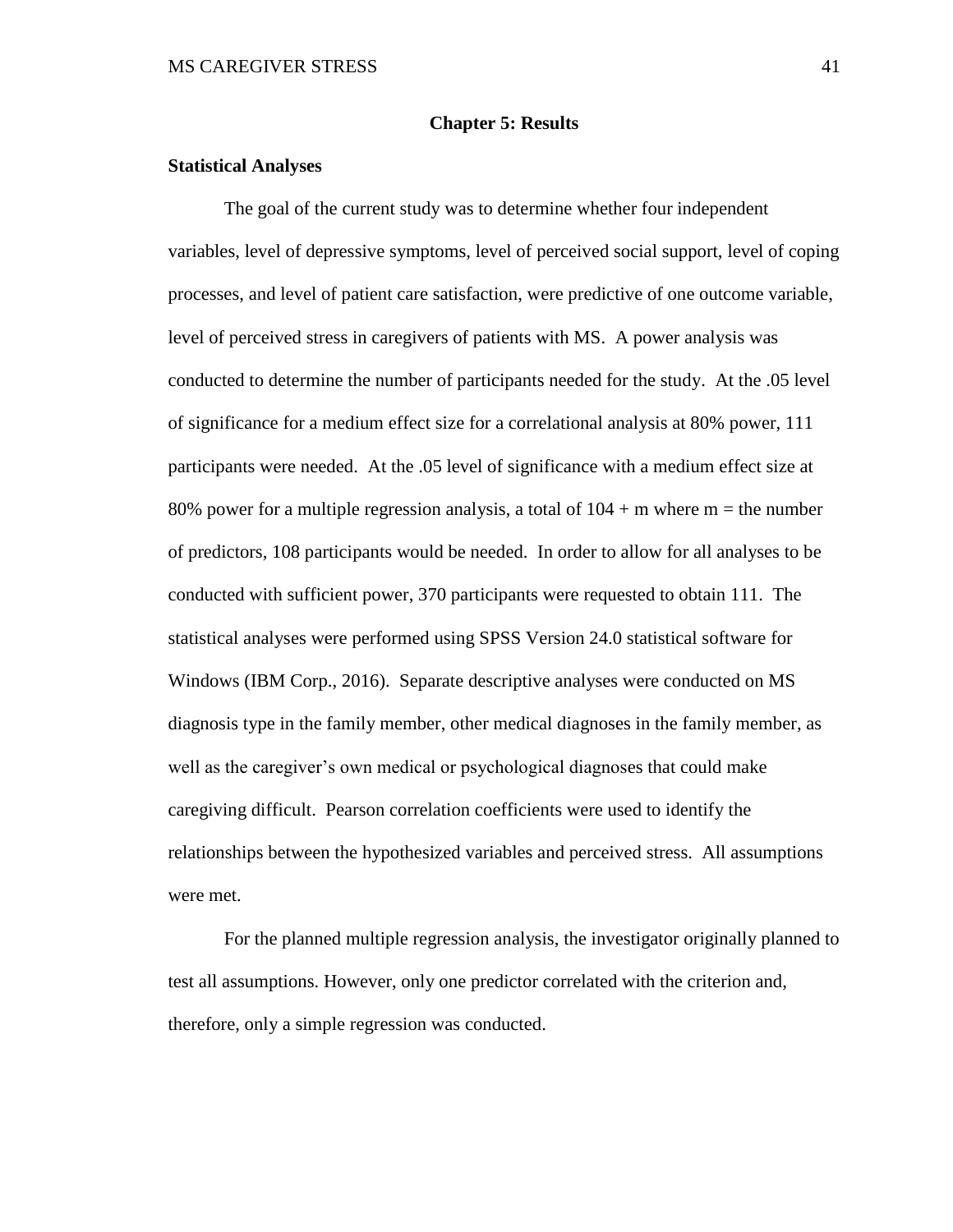Pearson's correlation coefficient was used to examine the relationship between the independent variable, level of depressive symptoms, and the dependent variable, level of perceived stress among caregivers for H1.

Pearson's correlation coefficient was used to examine the relationship between the independent variable, level of perceived social support, and the dependent variable, level of perceived stress among caregivers for H2.

Pearson's correlation coefficient was used to examine the relationship between the independent variable, level of coping processes, and the dependent variable, level of perceived stress among caregivers for H3.

Pearson's correlation coefficient was used to examine the relationship between the independent variable, level of patient care satisfaction, and the dependent variable, level of perceived stress among caregivers for H4.

In order to test whether the linear combination of level of perceived social support, level of coping processes, level of depressive symptoms, and level of patient care satisfaction predicted level of perceived stress for  $H<sub>5</sub>$ , a multiple regression with a test of assumptions was planned but not conducted as noted above since only one predictor correlated significantly with the criterion.

#### **Demographics**

A total of 40 individuals participated and completed this research study. In terms of the family member's MS diagnosis, 62.5% had relapsing-remitting MS, 12.5% had primary progressive MS, 22.5% had secondary progressive MS, and 2.5% were unsure or of the type, or it was unknown. Additionally, 52.5% of caregiver participants reported that their family member had other medical diagnoses in addition to MS. In terms of the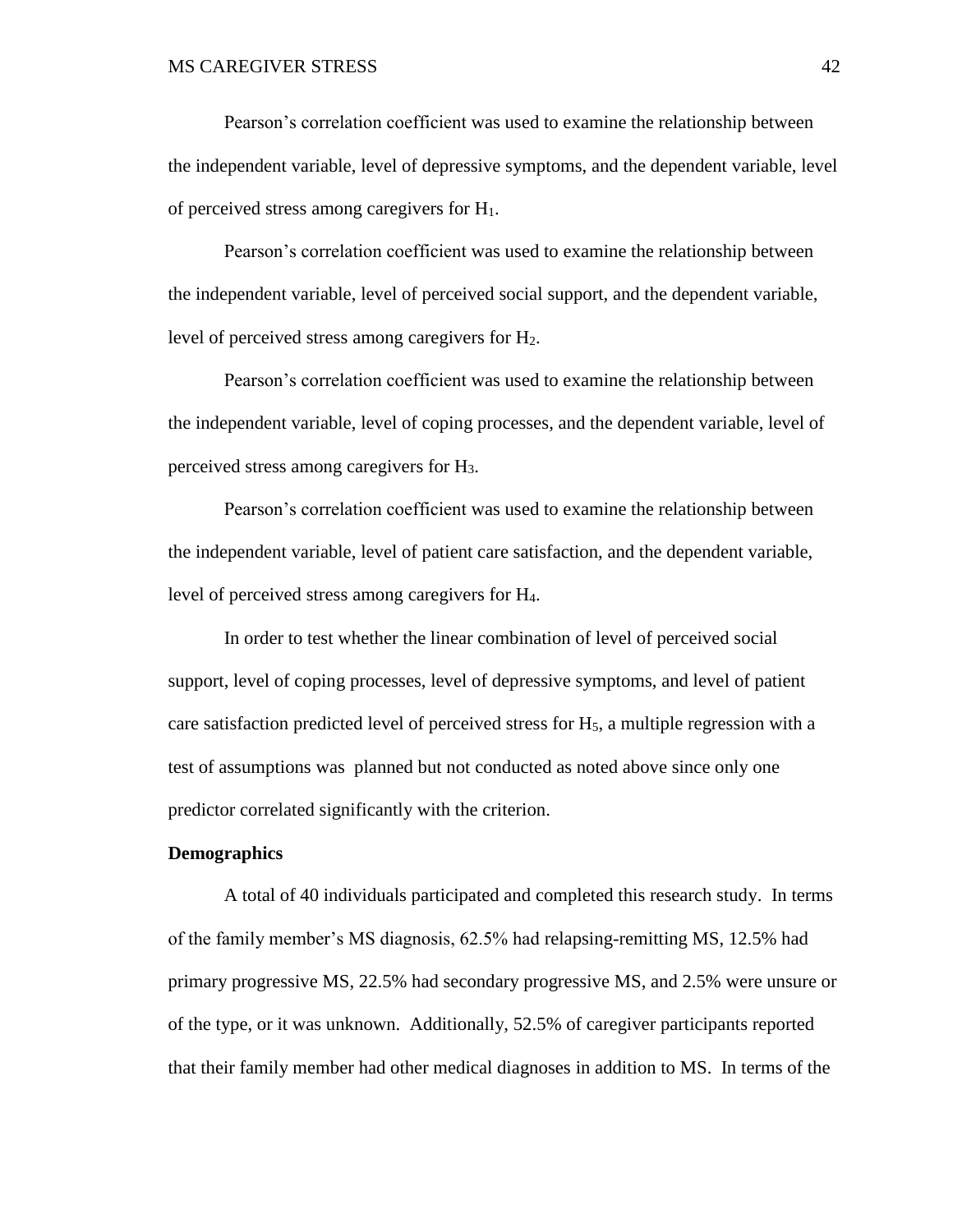caregiver participants, 42.5% reported that they had their own medical or psychological diagnosis that may make caregiving for their family member difficult. Table 1 lists the family member's other medical diagnoses reported by caregiver participants. Table 2 displays the caregiver's own medical and/or psychological diagnoses.

## **Depression Symptoms and Perceived Stress**

The first hypothesis was that the level of depressive symptoms in caregivers of family members with MS would be positively and significantly correlated with the level of perceived stress among caregivers. The results, as shown in Table 3, indicated that the level of depressive symptoms was significantly and positively correlated with the level of perceived stress among caregivers  $r(40) = .43$ ,  $p < .05$ . Therefore, this hypothesis was supported.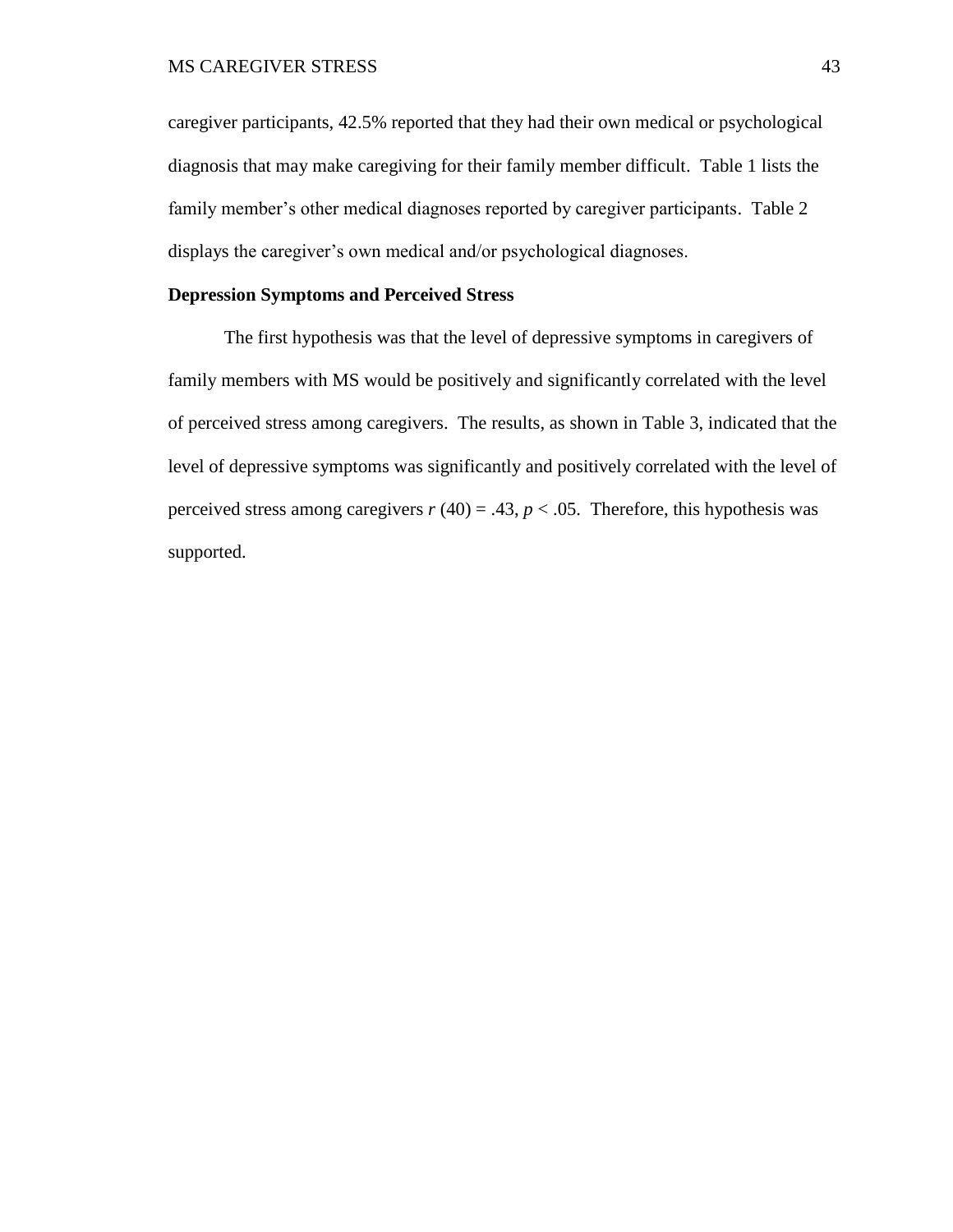## Table 1

## *Family Members' Other Medical Diagnoses*

Atrial fibrillation, neuropathy

Adult onset of Type 1 Diabetes, Celiac disease, Graves' disease

Asthma, osteoarthritis

Degenerative disc disease, endometriosis

Depression

Depression, anxiety

Depression, stomach surgery, head injury due to fall

Diabetes

Diabetes, hypertension

Failed back surgeries and bulging discs

Glaucoma, colon cancer in remission, atrial fibrillation, suprapubic catheter

Hypertension

Hypertension, chronic kidney disease stage 3 (moderate)

Hypothyroidism, psoriasis, eczema, high cholesterol

Legally blind, kidney stones, osteoporosis, depression

Non-relapsing (MS?)

Pancreatitis, diabetes

Sleep apnea

Triple vessel syndrome, obstructive sleep apnea, thyroid issues, familial

hypercholesterolemia, sarcoidosis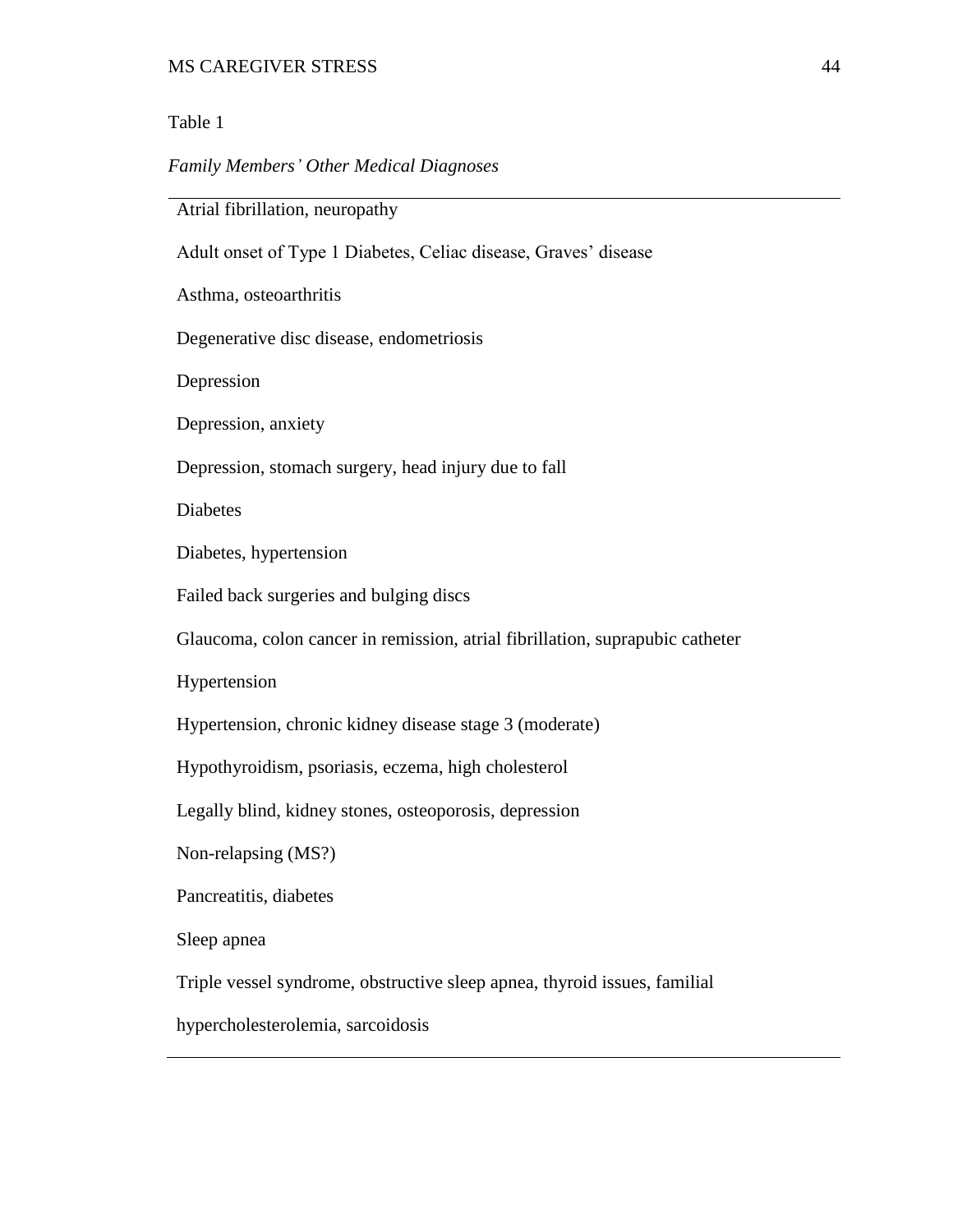# Table 2

# *Caregivers' Other Medical or Psychological Diagnoses*

| Anxiety                                                                            |
|------------------------------------------------------------------------------------|
| Anxiety, depression                                                                |
| Arthritis                                                                          |
| Chronic pain                                                                       |
| Depression, anxiety                                                                |
| <b>Diabetes</b>                                                                    |
| Fibromyalgia, degenerative joint arthritis, tendonitis, torn right rotator cuff,   |
| degenerative disc disease                                                          |
| Heart attack two years ago, anxiety                                                |
| Multiple sclerosis and bone disease                                                |
| Multiple sclerosis                                                                 |
| Osteoarthritis of the knees                                                        |
| Primary Immune Deficiency Disease                                                  |
| Thyroid issues, ADHD, sleep apnea, wet macular degeneration, cardiac valve problem |
| Traumatic brain injury, anxiety                                                    |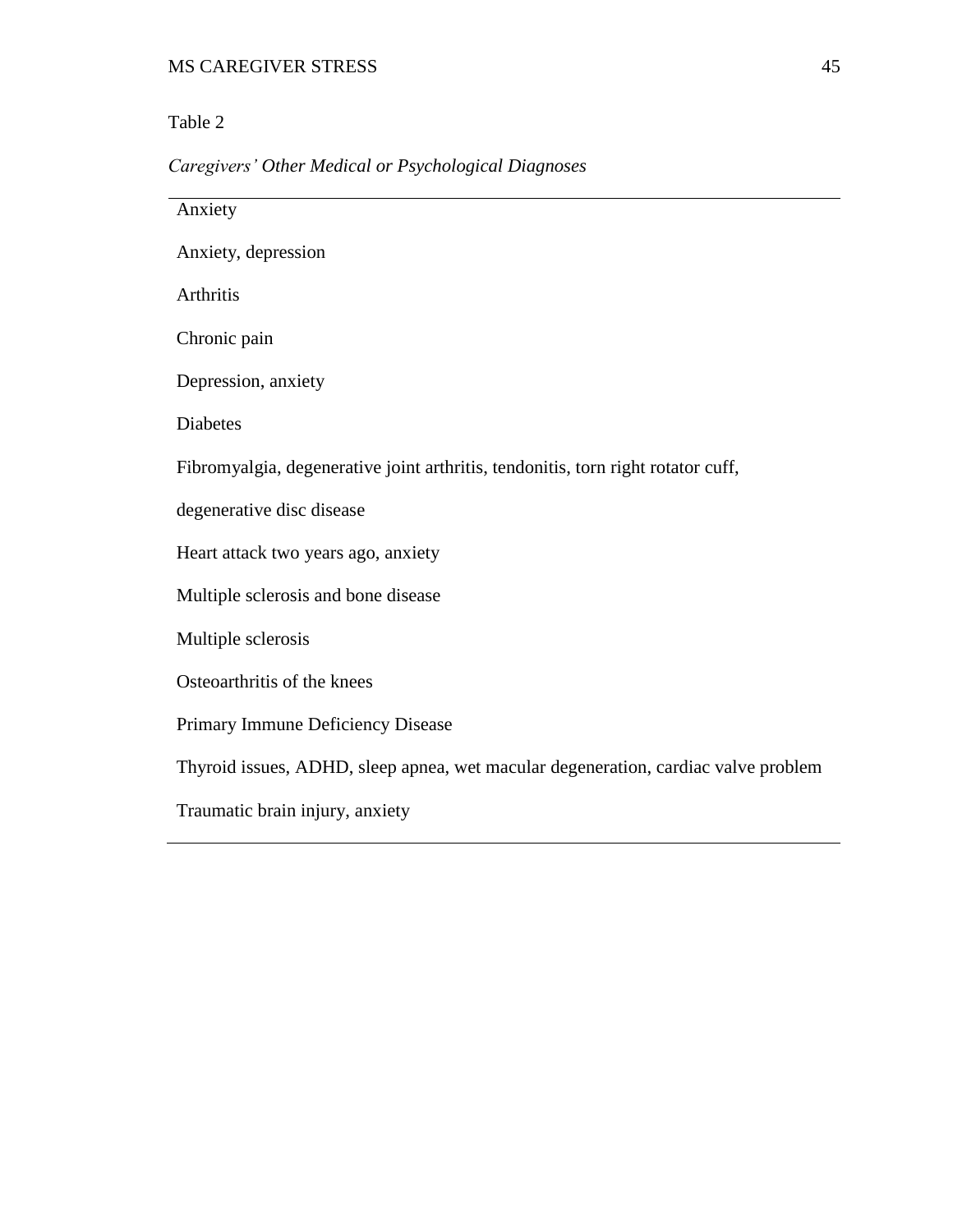# Table 3

| Intercorrelations for Perceived Stress Scale and Other Study Measures |  |  |
|-----------------------------------------------------------------------|--|--|
|                                                                       |  |  |

|                   | Measure                      | $\mathbf{1}$ | $\overline{2}$                           |                                | $3 \t 4$                  | 5       |  |
|-------------------|------------------------------|--------------|------------------------------------------|--------------------------------|---------------------------|---------|--|
|                   | 1. Perceived Stress Scale    |              | and the state of the state of            | $.22 \t - .01 \t - .13 \t .43$ |                           |         |  |
| 2. Ways of Coping | Questionnaire                | .22          | and the company of the                   | $ .12$                         | .07                       | .04     |  |
|                   | 3. Patient Care Satisfaction |              | <b>Contract Contract</b>                 | $-.01$ $-.08$ $-.22$           |                           | $-.34*$ |  |
|                   | 4. Perceived Social Support  | $-13$        | the control of the control of the<br>.02 | .22                            | $\mathbb{L}^{\mathbb{L}}$ | $-.16$  |  |
|                   | 5. Caregiver Depression      | $.43**$      | the contract of the contract of<br>.17   | $-.34-.16$                     |                           | $-$     |  |

*\*p<.05*

*\*\*p<.01*

## **Perceived Social Support and Perceived Stress**

The second hypothesis was that the level of perceived social support in caregivers of family members with MS would be negatively and significantly correlated with the level of perceived stress among caregivers. The results, as shown in Table 3, did not

. The same independent of the same independent of  $\mathcal{L}_\text{c}$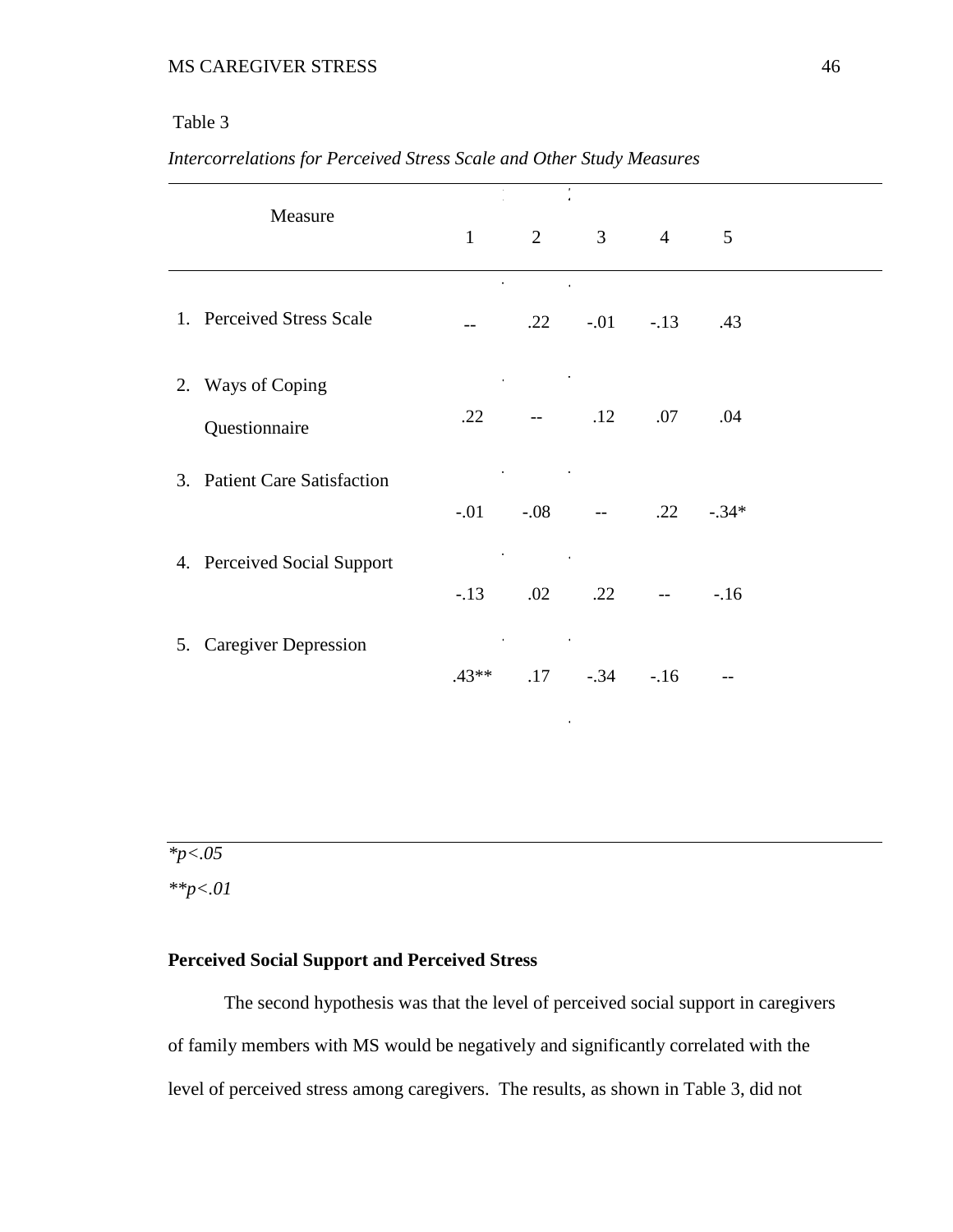achieve significance  $r(40) = -13$ ,  $p = 0.21$ . Therefore, this hypothesis was not supported.

#### **Coping Processes and Perceived Stress**

The third hypothesis was that the level of coping processes would be negatively and significantly correlated with the level of perceived stress. Usually, subscales scores are used in the application of this scale. However, in the present study, relevant negatively worded items items (negative coping items) on this scale were reversed scored according to the manual and a total score of positive coping was calculated. The use of a total score was supported by a coefficient alpha of .89. The results, as shown in Table 3, indicated that the result did not meet significance  $r(40) = .22$ ,  $p = .08$ . Therefore, this hypothesis was not supported.

#### **Patient Care Satisfaction and Perceived Stress**

The fourth hypothesis was that the level of patient care satisfaction would be negatively and significantly correlated with the level of perceived stress. The results indicated that the relationship did not meet significance  $r(40) = -0.01$ ,  $p = 0.47$ . Therefore, this hypothesis was not supported.

#### **Regression Analysis**

Given that only the level of depressive symptoms in the first hypothesis reached statistical significance, a simple regression was used to investigate whether the level of depressive symptoms could significantly predict the level of perceived stress among caregivers. The other predictor variables did not correlate with the criterion, and a multiple regression was therefore not conducted. The results of the regression analysis indicated that the model explained 18.5% of the variance and that depressive symptoms, as a variable, were a significant predictor of perceived stress among caregivers,  $F(1,38) =$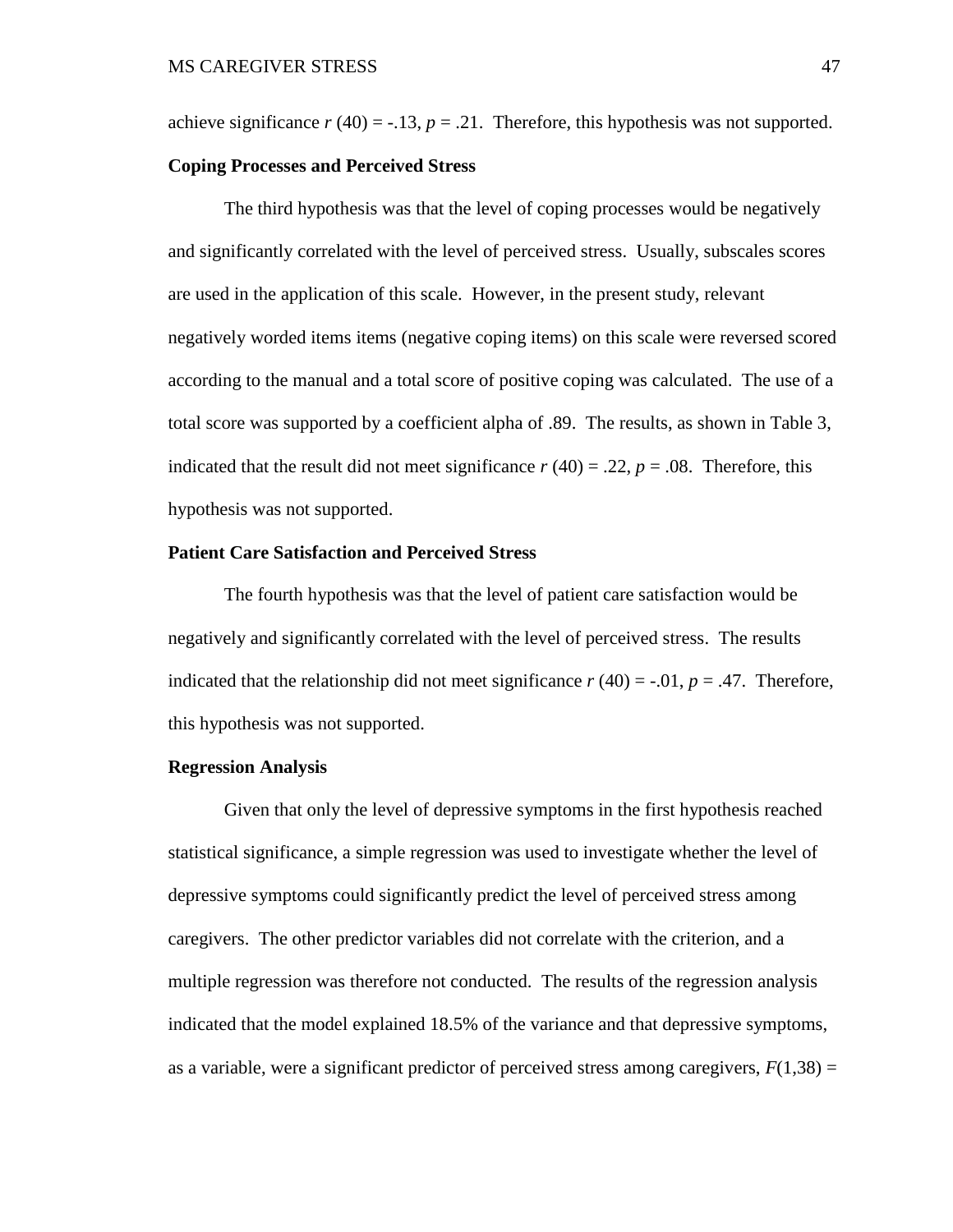8.60,  $p = 0.006$ . The level of depressive symptoms contributed significantly to the model

 $(B = .646, t = 2.93 p < .01).$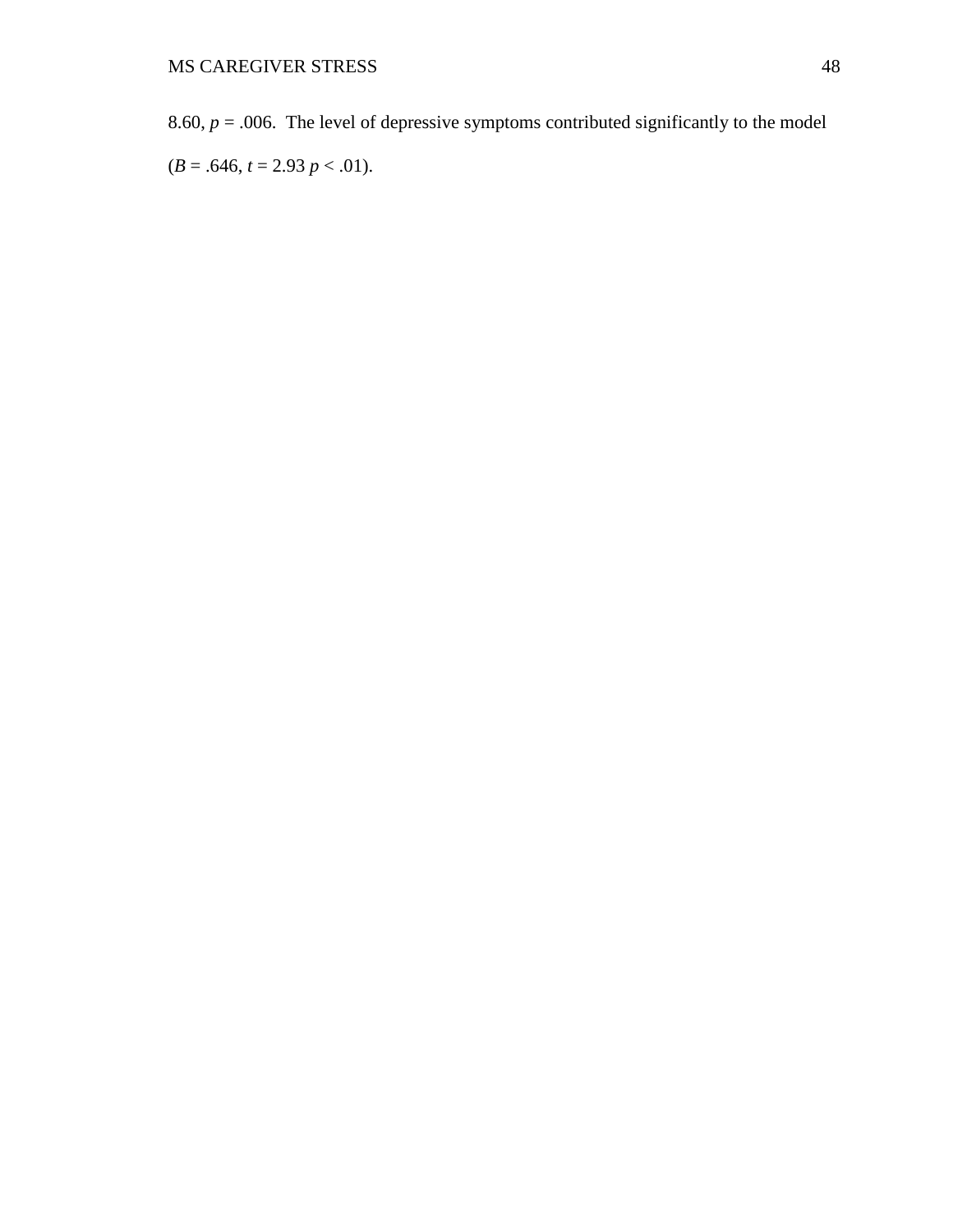#### **Chapter 6: Discussion**

This study sought to understand which factors, such as depressive symptoms, social support, ways of coping, and patient care satisfaction, affect stress in caregivers of family members with multiple sclerosis (MS). The effects of chronic illness on the individual and families are well documented. Prior studies have demonstrated that individuals with multiple sclerosis and their families face challenges on various levels after the disease is diagnosed. These challenges can change over time and may include loss of control, social isolation, role changes, and financial issues. MS is an unpredictable disease and often takes a physically and cognitively degenerative course (Bowen et al., 2011). Not surprisingly, caregiver health-related problems have been found to be associated with greater disease impact, high caregiving activity, and burden (Forbes et al., 2007). The variables selected to be examined in this study were based on research on chronic illness, caregivers, and multiple sclerosis. For instance, major depression has been shown to be a highly co-occurring clinical issue in individuals with MS (Labiano-Fontcuberta et al., 2015; Patten et al., 2010). Studies have also shown that emotional stress in caregivers has been positively correlated with depression in the care recipient (Ejem et al., 2015). Social support, coping to reduce the demands of stressful situations, and patient care satisfaction have all been shown to reduce stress and the burden of chronic illness management.

#### **Significance of the Findings**

Among the participants in this study, 62.5% of family members had relapsingremitting MS, the most common disease type. This type is characterized by a relapse or exacerbation of symptoms, followed by periods of partial or complete recovery or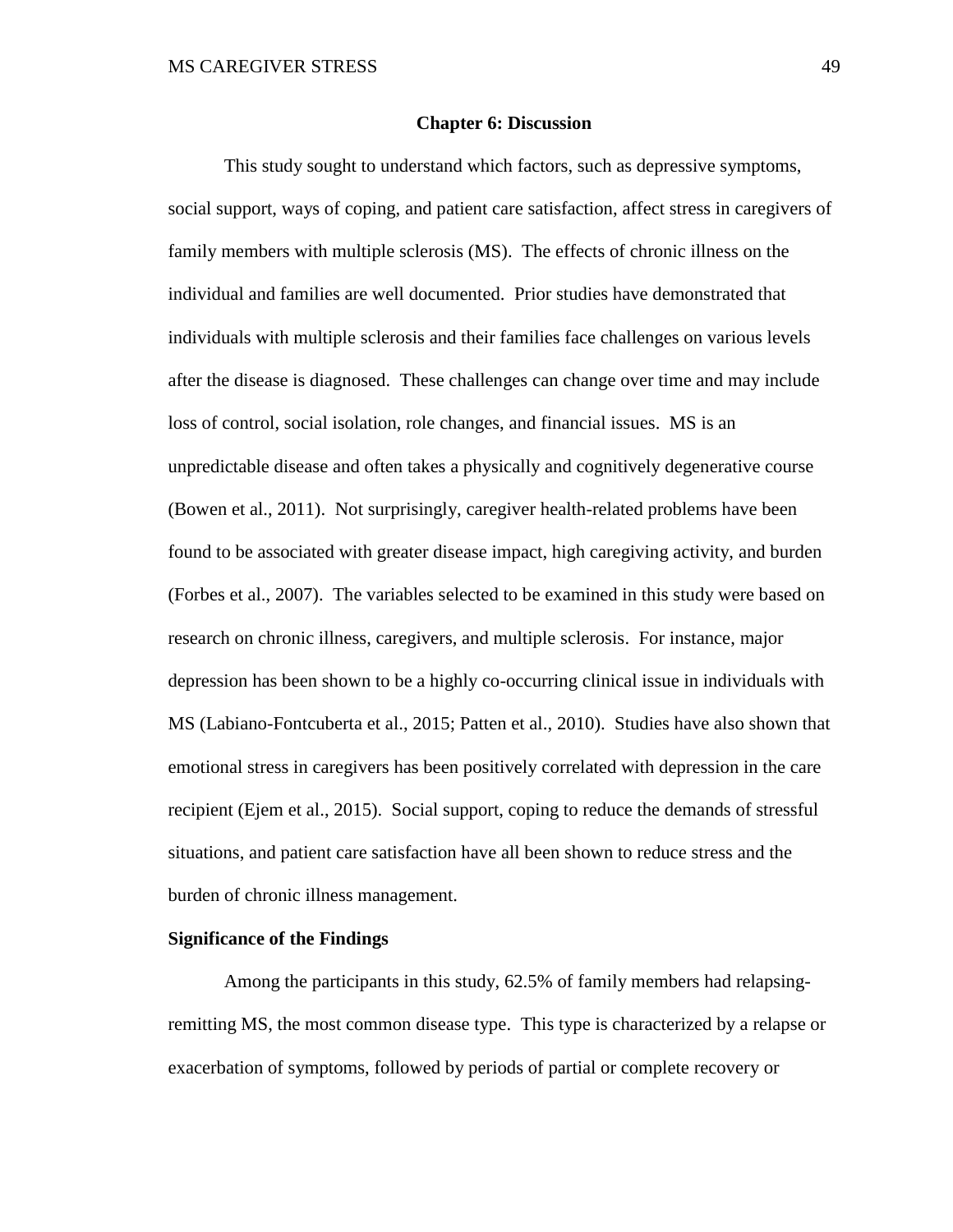remission. Secondary progressive MS, which typically follows an initial relapsingremitting course of the disease, was reported for 22.5% of family members. Most people with relapsing-remitting MS transition to secondary progressive MS, in which there is a progressive worsening of neurological function over time (National Multiple Sclerosis Society, 2017). It can be inferred that the family members who are receiving caregiving support from study participants had been living with MS for several years, experiencing cognitive and/or physical deterioration. Additionally, 12.5% of participants reported that family members had progressive MS, which is characterized by a worsening of neurological function from the onset of symptoms without early relapses or remission. Only 2.5% of participants reported that they were unsure of the MS type in their family member. Participants reported that they and their family member with MS also had other medical and/or psychological diagnoses that may make caregiving difficult. A range of conditions from hypertension to primary immune deficiency disease were reported for family members and caregivers. A number of participants listed depression or anxiety in the family member as well as in the caregiver.

The results of this study supported the hypothesis that depression is associated with perceived stress. It was predicted that the level of depressive symptoms would be positively and significantly correlated with the level of perceived stress in MS family caregivers. This hypothesis was supported, and the regression analysis explained 18.5% of the variance, indicating it is a significant predictor of perceived stress in caregivers. The level of coping processes and perceived stress only approached significance in the positive direction. It is possible that with more participants, this relationship may have become significant in the negative direction, as well. Had it been significant, this would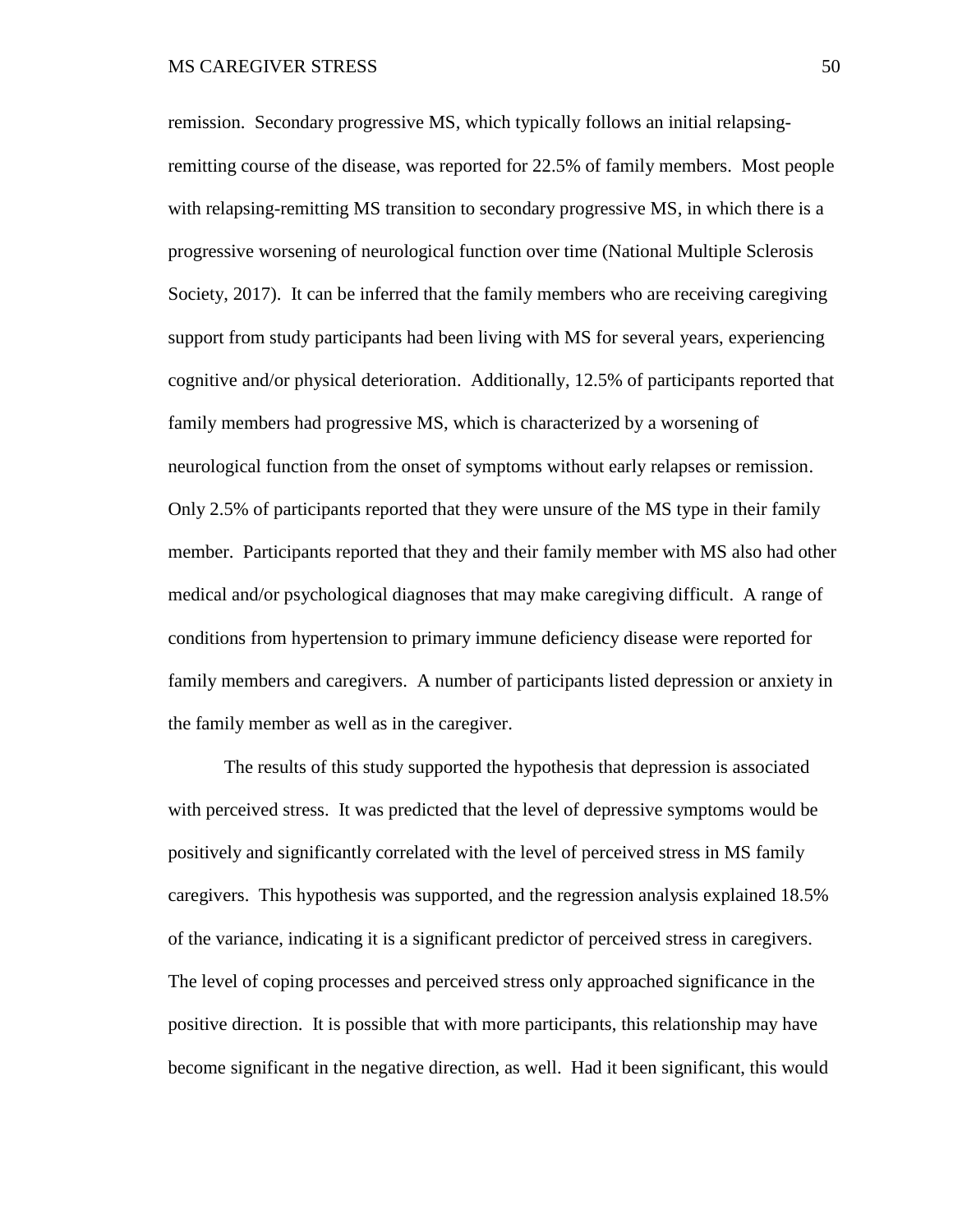have been an unexpected finding and would have indicated that caregivers utilize more coping methods when they perceive themselves to be stressed.

Although not a part of the original hypotheses, additional findings included negative correlational relationships between patient care satisfaction and depression and between perceived social support and depression. These results suggest that caregivers have lower levels of depressive symptoms when they perceive themselves to have social support and when they are satisfied with their family member's patient care.

#### **Implications**

The results of this study have several implications. First, a large proportion of participants' family members had the most common disease type, relapsing-remitting MS. Whereas the current study did not stratify the MS diagnosis type and hypothesized variables, a recent study examined factors associated with caregiver strain in life partners of persons with mild disability, specifically cognitive and neuropsychiatric problems, due to relapsing-remitting MS (Van der Hiele et al., 2019). The results indicated that 24% of life partners experienced above average levels of caregiver strain. Specific factors, such as higher age of the person with MS, more physical disability, more neuropsychiatric problems of the person with MS, and higher severity of the neuropsychiatric symptoms, were associated with high caregiver strain (Van der Hiele et al., 2019). Second, the level of depressive symptoms predicted the level of perceived stress in caregivers. This finding is consistent with the current research regarding depression among caregivers of family members with MS. Third, the original hypothesis involving coping predicted an inverse relationship between coping and perceived stress. However, the results only approached significance in the positive direction. A possible explanation for this is that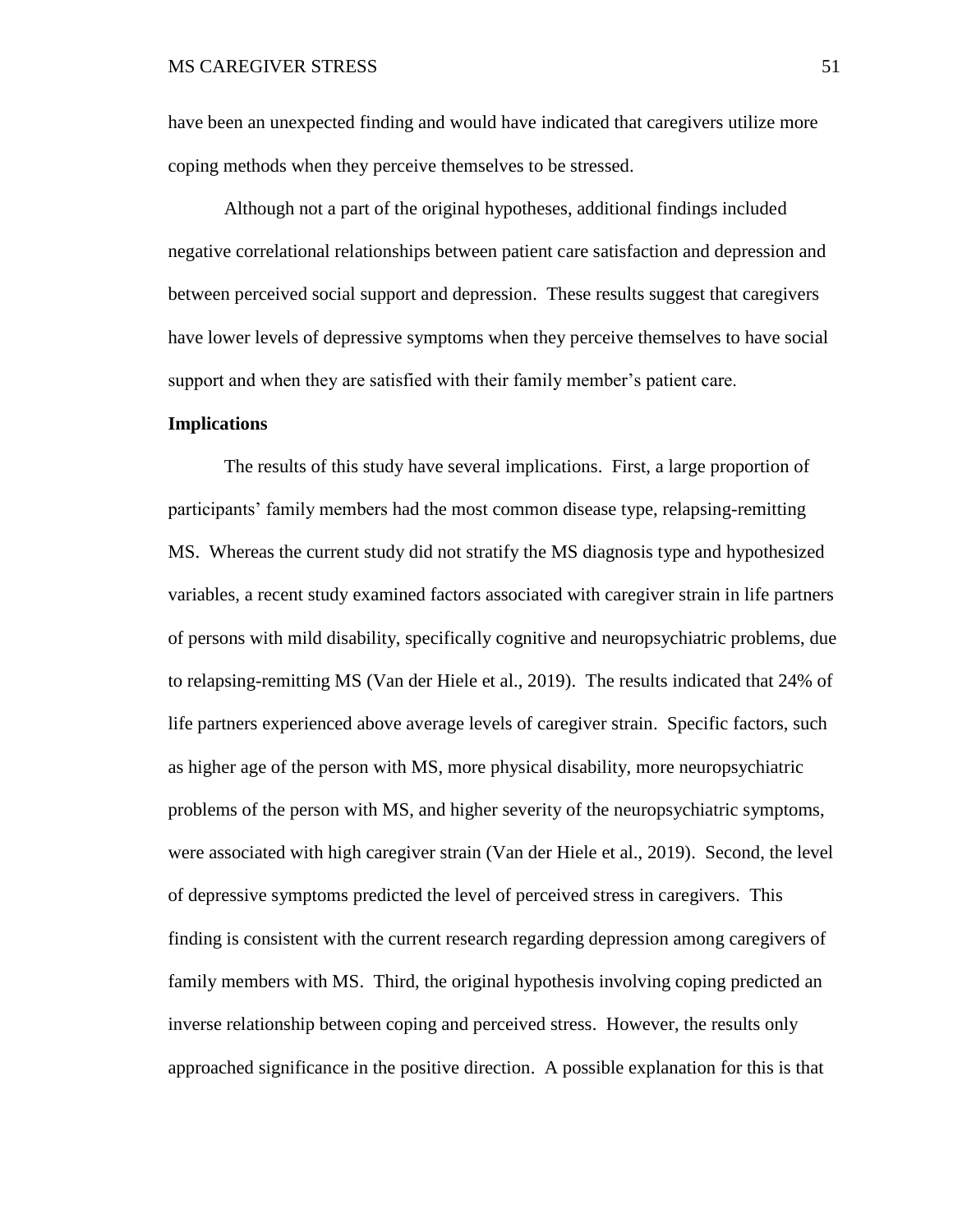participants were largely recruited from support groups associated with the National Multiple Sclerosis Society. These participants may have been told the importance of increasing coping responses when experiencing increased stress.

The National MS Society has support groups for those who have the disease and for caregivers or other family members. Research on participation in support groups has shown an overall positive effect. In the dementia population, for example, support groups have been shown to be effective in reducing caregiver burden, particularly socially and emotionally, by helping caregivers obtain knowledge, reduce stress, and find acceptance (Kucukguclu, Soylemez, Yener & Isik, 2018). In the MS population, support groups have been found to have a positive effect on the mental health of individuals with the disease when they identify with and are engaged with the groups, rather than merely attend them (Wakefield, Bickley, & Sani, 2013). Research has observed these positive effects specifically in relapsing-remitting and primary progressive MS. In addition, a recent study of a program developed by the National MS Society, called Everyday Matters, evaluated whether it had a positive effect on resilience and other related outcomes in adults with MS (Alschuler, Arewasikporn, Nelson, Molton & Ehde, 2018). The program was developed because individuals with MS are confronted with simultaneous challenges of coping with advancing MS and age-related changes (Alschuler et al., 2018). Everyday Matters was a 6-week program teaching positive psychology principles and was delivered through group teleconference supplemented with readings, videos, and online participation. Participants who completed the program revealed improved satisfaction with social roles, affect, and mood, specifically depression (Alschuler et al., 2018). This study illustrates that adaptive forms of coping and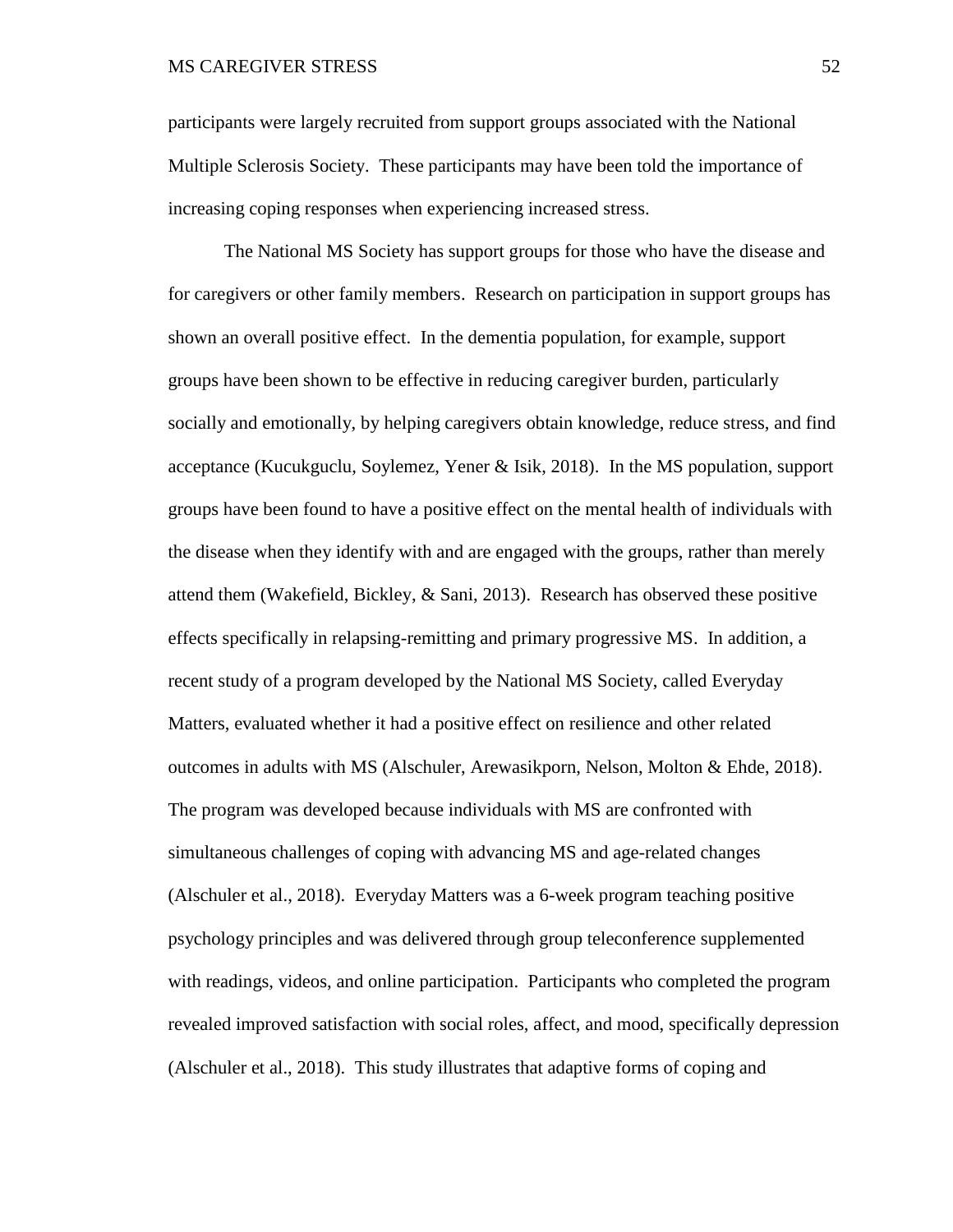education have a positive effect on individuals with MS. Individuals with MS, their caregivers, and other family members in the household may therefore benefit from education about disease management, stress management, and self-care to reduce the burden of symptoms and stress associated with caregiving. Factors such as regular exercise, nutrition, sleep, and social support have all been associated with reducing symptom intensity and improving quality of life. Primary care physicians may represent the first point of contact in providing access or referral to these services.

#### **Limitations**

The first major limitation involves the number of participants who completed the survey and the effect size. The study is underpowered, which could account for the lack of significant findings. Only 40 caregivers began and completed the survey in this study. It was not feasible to achieve a larger sample size within the timeframe established for this study. Self-selection may have resulted in characteristics unique to those who participated, which may have implications for generalization of the findings. There may have been differences in support group involvement among caregivers and family members with MS and in stress levels among those who chose to participate in and complete the study. The requirement for Internet access may have also limited generalizability.

A second major limitation is the failure to obtain demographic information. Although inclusion and exclusion criteria provide some information, the absence of other demographic information precluded additional analysis and a more exact description of the sample. More specifically, it would have been useful to know specific and exact amount of time the participant had been providing care; the type and level of care being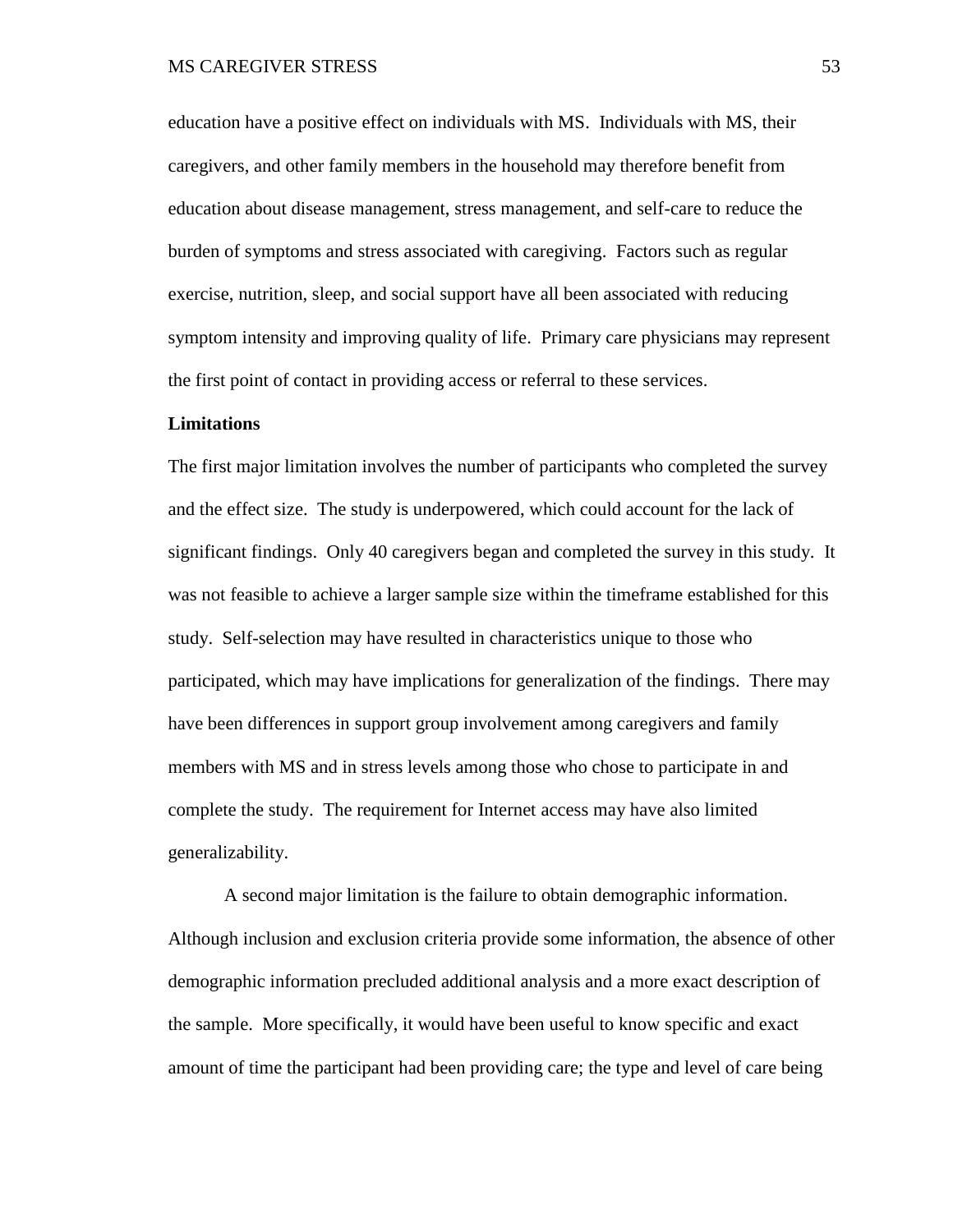provided; age, race, ethnicity, marital status, socioeconomic status; current involvement in and history of psychotherapy, psychotropic and other medications being taken; availability of support; family characteristics; and responsibilities.

A third limitation was the presentation of survey questions. It may have been useful to randomize the order in which the questionnaires were presented to the participants. There may have been effects related to the presentation of the questionnaires in the standard order that was used in the study. The potential impact of completing the questionnaires in a standard order was therefore not distributed equally across the participants. A related issue is that participants may have been fatigued by the end of the entire survey, which may have impacted the completion of the last questionnaire.

A fourth limitation is that data were collected only from the caregivers' perspective. Future researchers conducting cross-sectional studies may wish to collect data from caregivers and family members with MS, comparing differences in perceived stress. Finally, a fifth limitation was the coping variable. The hypotheses examined only the total scores of this measure. Although not done in the present study, the Ways of Coping measure is usually scored according to the eight coping styles: confrontive coping, distancing, self-controlling, seeking social support, accepting responsibility, escape-avoidance, planful problem-solving, and positive appraisal.

## **Future Directions**

This study could be replicated to collect additional data and recruit a larger sample. Inviting participants to use the Survey Monkey phone application may increase study access. Although age was an inclusion criterion, the specific ages of the caregiver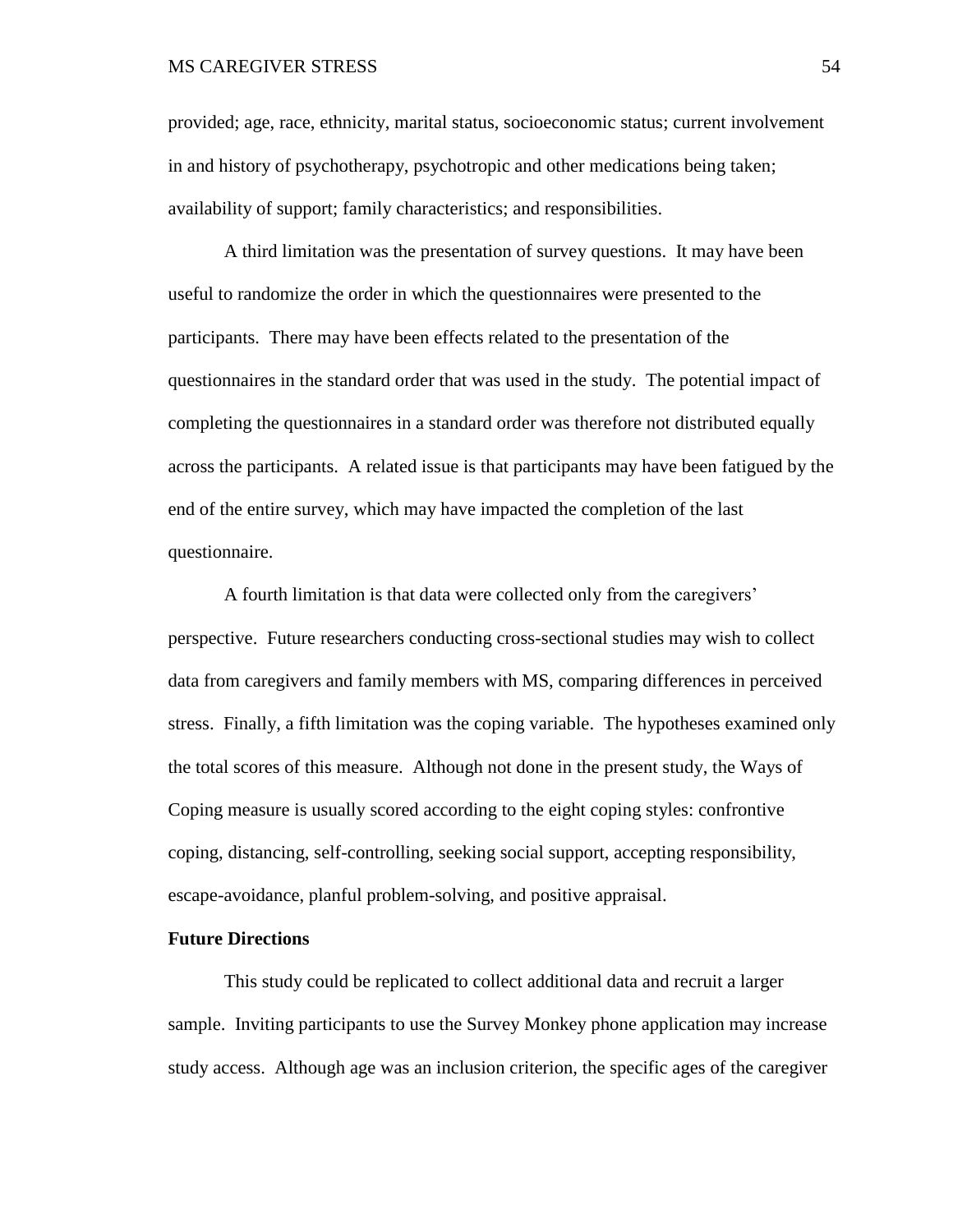and family member were not requested. Given the previous research on age of the individual with MS and caregiver, it would be helpful to ascertain whether age had an effect on the level of perceived stress. This study did not ask participants how long they had been providing caregiving support to their family member.

Future researchers may wish to conduct a stratified analysis of whether MS type influences the level of perceived stress. The eight coping scales may also be examined separately in a regression analysis to determine if certain coping styles predict the level of perceived stress in caregivers. Additionally, research questions about perceived stress in children of people with MS is could be added to examine adjustment and support in people living with chronic illness.

Although MS commonly occurs in adults, it is also diagnosed in children and adolescents. It would therefore be interesting to examine the level of depressive symptoms, perceived social support, level of coping processes, and patient care satisfaction from the caregiver's perspective and perceived stress among parents of children and adolescents with MS. This study could also be repeated with MS patients and family caregivers who do not participated in support. Finally, other factors contributing to perceived stress among caregivers of family members with MS may also be examined in future studies.

## **Conclusions**

In conclusion, the level of depressive symptoms was shown to be predictive only of the level of perceived stress in caregivers of family members with multiple sclerosis (MS). The other variables examined in this study, level of coping process, perceived social support, and patient care satisfaction, were not significantly associated with the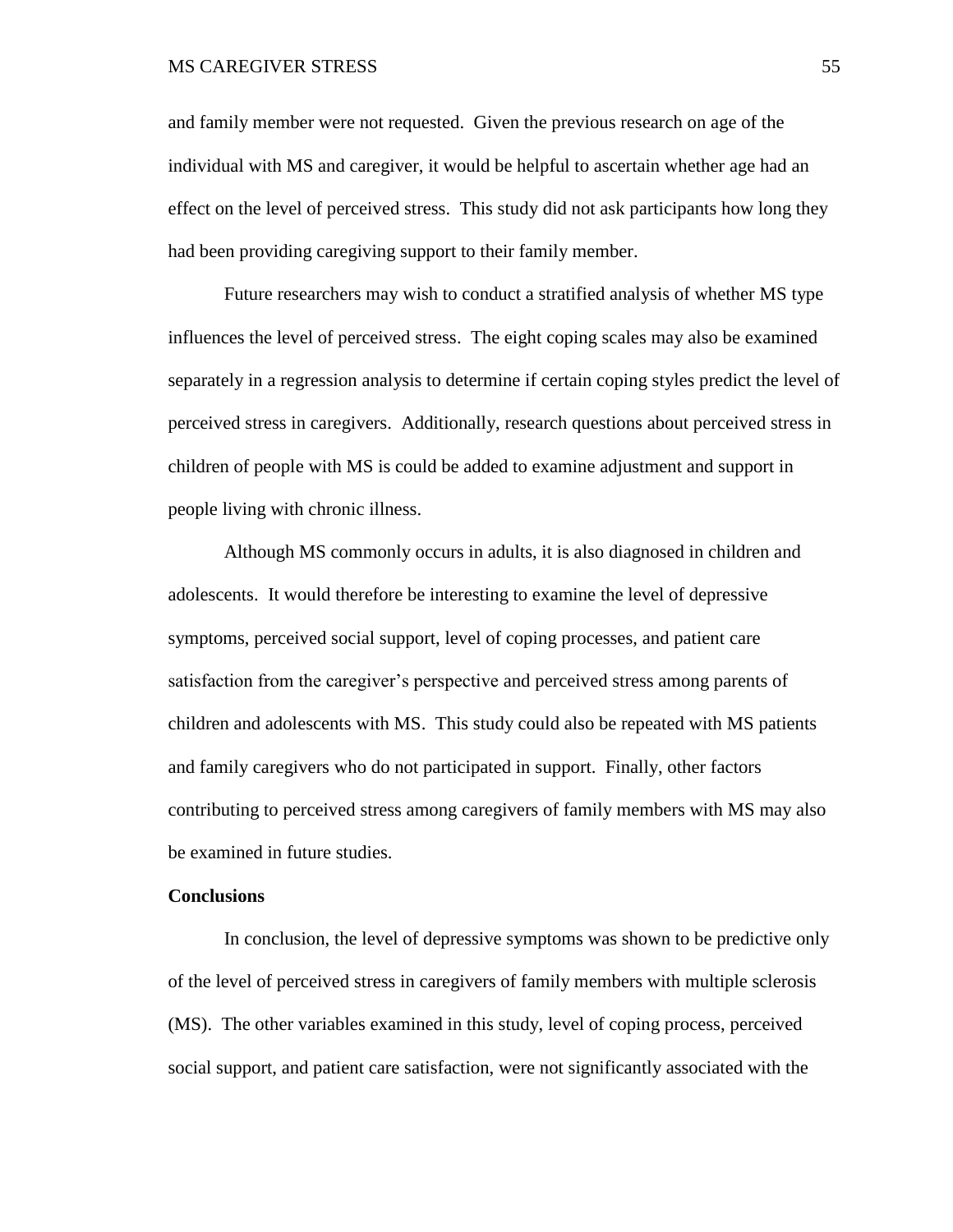level of perceived stress. A substantial proportion of both caregivers and family members had medical and/or psychological diagnoses that may make caregiving difficult. The main MS diagnosis type reported by caregiver participants in this study was relapsing-remitting MS, which suggests that the unpredictability and exacerbation of symptoms may increase the level of depressive symptoms and subsequently the level of perceived stress in caregivers. The information obtained from this study demonstrates the importance of considering the needs of caregivers, particularly those who support a family member with MS. Given the high prevalence of depression in the MS population, which also predicted caregiver stress in this study, it remains an important clinical consideration.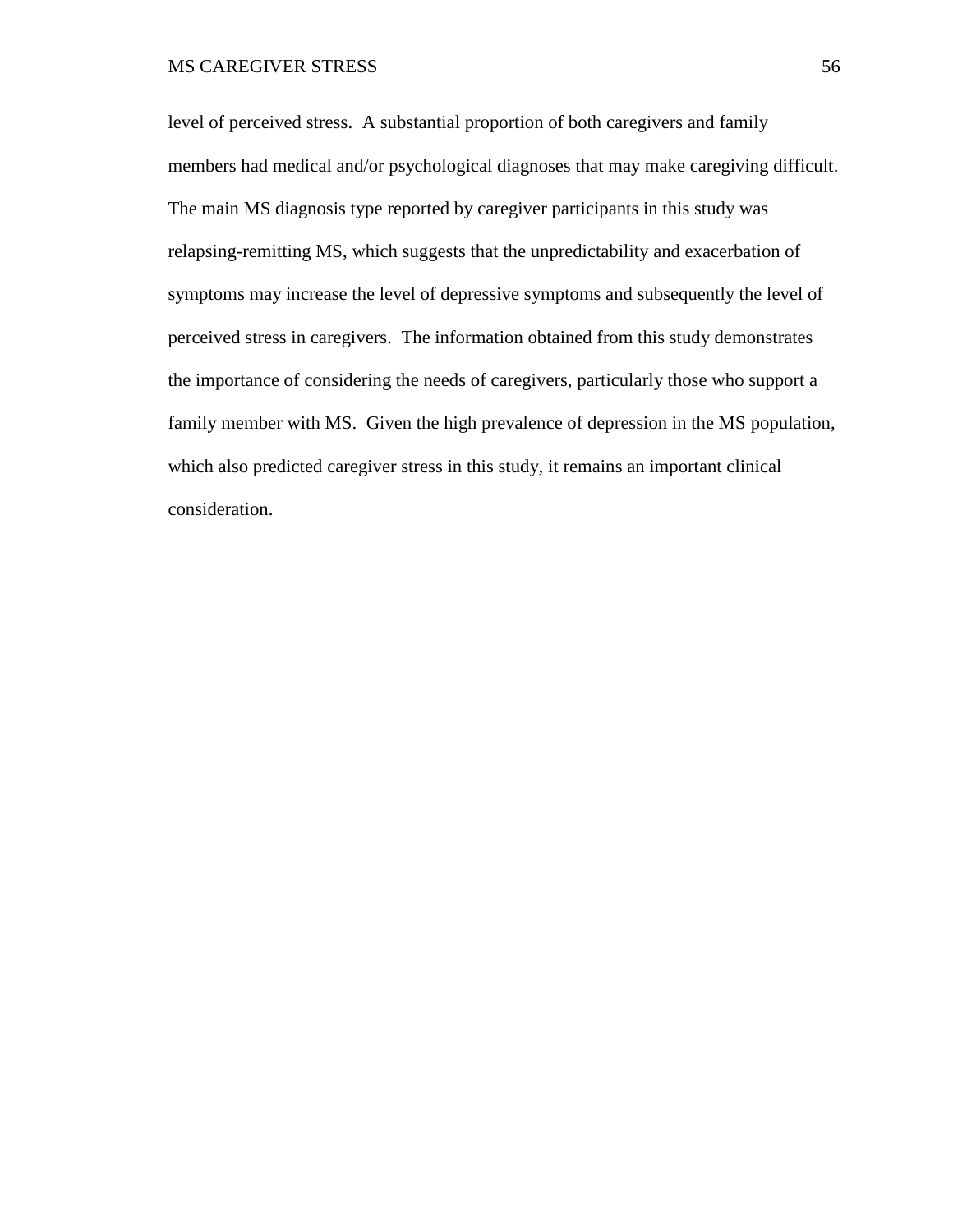#### **References**

- Alschuler, K. N., Arewasikporn, A., Nelson, I. K., Molton, I. R., & Ehde, D. M. (2018). Promoting resilience in individuals aging with multiple sclerosis: Results from a pilot randomized controlled trial. *Rehabilitation Psychology, 63*(3), 338-348.
- Bambara, J. K., Turner, A. P., Williams, R. M., & Haselkorn, J. K. (2014). Social support and depressive symptoms among caregivers of veterans with multiple sclerosis. *Rehabilitation Psychology, 59*(2), 230-235.
- Baron, K. G., Corden, M., Jin, L., & Mohr, D. C. (2011). Impact of psychotherapy on insomnia symptoms in patients with depression and multiple sclerosis. *Journal of Behavioral Medicine, 34,* 92-101.
- Bogosian, A., Hadwin, J., Hankins, M., & Moss-Morris, R. (2016). Parents' expressed emotion and mood, rather than their physical disability are associated with adolescent adjustment: A longitudinal study of families with a parent with multiple sclerosis. *Clinical Rehabilitation, 30*(3), 303-311.
- Bogosian, A., Moss-Morris, R., Yardley, L., & Dennison, L. (2009). Experiences of partners of people in the early stages of multiple sclerosis. *Multiple Sclerosis, 15,*  876-884.
- Boström, K., & Nilsagård, Y. (2016). A family matter when a parent is diagnosed with multiple sclerosis. A qualitative study. *Journal of Clinical Nursing, 25,* 1053- 1061.
- Bowen, C., MacLehose, A., & Beaumont, J. G. (2011). Advanced multiple sclerosis and the psychosocial impact on families. *Psychology and Health, 26*(1), 113-127.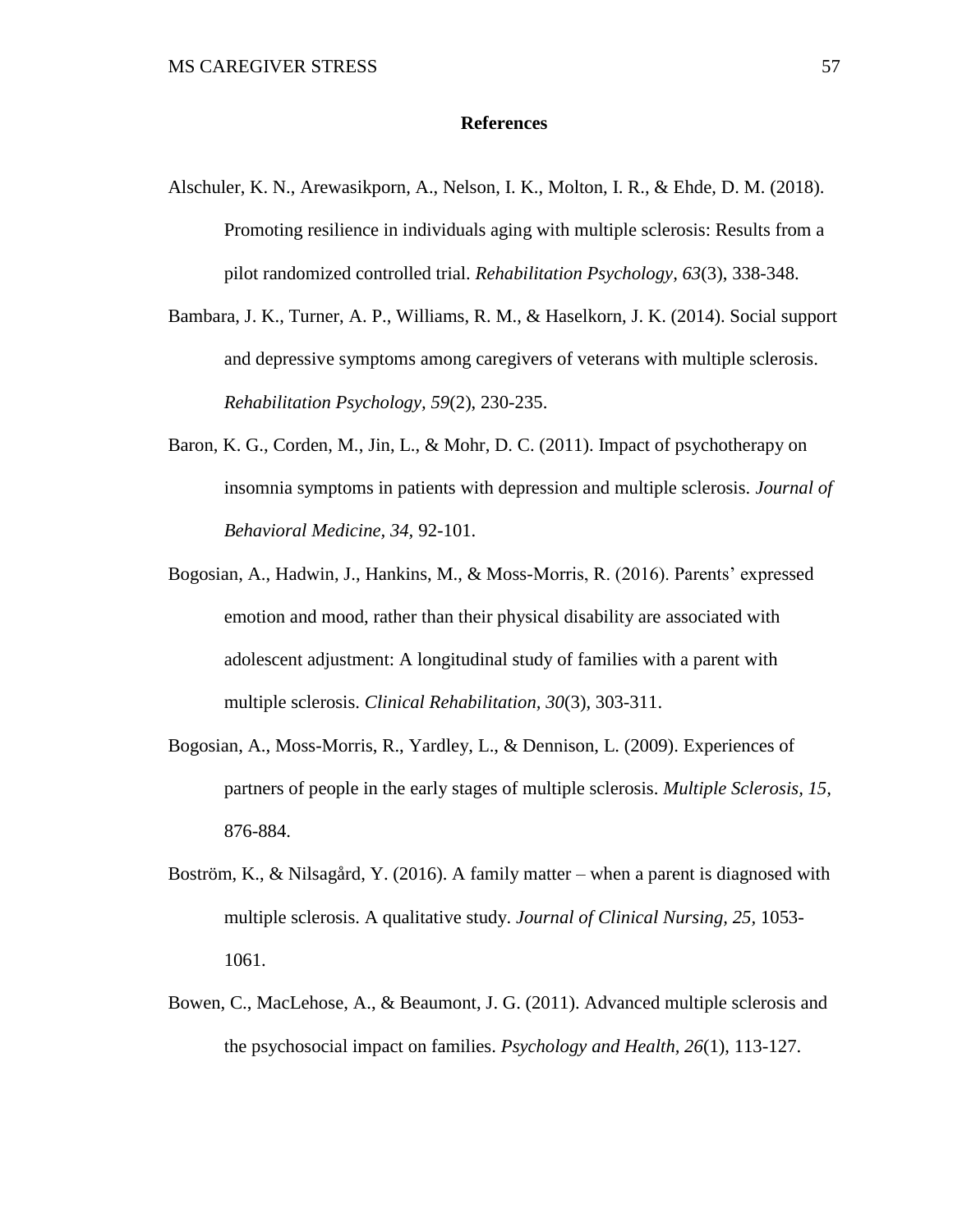- Buchanan, R. J., Kaufman, M., Zhu, L., & James, W. (2008). Patient perceptions of multiple sclerosis-related care: Comparisons by practice specialty of principal care physician. *NeuroRehabilitation, 23,* 267-272.
- Buchanan, R., Radin, D., Chakravorty, B. J., & Tyry, T. (2010). Perceptions of informed care givers: Health and support services provided to people with multiple sclerosis. *Disability and Rehabilitation, 32*(6), 500-510.
- Canty-Mitchell, J., & Zimet, G. D. (2000). Psychometric properties of the Multidimensional Scale of Perceived Social Support in urban adolescents. *American Journal of Community Psychology, 28*(3), 391-400.
- Cassidy, T. (2013). Benefit finding through caring: The cancer caregiver experience. *Psychology and Health, 28*(3), 250-266.
- Chen, C. (2017). Effects of parental chronic illness on children's psychosocial and educational functioning: A literature review. *Contemporary School Psychology, 21,* 166-176.
- Choi, C. J., Stone. R. A., Kim, K. H., Ren, D., Schulz, R., Given, C. W., . . . Sherwood, P. R. (2012). Group-based trajectory modeling of caregiver psychological distress over time. *Annals of Behavioral Medicine, 44,* 73-84.
- Chronister, J., & Chan, F. (2006). A stress process model of caregiving for individuals with traumatic brain injury. *Rehabilitation Psychology, 51*(3), 190-201.
- Cohen, S., & Williamson, G. M. (1988). Perceived stress in a probability sample of the United States. In S. Spacapan & S. Oskamp (Eds.), *The Social Psychology of Health*. Newbury Park, CA: Sage.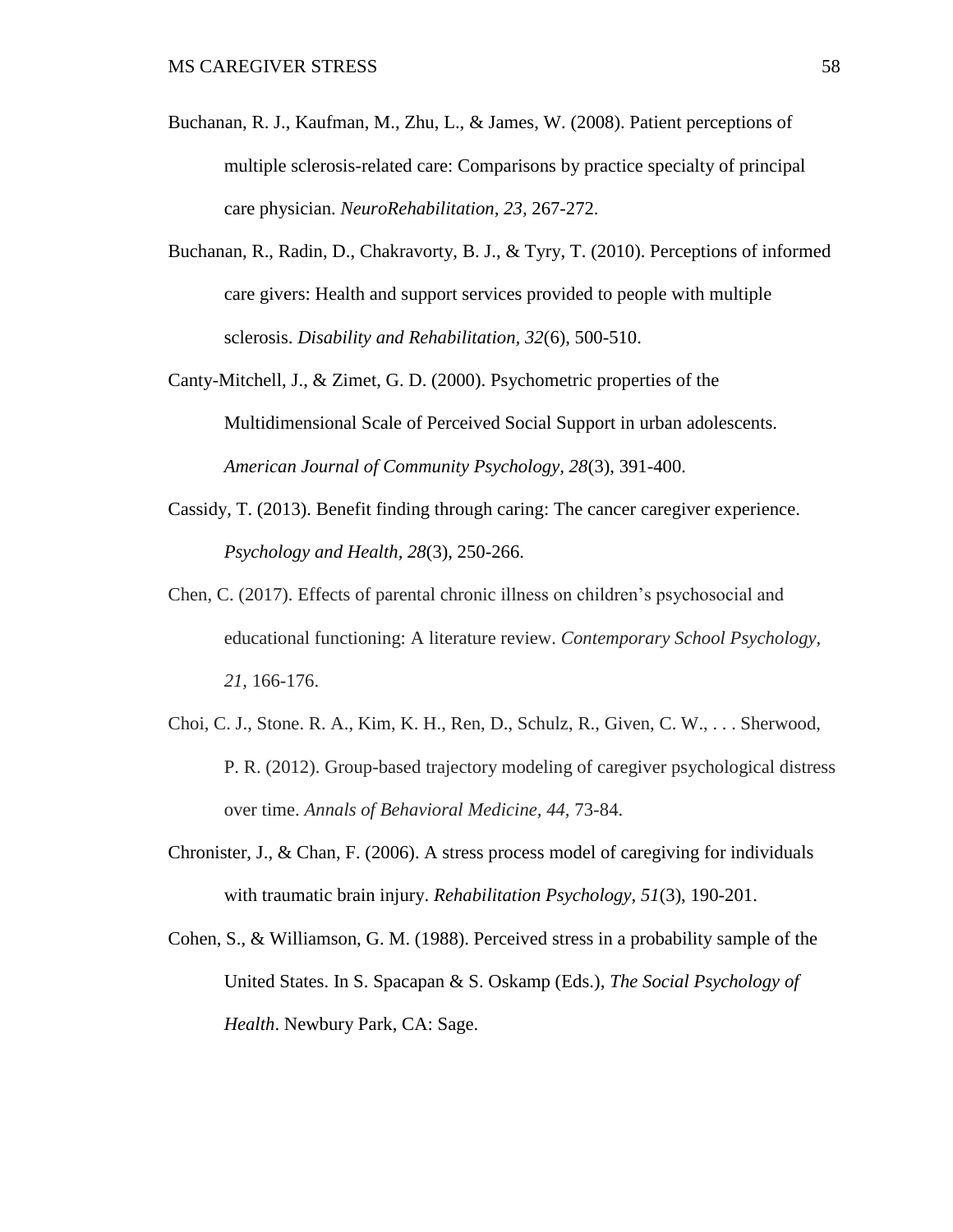- Cohen, S., Kamarck, T., & Mermelstein, R. (1983). A global measure of perceived stress. *Journal of Health and Social Behavior, 24*(4), 385-396.
- Dilokthornsakul, P., Valuck, R. J., Nair, K. V., Corboy, J. R., Allen, R. R., Campbell, J. D. (2016). Multiple sclerosis prevalence in the United States commercially insured population. *American Academy of Neurology, 86,* 1014-1021.
- DiTomasso, R. A., & Willard, M. A. (1991). The development of a patient satisfaction questionnaire in the ambulatory setting. *Family Medicine, 23*(2), 127-131.
- Ejem, D. B., Drentea, P., & Clay, O. J. (2015). The effects of caregiver emotional stress on the depressive symptomatology of the care recipient. *Aging and Mental Health, 19*(1), 55-62.
- Epstein-Lubow, G., Gaudiano, B.A., Salloway, S., Miller, I. W., & Hinckley, M. (2010). Evidence for the validity of the American Medical Association's Caregiver Self-Assessment Questionnaire as a screening measure for depression. *Journal of the American Geriatrics Society*, *58*(2), 387-388.

Family Caregiver Alliance (2019). Retrieved from https://www.caregiver.org/about-fca

- Field, A. (2013). Discovering statistics using IBM SPSS statistics  $(4<sup>th</sup> Ed.)$ . London, England: Sage Publications, Inc.
- Folkman, S., & Lazarus, R. S. (1988). Coping as a mediator of emotion. *Journal of Personality and Social Psychology, 54*(3), 466-475.
- Forbes, A., While, A., & Mathes, L. (2007). Informal carer activities, carer burden, and health status in multiple sclerosis. *Clinical Rehabilitation, 21,* 563-575.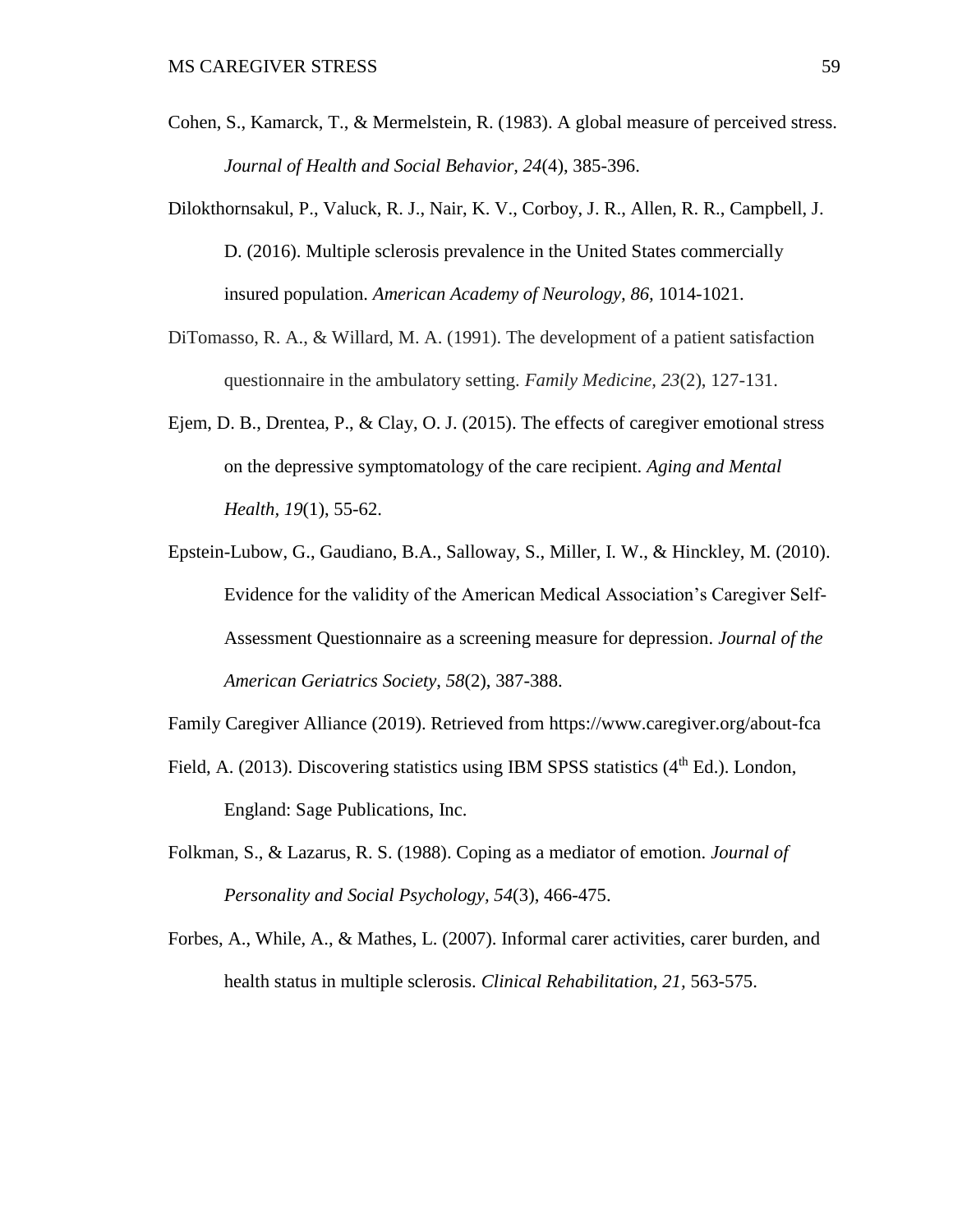- Gräbel, E., & Adabbo, R. (2011). Perceived burden of informal caregivers of a chronically ill older family member. *Journal of Gerontopsychology and Geriatric Psychiatry, 24*(3), 143-154.
- Handel, A. E., Handunnetthi, L., Giovannoni, G., Ebers, G. C., & Ramagopalan, S. V. (2010). Genetic and environmental factors and the distribution of multiple sclerosis in Europe. *European Journal of Neurology, 17,* 1210-1214.
- Hart, S. L., Vella, L., & Mohr, D. C. (2008). Relationships among depressive symptoms, benefit-finding, optimism, and positive affect in multiple sclerosis patients after psychotherapy for depression. *Health Psychology, 27*(2), 230-238.
- Hirsch, J. K., & Sirois, F. M. (2016). Hope and fatigue in chronic illness: The role of perceived stress. *Journal of Health Psychology, 21*(4), 451-456.
- Jelinek, G. A., & Hassed, C. S. (2009). Managing multiple sclerosis in primary care: Are we forgetting something? *Quality in Primary Care, 17,* 55-61.
- Johansson, S., Ytterberg, C., Gottberg, K., Widén Holmqvist, L., & von Koch, L. (2009). Use of health services in people with multiple sclerosis with and without fatigue. *Multiple Sclerosis, 15,* 88-95.
- Knafl, K., & Gilliss, C. L. (2002). Families and chronic illness: A synthesis of current research. *Journal of Family Nursing, 8*(3), 178-198.
- Kouzoupis, A. B., Paparrigopoulos, T., Soldatos, M., & Papadimitriou, G. N. (2010). The family of the multiple sclerosis patient: A psychosocial perspective. *International Review of Psychiatry, 22*(1), 83-89.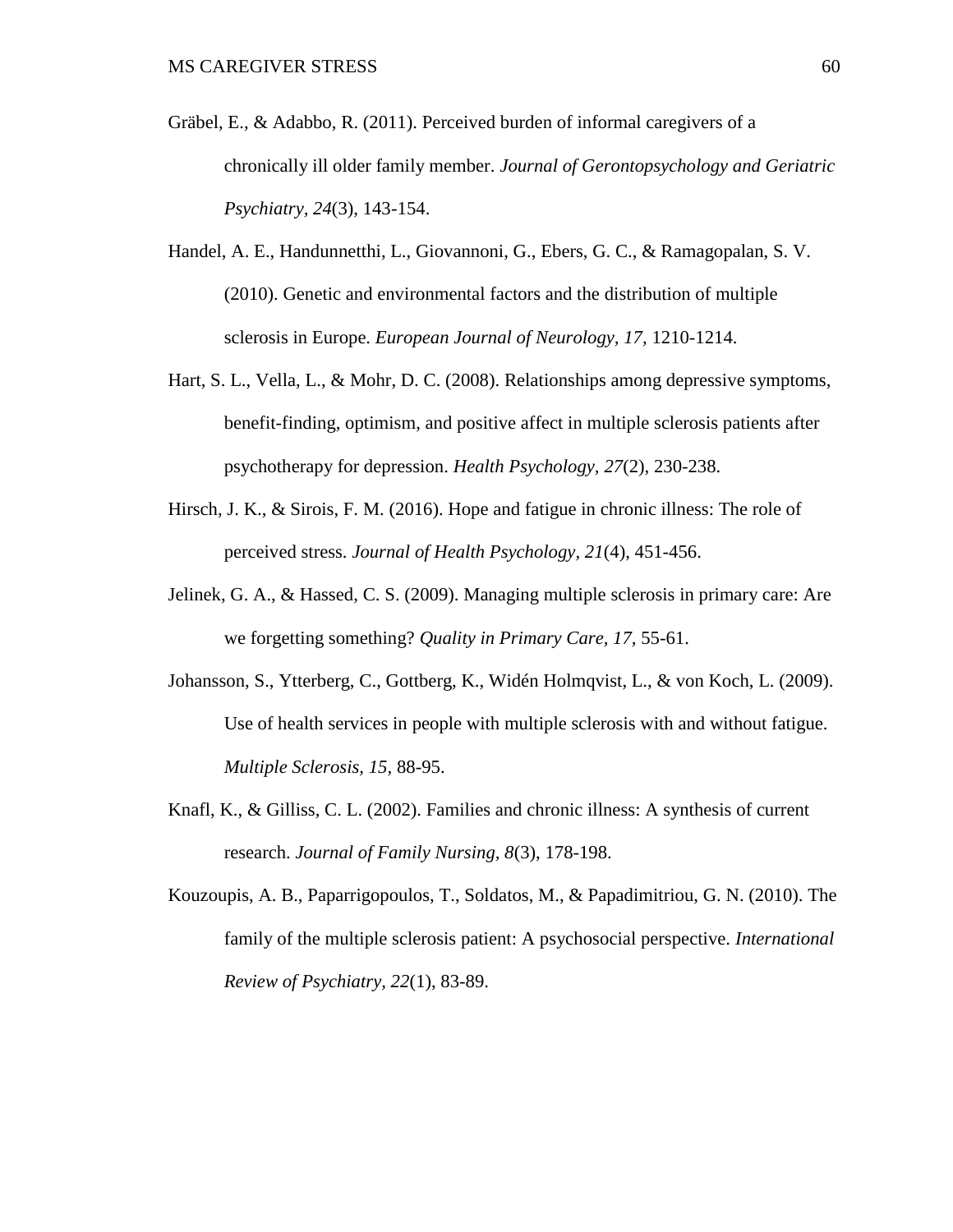- Kucukguclu, O., Soylemez, B. A., Yener, G., & Isik, A. T. (2018). The effects of support groups on dementia caregivers: A mixed method study. *Geriatric Nursing, 39,*  151-156.
- Labiano-Fontcuberta, A., Mitchell, A. J., Moreno-García, S., & Benito-León, J. (2015). Anxiety and depressive symptoms in caregivers of multiple sclerosis patients: The role of information processing speed and impairment. *Journal of Neurological Sciences, 349,* 220-225.
- Lazarus, R. S., & Folkman, S. (1987). Transactional theory and research on emotions and coping. *European Journal of Personality, 1,* 141-169.
- López-Góngora, M., Escartín, A., Martínez-Horta, S., Fernández-Bobadilla, R., Querol, L., Romero, S., . . . Riba, J. (2015). Neurophysiological evidence of compensatory brain mechanisms in early-stage multiple sclerosis. *PLoS ONE, 10*(8), 1-15.
- Lorefice, L., Mura, G., Coni, G., Fenu, G., Sardu, C., Frau, J., . . . Cocco, E. (2013). What do multiple sclerosis patients and their caregivers perceive as unmet needs? *BMC Neurology, 13,* 1-8.
- Luchesi, B. M., Souza, E. N., Gratão, A. C. M., de Oliveira Gomes, G. A., Inouye, K., da Silva Alexandre, T., . . . Pavarini, S. C. (2016). The evaluation of perceived stress and associated factors in elderly caregivers. *Archives of Gerontology and Geriatrics, 67,* 7-13.
- Lundqvist, L., & Ahlström, G. (2006). Psychometric evaluation of the Ways of Coping Questionnaire as applied to clinical and nonclinical groups. *Journal of Psychosomatic Research, 60*, 485-493.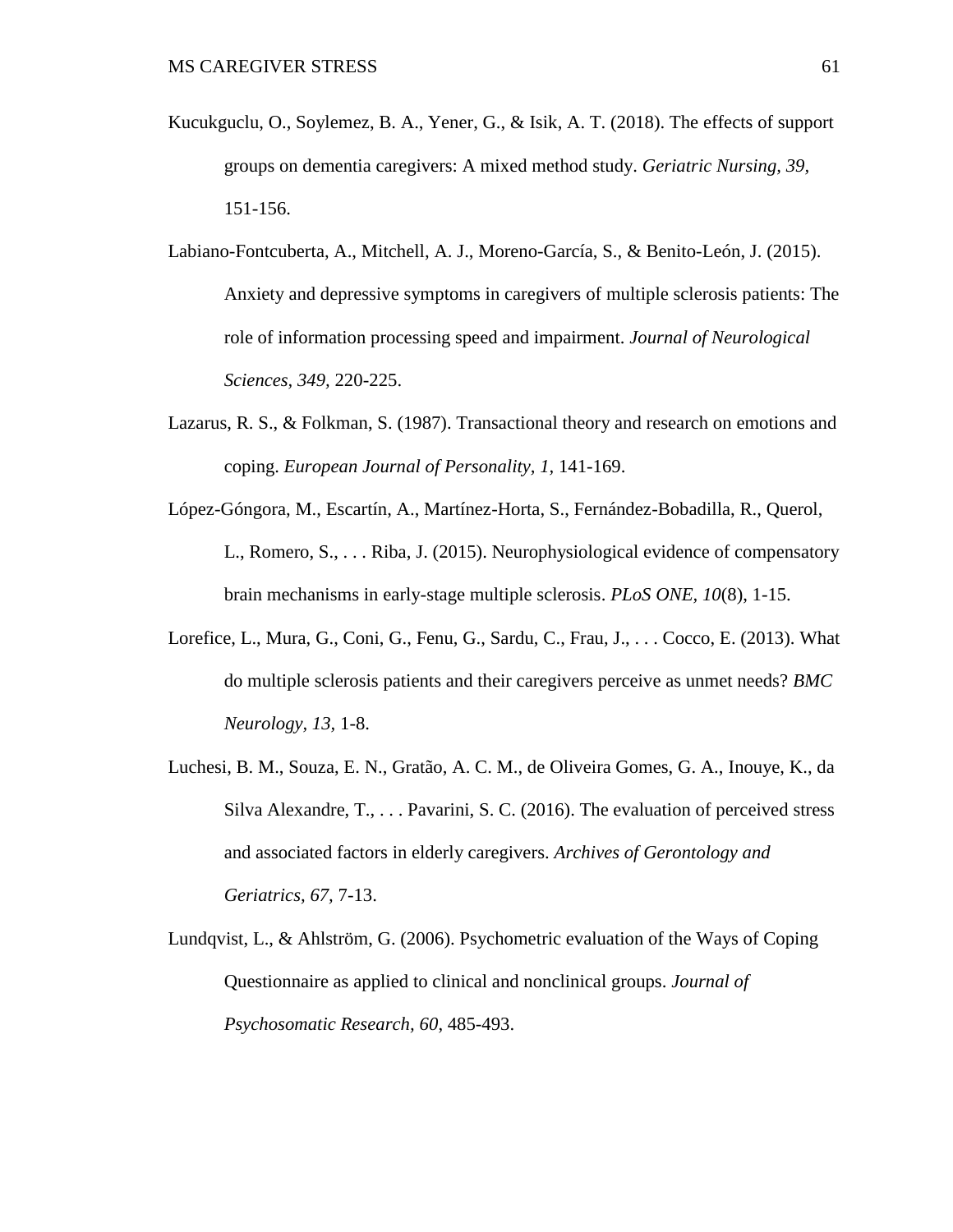- Madan, S., & Pakenham, K. I. (2015). The stress-buffering effects of hope on changes in adjustment to caregiving in multiple sclerosis. *Journal of Health Psychology, 20*(9), 1207-1221.
- McCabe, M. P., Ebacioni, K. J., Simmons, R., McDonald, E., & Melton, L. (2015). Unmet education, psychological and peer support needs of people with multiple sclerosis. *Journal of Psychosomatic Research, 78,* 82-87.
- National Multiple Sclerosis Society (2017). Retrieved from http://www.nationalmssociety.org
- Nielsen, T. R., Pedersen, M., Rostgaard, K., Frisch, M., & Hjalgrim, H. (2007). Correlations between Epstein-Barr virus antibody levels and risk factors for multiple sclerosis in healthy individuals. *Multiple Sclerosis, 13,* 420-423.
- Nourbakhsh, B., Julian, L., & Waubant, E. (2016). Fatigue and depression predict quality of life in patients with early multiple sclerosis: A longitudinal study. *European Journal of Neurology, 23,* 1482-1486.
- Pakenham, K. I. (2001). Application of a stress and coping model to caregiving in multiple sclerosis. *Psychology, Health and Medicine, 6*(1), 13-27.
- Pakenham, K. I., & Samios, C. (2013). Couples coping with multiple sclerosis: A dyadic perspective on the roles of mindfulness and acceptance. *Journal of Behavioral Medicine, 36,* 389-400.
- Pakenham, K. I., Chiu, J., Bursnall, S., & Cannon, T. (2007). Relations between social support, appraisal and coping and both positive and negative outcomes in young carers. *Journal of Health Psychology, 12*(1), 89-102.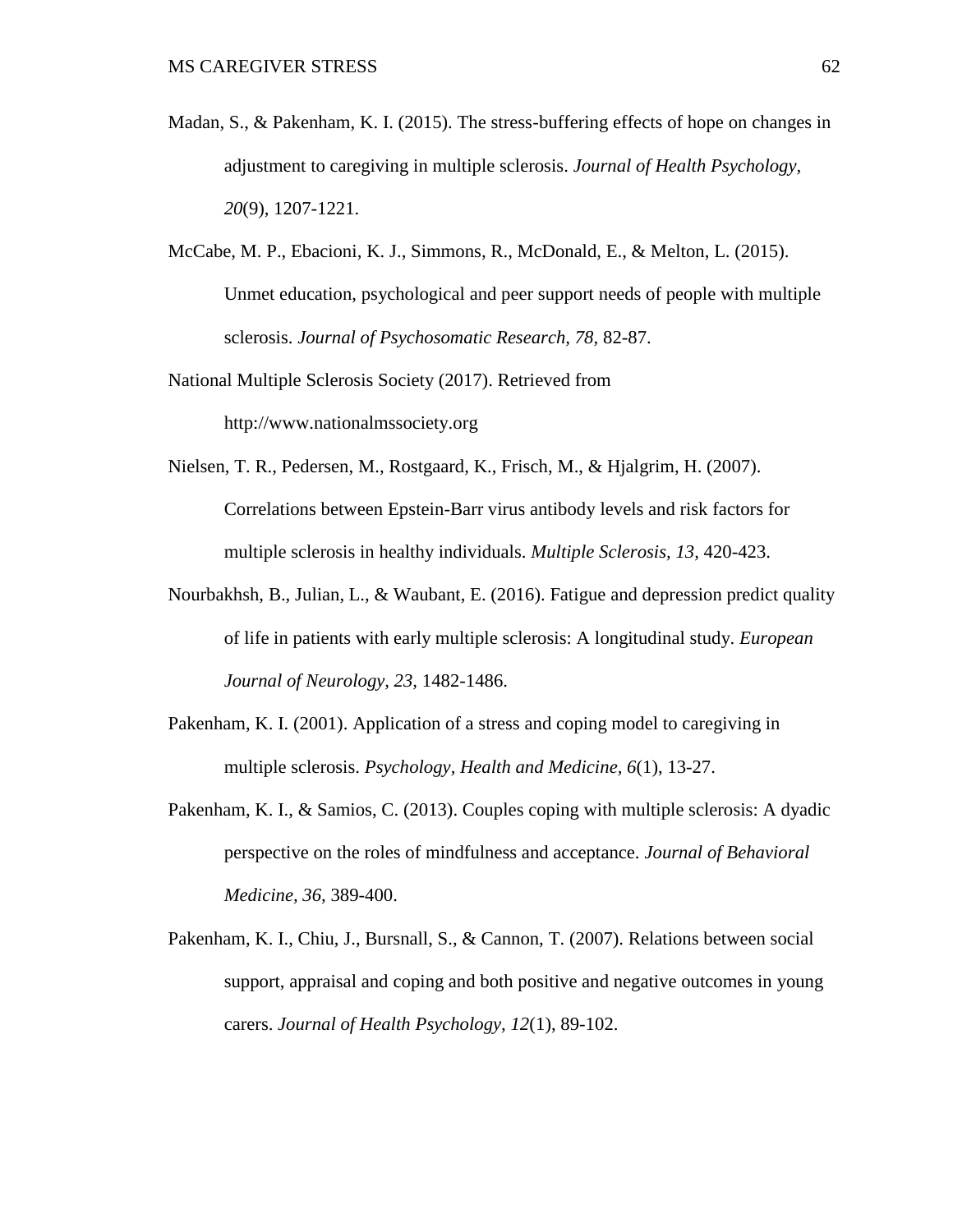- Patten, S. B., Berzins, S., & Metz, L. M. (2010). Challenges in screening for depression in multiple sclerosis. *Multiple Sclerosis, 16*(11), 1406-1411.
- Samios, C., Pakenham, K. I., & O'Brien, J. (2015). A dyadic and longitudinal investigation of adjustment in couples coping with multiple sclerosis. *Annals of Behavioral Medicine, 49,* 74-83.
- Samkoff, L. M., & Goodman, A. D. (2011). Symptomatic management in multiple sclerosis. *Neurologic Clinics, 29,* 449-463.
- Sedal, L., Wilson, I. B., & McDonald, E. A. (2014). Current management of relapsingremitting multiple sclerosis. *Internal Medicine Journal, 44,* 950-956.
- Sieh, D. S., Visser-Meily, J., & Meijer, A. M. (2013). Differential outcomes of adolescents with chronically ill and healthy parents. *Journal of Child and Family Studies, 22,* 209-218.
- Simpson, S., Jr., Taylor, B. V., & van der Mei, I. (2015). The role of epidemiology in MS research: Past successes, current challenges and future potential. *Multiple Sclerosis Journal, 21*(8), 969-977.
- Smithson, W. H., & Hukins, D. (2006). How general practice can help improve care of people with neurological conditions: A qualitative study. *Primary Health Care Research and Development, 7,* 201-210.
- Sumowski, J. F., & Leavitt, V. M. (2013). Cognitive reserve in multiple sclerosis. *Multiple Sclerosis Journal, 19*(9), 1122-1127.
- Tamayo, G. J., Broxson, A., Munsell, M., & Cohen, M. Z. (2010). Caring for the caregiver. *Oncology Nursing Forum, 37*(1), 50-57.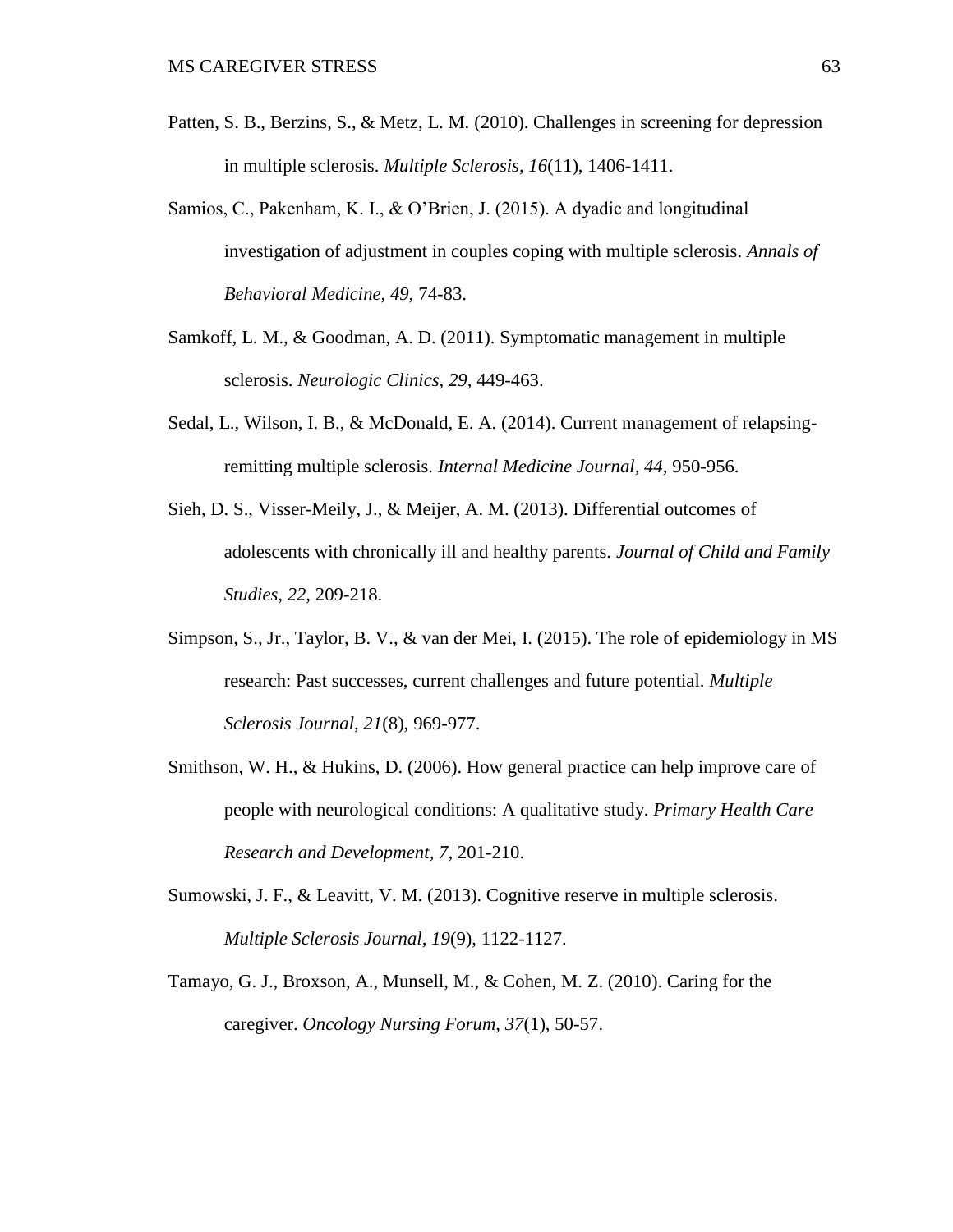- Van der Hiele, K., van Gorp, D. A. [M.,](javascript:void(0);) Heerings, [M.](javascript:void(0);) A. P., Jongen, P. J., van der Klink, J. J. L., Beenakker, E. A. C., . . . Visser, L. H. (2019). Caregiver strain among life partners of persons with mild disability due to relapsing-remitting multiple sclerosis. *Multiple Sclerosis and Related Disorders, 31,* 5-11.
- Wakefield, J. R. H., Bickley, S., & Sani, F. (2013). The effects of identification with a support group on the mental health of people with multiple sclerosis. *Journal of Psychosomatic Research, 74,* 420-426.
- Wijenberg, M. L. M., Stapert, S. Z., Köhler, S., & Bol, Y. (2016). Explaining fatigue in multiple sclerosis: Cross-validation of a biopsychosocial model. *Journal of Behavioral Medicine, 39,* 815-822.
- Zimet, G. D., Dahlem, N. W., Zimet, S. G., & Farley, G. K. (1988). The Multidimensional Scale of Perceived Social Support. *Journal of Personality Assessment, 52*(1), 30-41.
- Zorzon, M., Zivadinov, R., Nasuelli, D., Dolfini, P., Bosco, A., Bratina, A., . . . Cazzato, G. (2003). Risk factors of multiple sclerosis: A case-control study. *Neurological Sciences, 24,* 242-247.